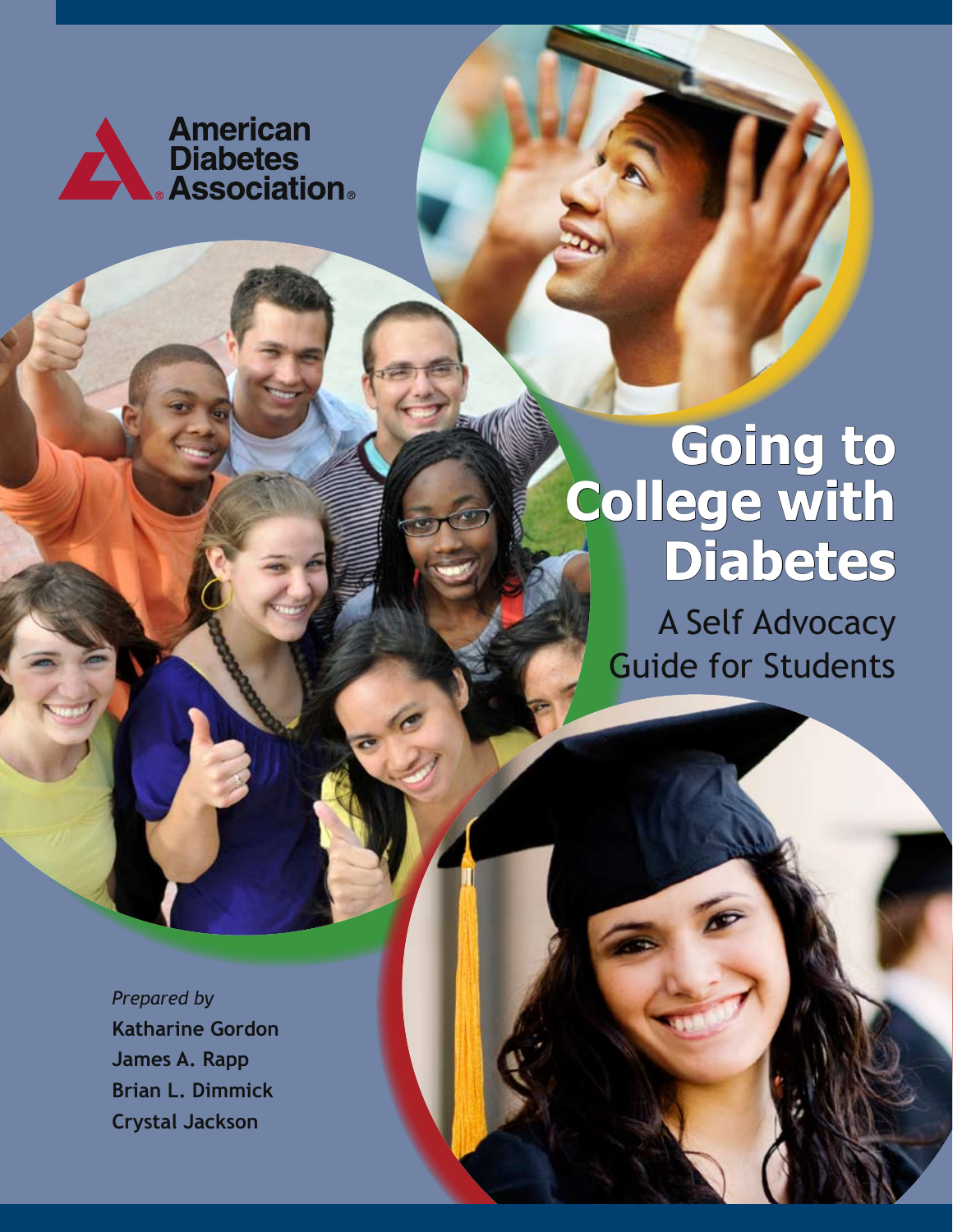## Going to College with Diabetes: A Self Advocacy Guide for Students

**Prepared By**

**Katharine Gordon** *ADA - Novo Nordisk Staff Attorney American Diabetes Association*

**James A. Rapp** *Attorney, Hutmacher & Rapp, P.C. Quincy, Illinois*

**Brian L. Dimmick** *Associate Director and Staff Attorney, Legal Advocacy American Diabetes Association*

> **Crystal Jackson** *Associate Director, Legal Advocacy American Diabetes Association*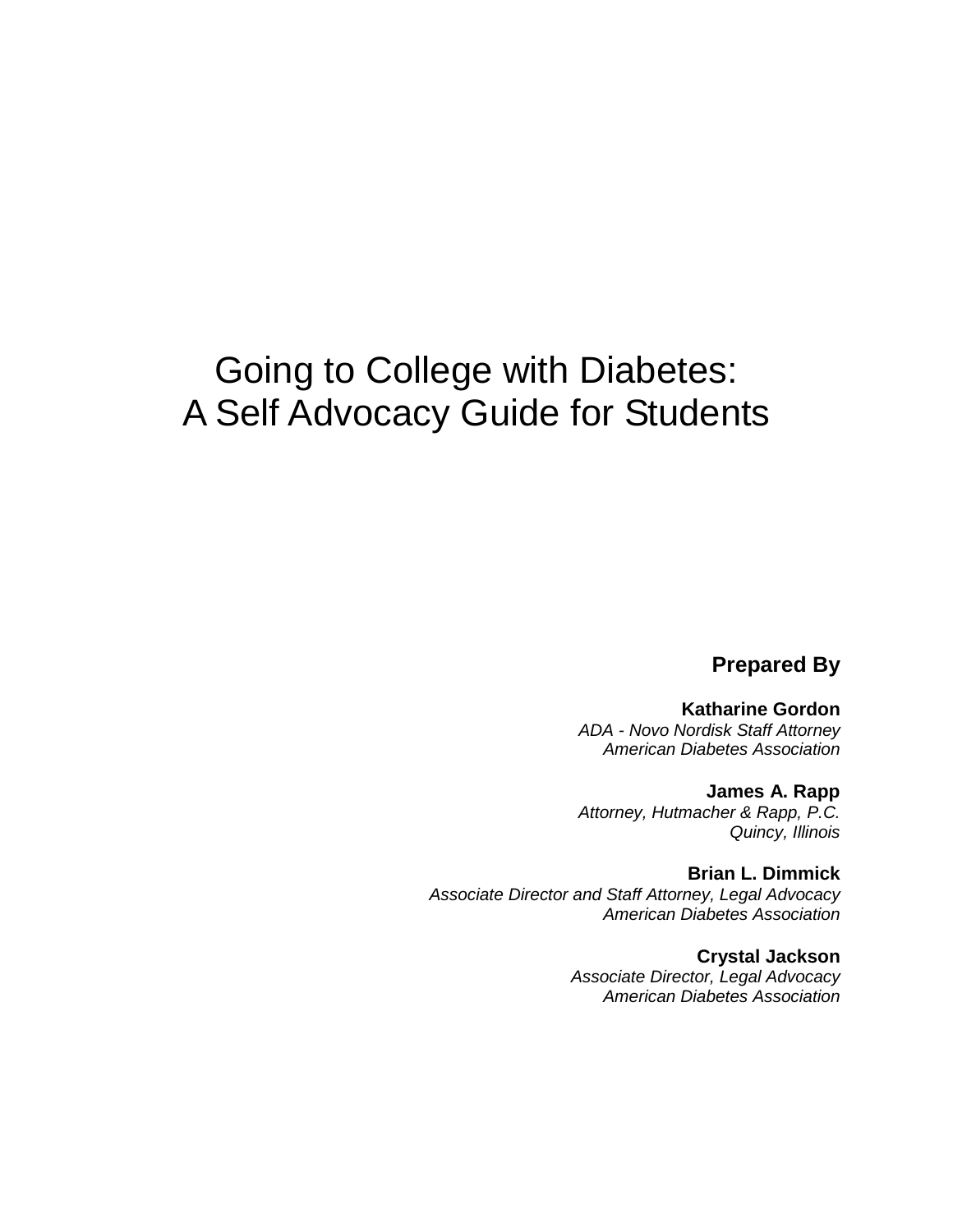First Edition ● April 2011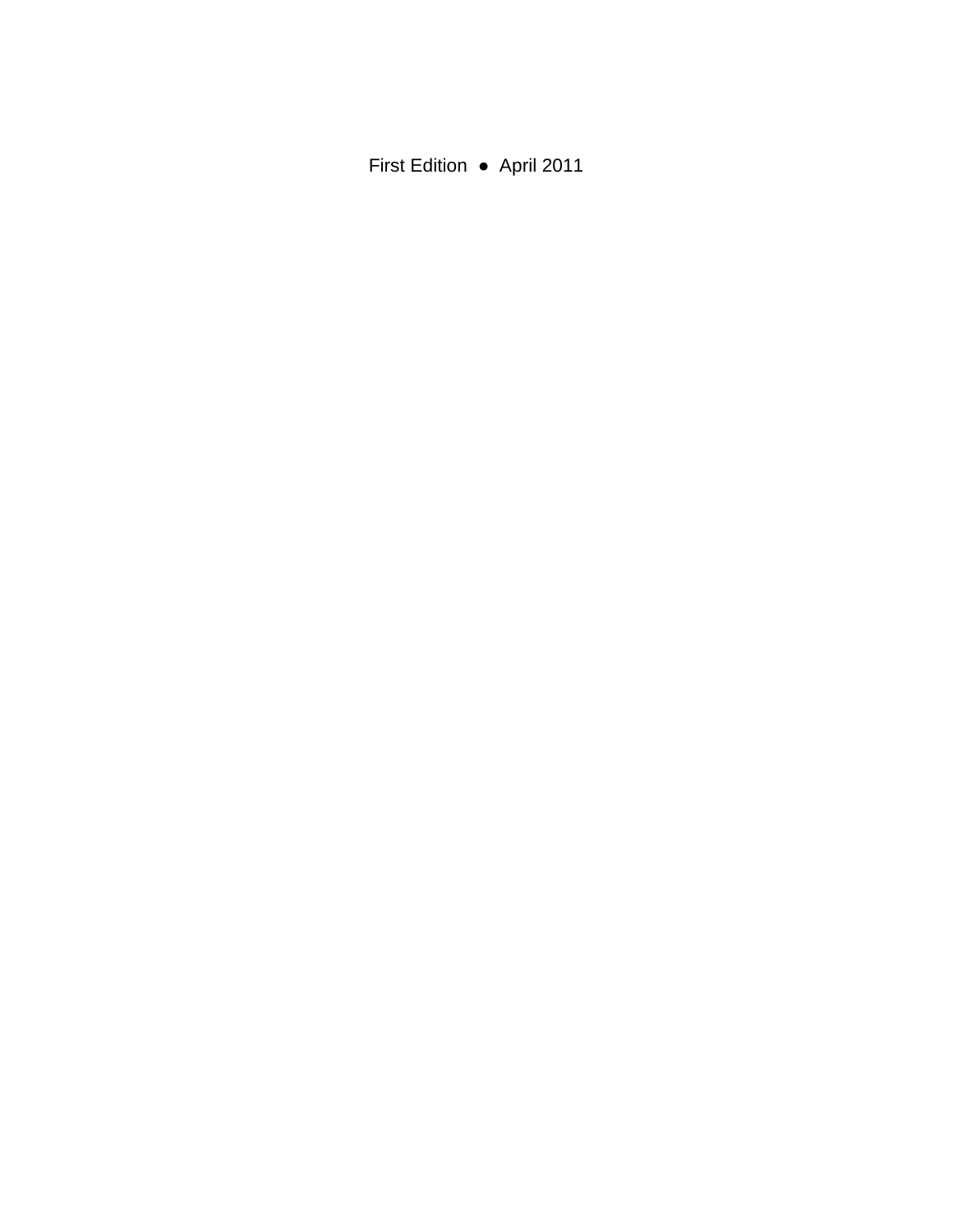#### **©** 2011 American Diabetes Association.

User is hereby granted permission to copy or disseminate this publication, either in print or electronic format, provided such copies are not made, distributed or used for commercial purposes, affix the American Diabetes Association's copyright notice, and state that copying is by permission of the American Diabetes Association. To disseminate otherwise, or to republish requires written permission from the American Diabetes Association. Permission can be obtained by contacting the Association's Government Affairs and Advocacy Department, at 1- 703-549-1500.

This publication is designed to provide accurate and authoritative information in regard to the subject matter covered. It is provided with the understanding that the publisher is not engaged in rendering legal, accounting, or other professional services. If legal advice or other expert assistance is required, the services of a competent professional should be sought.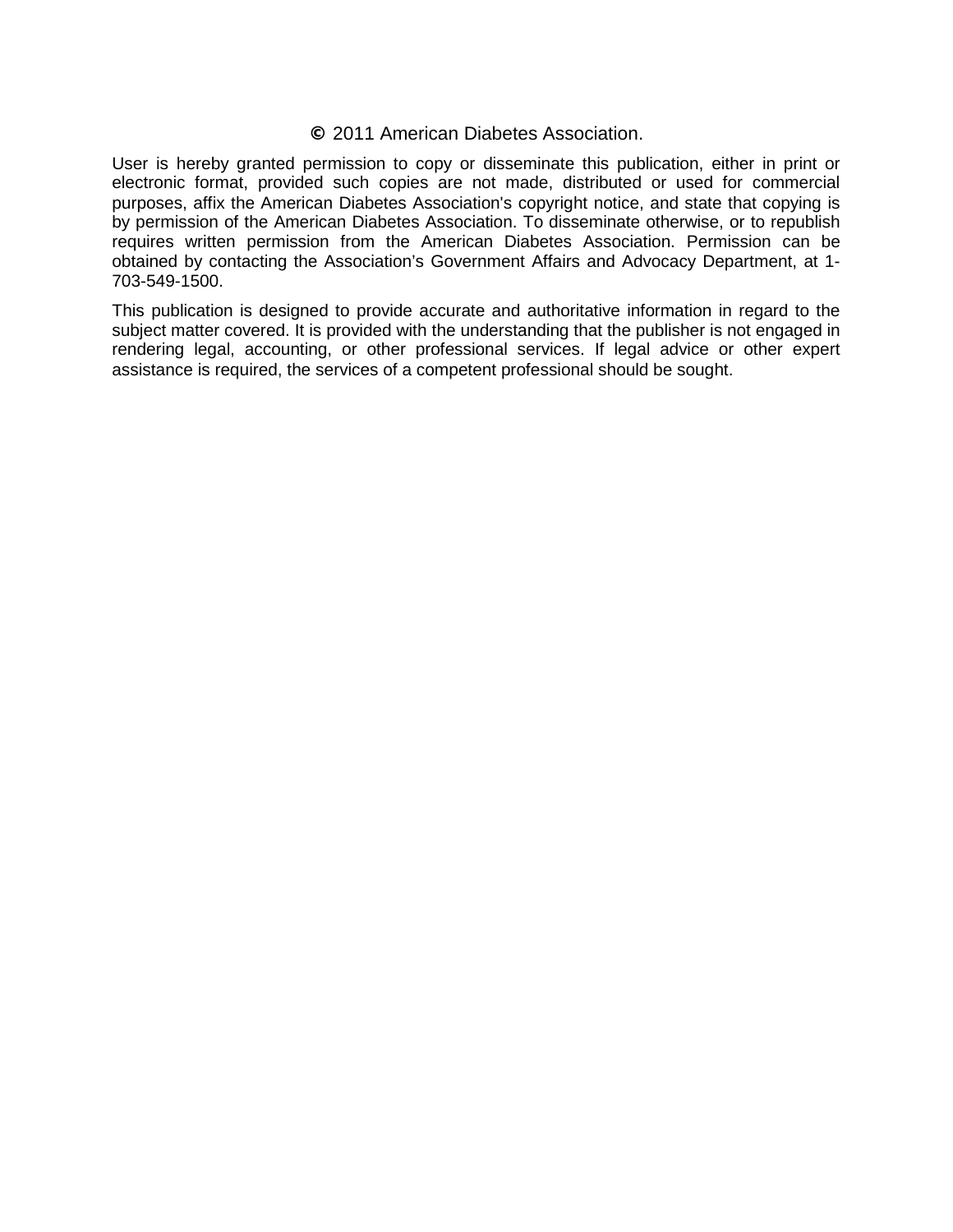## **Table of Contents**

| 1.                                                                                                                                                                                                                                                                                                                                                                                                                                                                                                                                                                                                                                                                                                                                                                                                                                                                                                                                                                                                                                                                                       |  |  |  |
|------------------------------------------------------------------------------------------------------------------------------------------------------------------------------------------------------------------------------------------------------------------------------------------------------------------------------------------------------------------------------------------------------------------------------------------------------------------------------------------------------------------------------------------------------------------------------------------------------------------------------------------------------------------------------------------------------------------------------------------------------------------------------------------------------------------------------------------------------------------------------------------------------------------------------------------------------------------------------------------------------------------------------------------------------------------------------------------|--|--|--|
| 1.1<br>1.2<br>1.3<br>1.4<br>How does the American Diabetes Association assist students with diabetes? 3<br>1.5<br>1.6                                                                                                                                                                                                                                                                                                                                                                                                                                                                                                                                                                                                                                                                                                                                                                                                                                                                                                                                                                    |  |  |  |
| What Are My Legal Rights as a College Student with Diabetes? 6<br>2.                                                                                                                                                                                                                                                                                                                                                                                                                                                                                                                                                                                                                                                                                                                                                                                                                                                                                                                                                                                                                     |  |  |  |
| What federal disability laws protect college students with diabetes? 6<br>2.1<br>2.2<br>What are some of the general differences between the obligations of K-12 schools and<br>2.3<br>2.4 Because I successfully manage my diabetes with insulin, does that mean that I do not<br>Am I eligible for services under the Individuals with Disabilities Education Act?  7<br>$2.5^{\circ}$<br>2.6<br>Do I need to meet my college's general eligibility requirements and admissions<br>2.7 <sub>2</sub><br>Does my college have to modify its programs for me because of my diabetes?  8<br>2.8<br>Can I be excluded from a program because my college does not think I will be able to<br>2.9<br>2.10 Does my college have a policy prohibiting discrimination on the basis of disability? 10<br>2.11 Am I protected against retaliation and harassment if I request modifications or I raise<br>2.12 Can my college assist organizations that discriminate against people with diabetes?10<br>2.13 What are my protections at military educational institutions and in programs like the |  |  |  |
|                                                                                                                                                                                                                                                                                                                                                                                                                                                                                                                                                                                                                                                                                                                                                                                                                                                                                                                                                                                                                                                                                          |  |  |  |
| .18                                                                                                                                                                                                                                                                                                                                                                                                                                                                                                                                                                                                                                                                                                                                                                                                                                                                                                                                                                                                                                                                                      |  |  |  |
| 3.                                                                                                                                                                                                                                                                                                                                                                                                                                                                                                                                                                                                                                                                                                                                                                                                                                                                                                                                                                                                                                                                                       |  |  |  |
| 3.1 Can a college ask me about diabetes during the admission process? 18<br>3.2 What are the advantages and disadvantages of voluntarily disclosing my diabetes prior<br>3.3 Can my high school disclose my diabetes to the colleges to which I am applying?19<br>3.4 If I do not let colleges know about my diabetes when I am applying for admission, how<br>Can my college ask about disabilities after I have been admitted but prior to<br>3.5                                                                                                                                                                                                                                                                                                                                                                                                                                                                                                                                                                                                                                      |  |  |  |
|                                                                                                                                                                                                                                                                                                                                                                                                                                                                                                                                                                                                                                                                                                                                                                                                                                                                                                                                                                                                                                                                                          |  |  |  |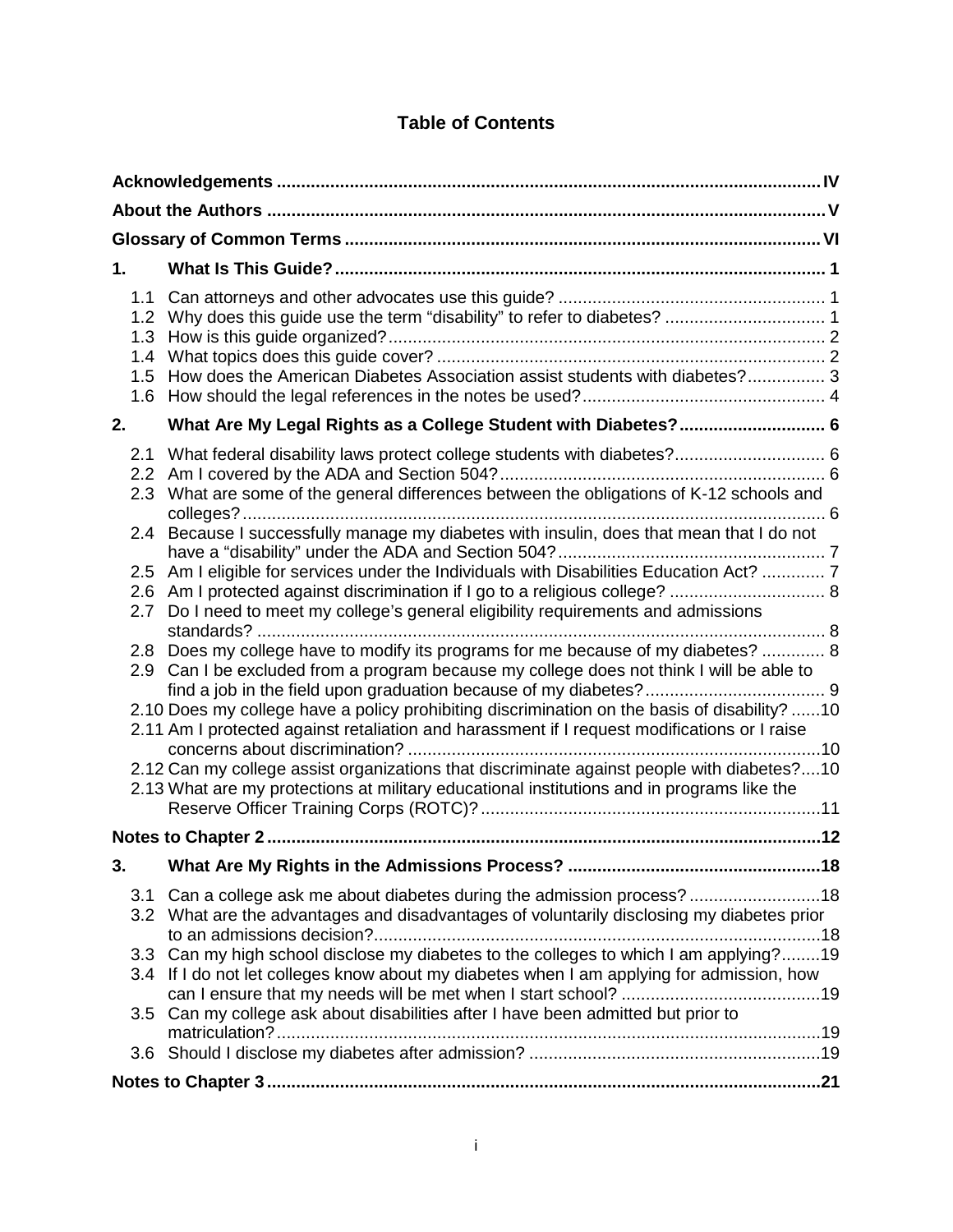| 4.                                                          |                                                                                                                                                                                                                                                                                                                                                                                                                                                                                                                                                                                                                                                                                                             |  |
|-------------------------------------------------------------|-------------------------------------------------------------------------------------------------------------------------------------------------------------------------------------------------------------------------------------------------------------------------------------------------------------------------------------------------------------------------------------------------------------------------------------------------------------------------------------------------------------------------------------------------------------------------------------------------------------------------------------------------------------------------------------------------------------|--|
| 4.1<br>4.2<br>4.3<br>4.4<br>4.5<br>4.6<br>4.7<br>4.8<br>4.9 | Can I still get modifications if I miss a deadline to register for disability services?23<br>23. ?What documentation should I provide to my college in order to receive modifications?<br>How should my college decide what modifications are appropriate? 23<br>Does my college need to provide me with a written Section 504 Plan?24<br>Does my college have to give me the same modifications I received in high school? 25<br>4.10 If I did not get modifications in high school, can I get them in college? 25<br>4.12 What rules apply to the release or exchange of medical and educational information?.26<br>4.13 How can I make sure that my family can communicate with my college in case of an |  |
|                                                             |                                                                                                                                                                                                                                                                                                                                                                                                                                                                                                                                                                                                                                                                                                             |  |
| 5.                                                          |                                                                                                                                                                                                                                                                                                                                                                                                                                                                                                                                                                                                                                                                                                             |  |
| 5.1<br>5.3<br>5.4<br>5.5<br>5.6<br>5.7                      | Can I reschedule my exams if my blood glucose level is out of target range?29<br>5.2 Can I be prohibited from keeping my diabetes supplies with me or engaging in self-care,<br>including testing my blood glucose, injecting insulin, and eating?30<br>Am I entitled to breaks during exams to take care of my diabetes? 30<br>Can I be sanctioned for poor academic performance, even though my diabetes impacted<br>5.8 Can I get my grades changed if I did poorly due to undiagnosed diabetes? 33<br>5.9 Can I withdraw from a course or take a leave of absence due to diabetes?33                                                                                                                    |  |
|                                                             |                                                                                                                                                                                                                                                                                                                                                                                                                                                                                                                                                                                                                                                                                                             |  |
| 6.                                                          | What Modifications Are Available for Other Programs and Services (Housing, Meal                                                                                                                                                                                                                                                                                                                                                                                                                                                                                                                                                                                                                             |  |
| 6.1<br>6.3<br>6.4                                           | Does my college need to provide me with health care for my diabetes?36<br>6.2 Can I require my college to train individuals to administer glucagon or to make other                                                                                                                                                                                                                                                                                                                                                                                                                                                                                                                                         |  |
| 6.6<br>6.8                                                  |                                                                                                                                                                                                                                                                                                                                                                                                                                                                                                                                                                                                                                                                                                             |  |
|                                                             |                                                                                                                                                                                                                                                                                                                                                                                                                                                                                                                                                                                                                                                                                                             |  |
| 7.                                                          |                                                                                                                                                                                                                                                                                                                                                                                                                                                                                                                                                                                                                                                                                                             |  |
| 7.1<br>7.2<br>7.3                                           | What are some examples of discrimination student workers with diabetes may face?42<br>7.4 What rights do I have in off-campus jobs or in jobs I take after graduation? 43                                                                                                                                                                                                                                                                                                                                                                                                                                                                                                                                   |  |

ii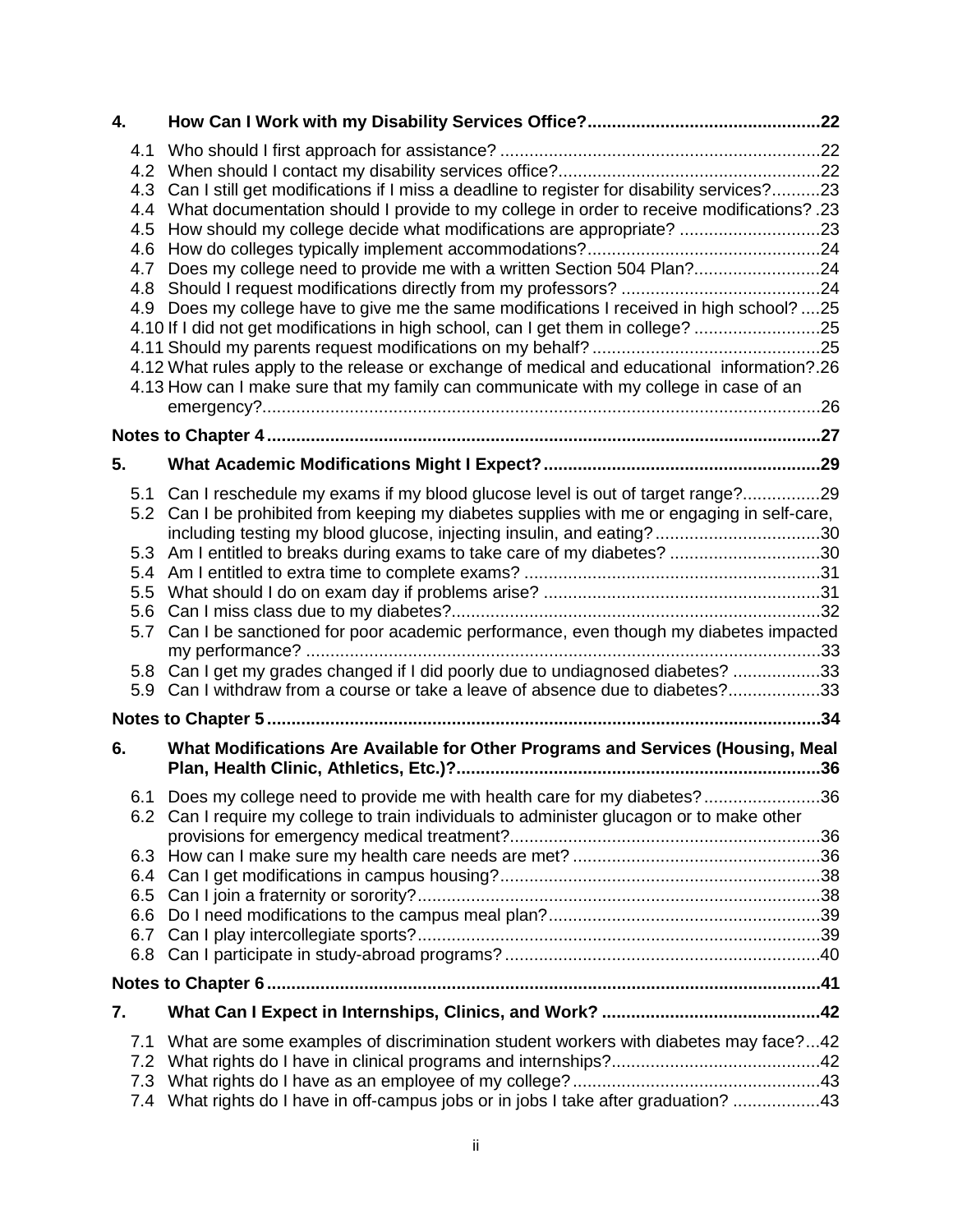|                                                      | 7.5 What types of modifications and accommodations might I be entitled to?44                                                                                                                                                                      |  |  |
|------------------------------------------------------|---------------------------------------------------------------------------------------------------------------------------------------------------------------------------------------------------------------------------------------------------|--|--|
|                                                      | 7.6 What if my internship or job supervisor is afraid I cannot work safely?44                                                                                                                                                                     |  |  |
|                                                      |                                                                                                                                                                                                                                                   |  |  |
| 8.                                                   |                                                                                                                                                                                                                                                   |  |  |
| 8.1<br>8.2<br>8.3<br>8.4<br>8.5                      | Which federal agencies investigate disability law complaints involving colleges? 47                                                                                                                                                               |  |  |
|                                                      |                                                                                                                                                                                                                                                   |  |  |
| 9.                                                   | How Can I Get the Modifications I Need on Standardized Tests and Licensing                                                                                                                                                                        |  |  |
| 9.1<br>9.2<br>9.3<br>9.4<br>9.5<br>9.6<br>9.7<br>9.9 | What documentation should I provide in order to receive modifications?52<br>Must I have received modifications in school in order to receive modification on<br>What are some of the major standardized tests and licensing exams and where can I |  |  |
|                                                      |                                                                                                                                                                                                                                                   |  |  |
|                                                      |                                                                                                                                                                                                                                                   |  |  |
|                                                      |                                                                                                                                                                                                                                                   |  |  |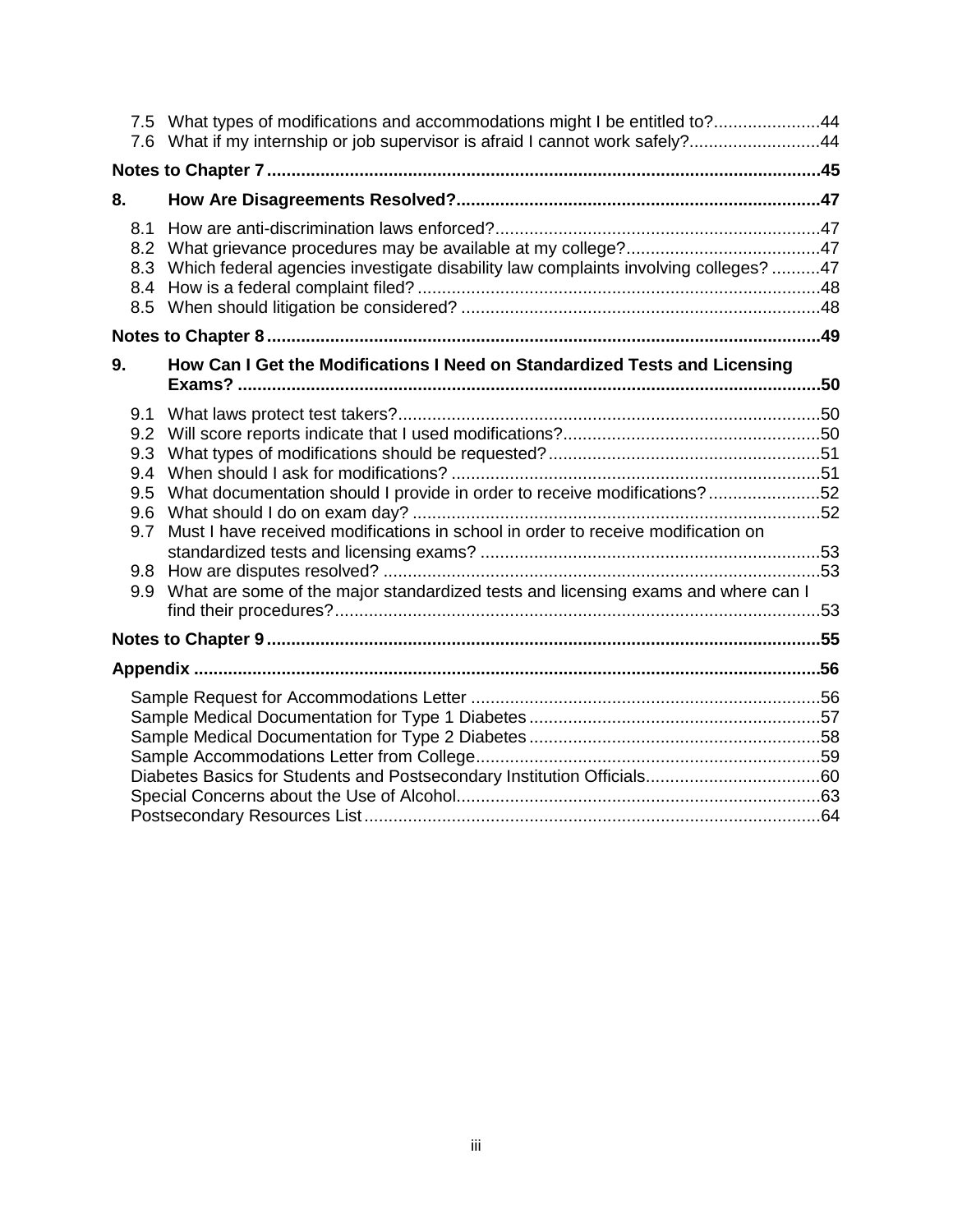#### **Acknowledgements**

<span id="page-7-0"></span>This guide would not have been possible without the generous contributions of numerous individuals. In particular, the authors wish to thank Sarah Blenner, Robert Ennesser, Professor Edward Kraus, Sara Mahoney, and Kelsey Stefanik-Sidener for their valuable assistance in reviewing drafts of this notebook. The authors also want to acknowledge the many students and volunteer advocates who work tirelessly for fair treatment. Without them, students with diabetes would not enjoy the protections afforded them under the law.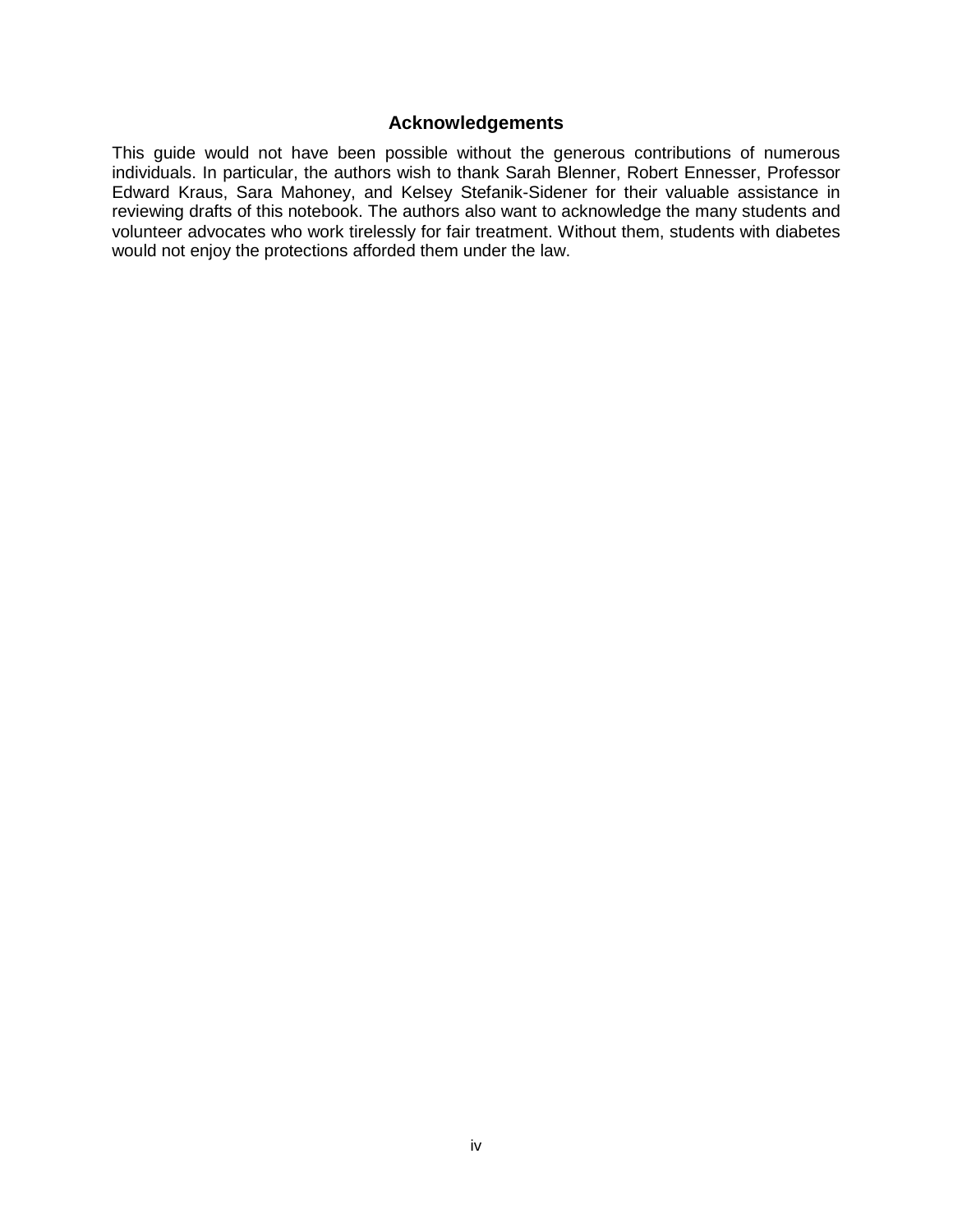#### **About the Authors**

<span id="page-8-0"></span>**Katharine Gordon** is an ADA - Novo Nordisk Staff Attorney at the American Diabetes Association. She focuses on providing direct assistance and referrals to students, workers, parents, and prisoners discriminated against because of their diabetes. A former Georgetown University Women's Law and Public Policy Fellow, she is a graduate of Bryn Mawr College and the George Washington University Law School.

**James A. Rapp** is one of the United States' foremost authors in the area of law and education. His works include a seven-volume treatise, *Education Law*, published by Lexis/Nexis (Matthew Bender & Co.), as well as numerous publications on subjects ranging from school crime and violence, record sharing, victims' litigation, medical malpractice, and tax law. As the father of three daughters, Jim takes a personal interest in education. He is a strong advocate of safe schools, effective discipline, agency cooperation, the critical role of parents in their children's education, and the rights of students with disabilities. Bridging the chasm between scholarly theory and real-world application, he is an attorney with a private general practice in the Midwest town of Quincy, Illinois. Jim serves on the American Diabetes Association Legal Advocacy Subcommittee and Safe at School Task Force. He is a graduate of the University of Illinois and Washington University School of Law.

**Brian L. Dimmick** is an Associate Director and Staff Attorney at the American Diabetes Association. In this position, he focuses on the Association's efforts to provide assistance to attorneys working to protect the rights of people with diabetes and to end discrimination in employment, education, correctional institutions and other areas. He previously worked as a Skadden Fellow and attorney with Disability Rights Advocates, a non-profit law firm in Oakland, California dedicated to protecting and advancing the rights of people with disabilities. He is a graduate of Wake Forest University and Stanford Law School.

**Crystal Jackson** is an Associate Director of Legal Advocacy at the American Diabetes Association, where her primary responsibility is managing the Association's Safe at School Campaign. Crystal, a former litigation paralegal, is a parent of a child with diabetes and a longtime ADA volunteer who joined the legal advocacy staff in 1999 after she successfully lobbied the Virginia General Assembly for passage of school diabetes care legislation that has resulted in improved standards of care for students with diabetes. Advocating on behalf of her daughter, Crystal achieved a model OCR resolution agreement for the care of students with diabetes in the Loudoun County (VA) School District. Crystal has contributed to many diabetes publications including the National Diabetes Education Program's *Helping the Student with Diabetes Succeed: A Guide for School Personnel* and is a frequent guest speaker at diabetes conferences and camps. Crystal is a member of the Virginia Diabetes Council, the U.S. DAWN Youth Advisory Board, and serves on a number of diabetes and youth panels.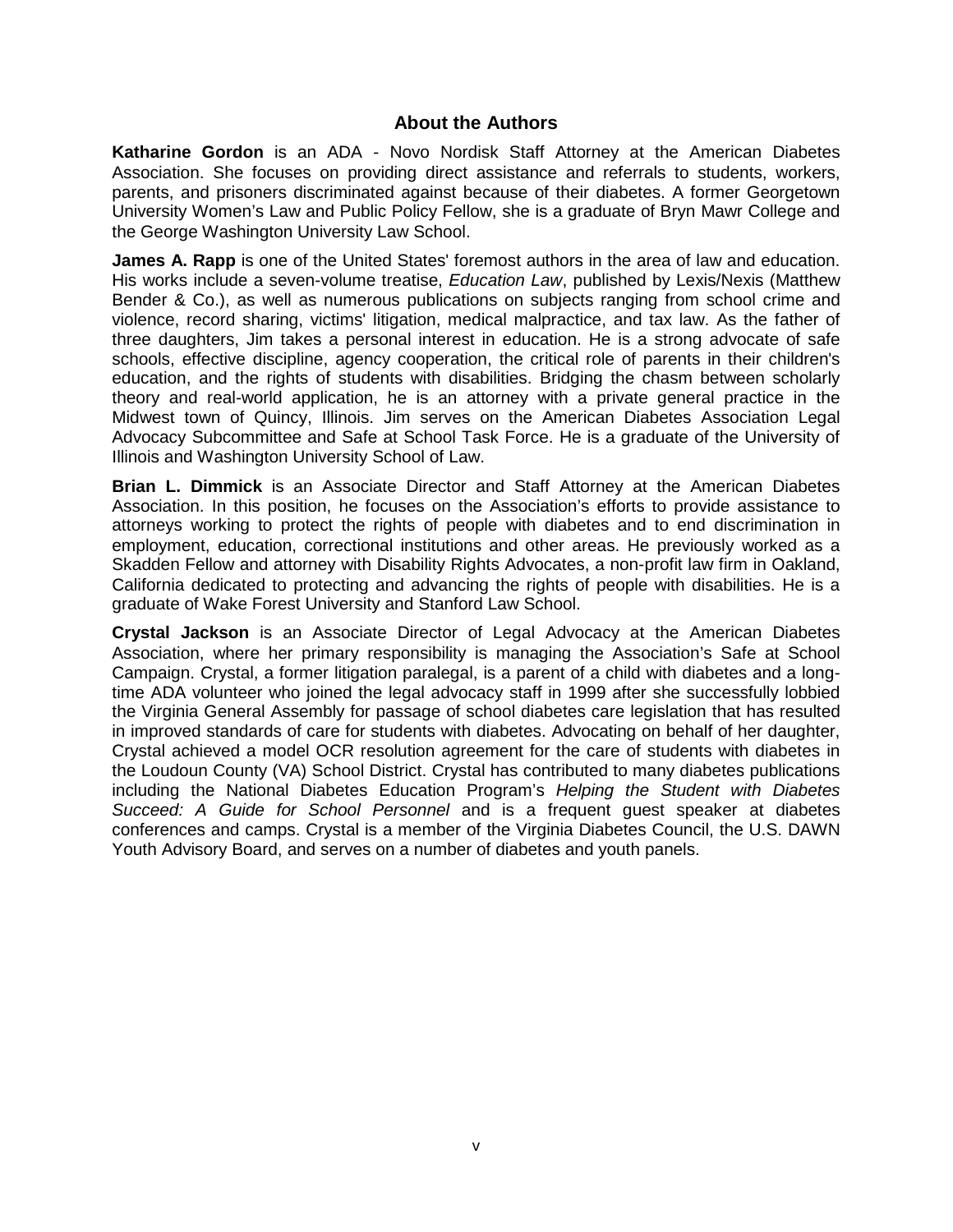#### **Glossary of Common Terms**

<span id="page-9-0"></span>**Accommodations**: A term often used to refer to changes that allow college students to participate equally in educational programs. The term "accommodations" is more appropriately used in the employment context, while "modifications," "adjustments," and "auxiliary services" are the appropriate terms in the education context. While this guide follows the technical terms, the term "accommodations" has become common shorthand in the postsecondary setting.

**Americans with Disabilities Act (ADA)**: A federal law enacted in 1990 that prohibits discrimination against people with disabilities. As it relates to state-run colleges, the requirements of the ADA are almost identical to those of Section 504 of the Rehabilitation Act. The education provisions of the ADA apply to all state-run and private colleges except those controlled by religious organizations. The employment provisions apply to employers with 15 or more employees, including those controlled by religious organizations.

**College:** For convenience, the shorthand terms "college" and "college students" are used throughout this guide to refer to all postsecondary institutions, programs, and students.

**Department of Justice (DOJ):** The Department of Justice enforces Title II and Title III of the ADA through investigating complaints and bringing litigation against entities that violate these parts of the law. By agreement with DOJ, OCR enforces Title II of the ADA as it applies to educational institutions.

**Disability:** Under the ADA and Section 504, a disability is defined as an impairment that substantially limits one or more major life activities. Amendments to the definition of disability under both laws, effective January 1, 2009, have made it clear that virtually all, if not all, students and employees with diabetes will meet this definition, and thus, are protected from discrimination.

**Disability Services Office:** An office which most postsecondary institutions have, sometimes with a different name, that coordinates assistance for students with disabilities. This office is often the first point of contact for students with concerns relating to their diabetes.

**Equal Employment Opportunity Commission (EEOC)**: A federal agency that investigates complaints of discrimination under the ADA by employees and applicants for jobs.

**Modifications:** Changes made to educational programs that permit postsecondary students to participate on an equal basis. "Adjustments" and "auxiliary aids" are also appropriate terms to refer to these changes.

**Office for Civil Rights (OCR):** An agency within the U.S. Department of Education responsible for enforcing Section 504 and, by agreement with the DOJ, Title II of the ADA, as they apply to educational institutions. OCR's duties include investigating complaints and conducting compliance reviews.

**Reasonable Accommodations:** Changes to a job or work environment that enable qualified applicants or employees with disabilities to participate in the application process or to perform essential job functions. Reasonable accommodations also include changes to ensure that qualified individuals with disabilities have rights and privileges in employment equal to those of employees without disabilities.

**Section 504**: The section of the Rehabilitation Act (a federal law passed by Congress in 1973) that prohibits federal agencies and programs and recipients of federal funds from discriminating against individuals on the basis of disability. Section 504 requires that postsecondary institutions ensure that qualified students and employees are not discriminated against on this basis.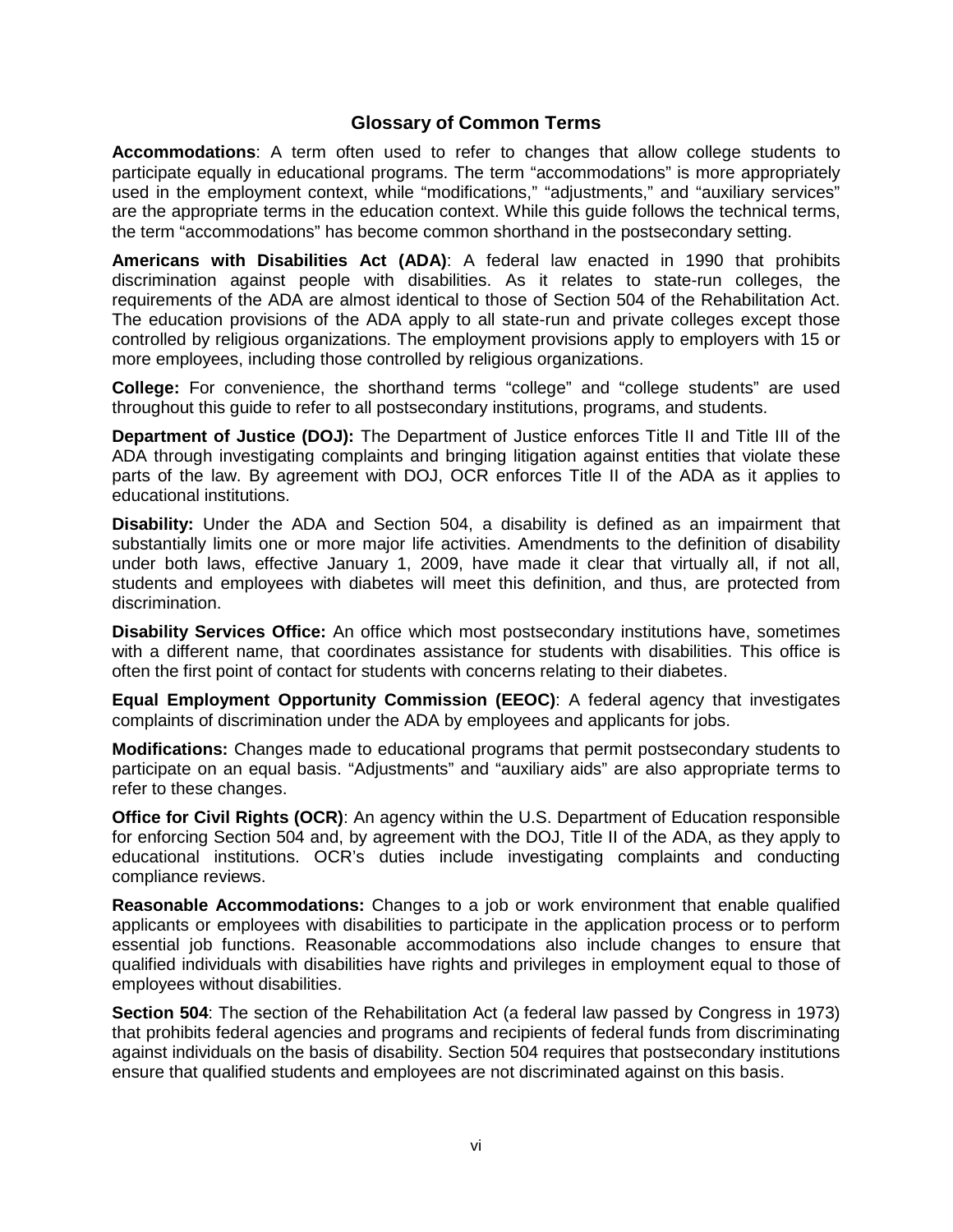## <span id="page-10-0"></span>**1. What Is This Guide?**

This is an authoritative and comprehensive guide on the rights of people with diabetes in college and a wide range of other postsecondary institutions. It is designed primarily to provide strategies for you, the student, to work with your college, testing agency, internship site, employer, and others to ensure that your diabetes does not prevent you from having an equal opportunity to participate and succeed. Whether you are an applicant or currently enrolled, this guide can help you navigate a wide range of postsecondary institutions.

This guide provides useful self-advocacy tools including:

- Information about your legal rights and your college's legal obligations;
- Strategies for working with your college to get reasonable modifications and accommodations such as permission to reschedule exams, eat food in class, or have breaks in your on-campus job; and
- Practical tips to help you manage your diabetes in a new environment.

The purpose of this guide is not to steer you towards litigation. Rather, when you learn what your rights are and how to advocate for them, you will be empowered to create a positive working relationship with your college. To this end, we provide resources that you can use during the process of working with college personnel, including sample forms.

#### <span id="page-10-1"></span>**1.1 Can attorneys and other advocates use this guide?**

Yes, this guide also provides detailed information that can be used by attorneys and non-attorney advocates on the legal rights of college students with diabetes and how those rights can be enforced. As discussed in Question 1.6, the guide contains many references to statutes, court opinions and administrative agency letters of finding. These materials should be helpful to advocates without legal training (including students and their parents); however, students and advocates should understand that that this guide does not provide legal advice, and cannot substitute for the advice of a licensed attorney in situations where legal advice is needed.

## <span id="page-10-2"></span>**1.2 Why does this guide use the term "disability" to refer to diabetes?**

Many people with diabetes do not view the condition as a disability, just a medical condition that must be managed every day. However, sometimes you may be treated unfairly because of your medical diagnosis. If this occurs, using the legal term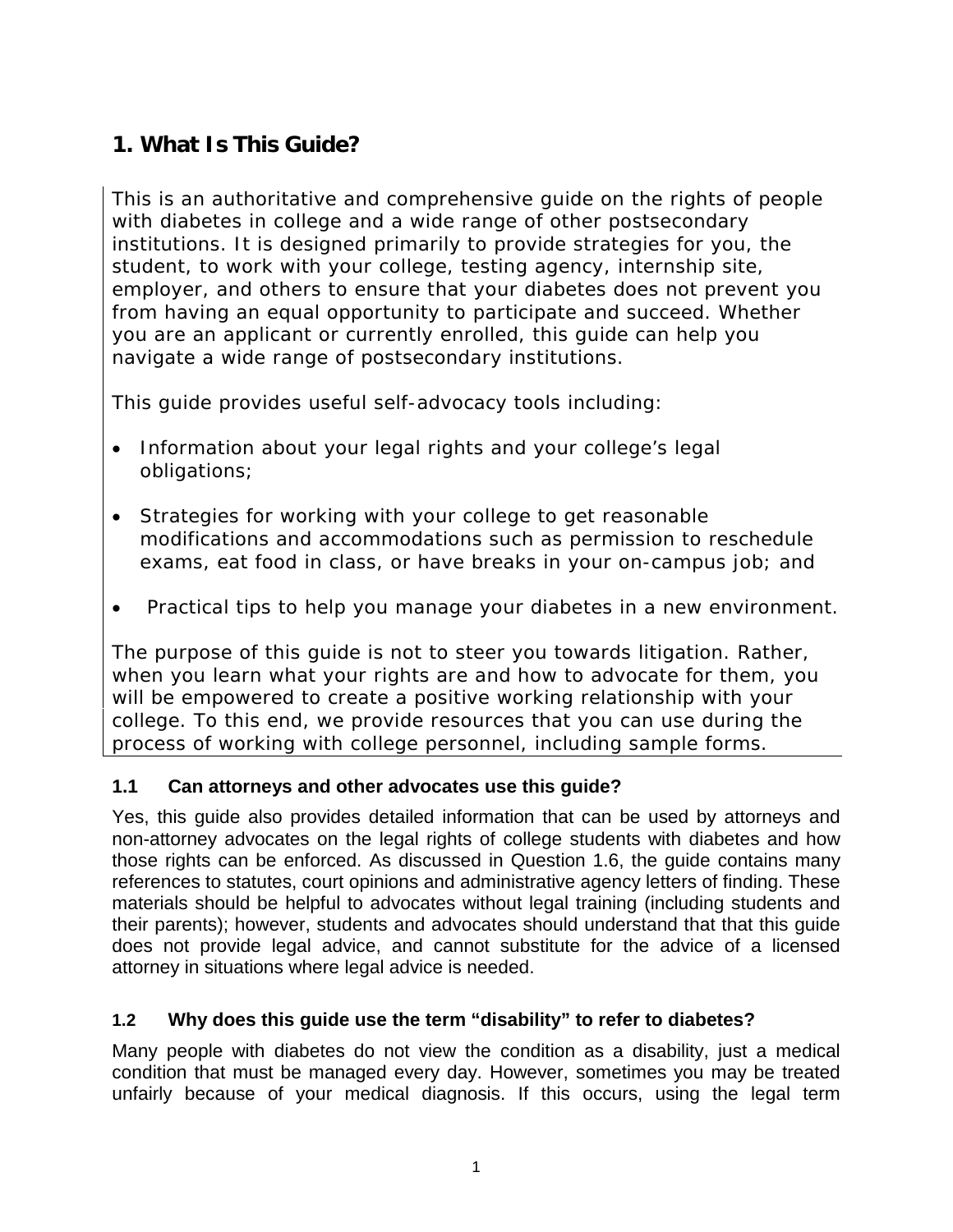"disability" can protect you from being harmed by the ignorance and fear of others so you can be judged on your accomplishments and your abilities.

## <span id="page-11-0"></span>**1.3 How is this guide organized?**

While it may be useful to read this guide in its entirety, we have organized it into separate chapters that can be read independently. For example, you may just have a question about standardized testing – thus, you may rely exclusively on Chapter 9 for all the relevant information. Each chapter deals with a different topic, including admissions, academic modifications, non-academic modifications, and standardized testing. We have used a concise question and answer format with the goal of making the information more accessible and practical.

Most chapters are followed by a section of "Notes" which provide more detailed information on certain questions. Where there is a note provided for a particular question and answer, this is indicated by a superscript annotation. While this guide is designed so that it can be successfully used without consulting these notes, we provide them in case you would like to explore an issue in more depth. Also, as explained in Question 1.1, these notes will be especially valuable to attorneys and non-attorney advocates. Question 1.6 explains how to interpret the legal references contained in these notes.

In the Appendix, we have included sample forms so you can get a sense of the types of documents you might use if you request modifications from your college. We have also included a basic description of the science of diabetes that you can share with professors and administration officials who may not be familiar with the condition.

#### <span id="page-11-1"></span>**1.4 What topics does this guide cover?**

- *What Is This Guide?* Chapter 1 (this section) describes this guide and its organization.
- *What Are My Legal Rights as a College Student with Diabetes?* Chapter 2 discusses the legal rights of college students with diabetes as well as the anti-discrimination obligations of colleges. It introduces the two main federal laws that protect you as a student with diabetes: the Americans with Disabilities Act (ADA) and Section 504 of the Rehabilitation Act of 1973(Section 504). This section discusses which individuals and which schools are covered by each law.
- *What Are My Rights in the Admissions Process?* Chapter 3 discusses the admissions process. Are colleges allowed to ask about diabetes? What are the pros and cons of revealing that you have diabetes in your application? These and other issues are addressed.
- *How Can I Work with My College Disability Services Office?* Chapter 4 discusses how you can work with your college's disability services office to get the modifications that you may need to be successful in college.
- *What Academic Modifications Might I Expect?* Chapter 5 describes some typical academic modifications that you might request. Colleges do not have to provide all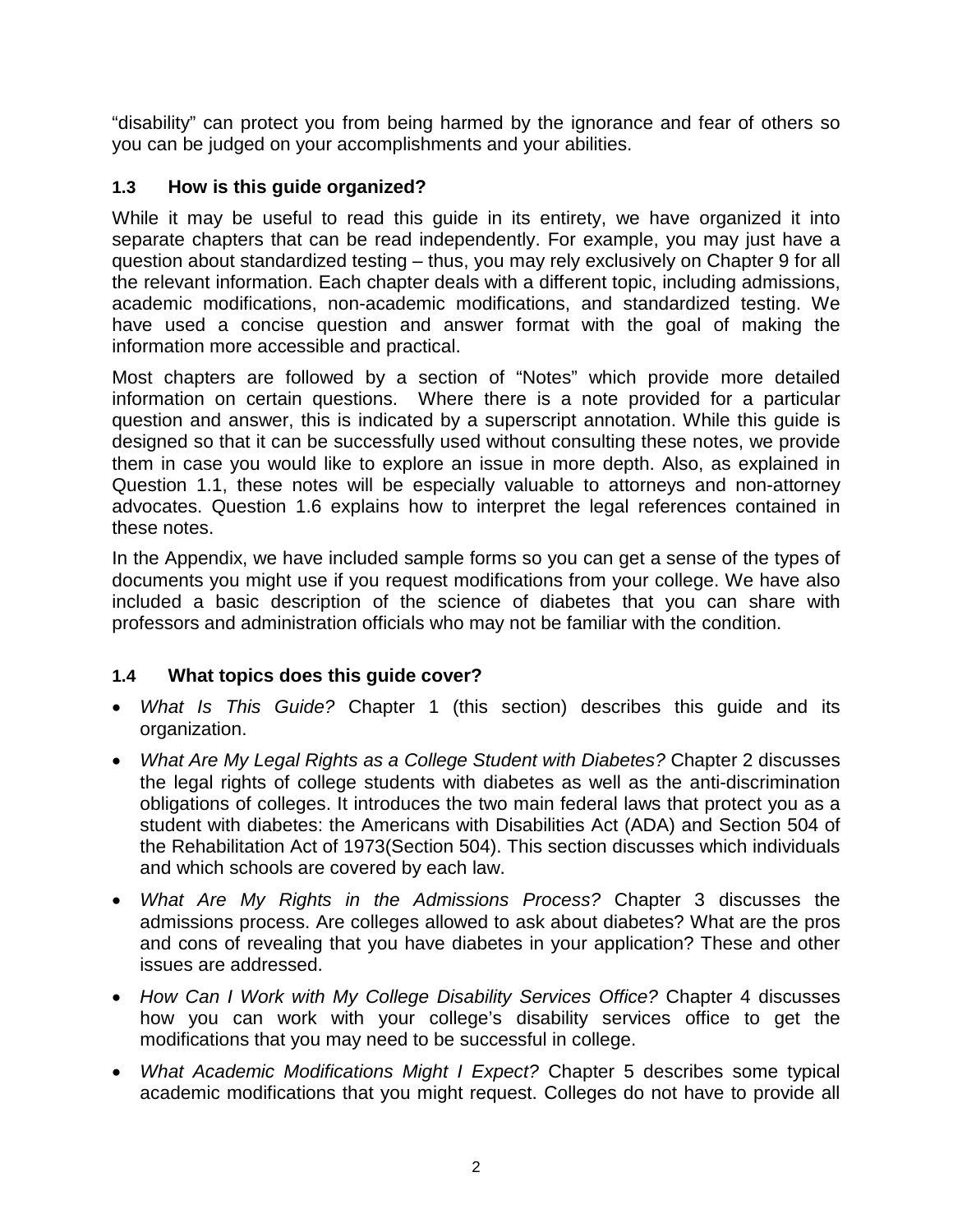of the academic modifications that elementary and secondary schools do, and the types of modifications will be quite different. This section explains in detail many of the specific academic modifications you may consider requesting, including changes to exam scheduling, breaks during exams, and attendance policies.

- *What Modifications Are Available for Other Programs and Services?* Do you play sports and want to make sure your coach is aware of the possibility of hypoglycemia? Do you need nutritional information for cafeteria food? Chapter 6 discusses modifications outside of the academic context. These areas include housing, fraternities and sororities, meal plans, health clinics, athletics, and international study.
- *What Can I Expect in Internships, Clinics, and Work?* Chapter 7 discusses issues relating to clinics, internships, and employment. A large proportion of college students work, either for pay or as part of an educational program. As a person with diabetes, you are protected against discrimination in these settings and your college may have responsibility for ensuring that discrimination does not occur. This chapter provides an introduction to these protections.
- *How Are Disagreements Resolved?* Chapter 8 addresses the procedures to be followed when disputes cannot be resolved informally. This section covers procedures under the ADA and Section 504, including complaint procedures, deadlines, and prerequisites to litigation.
- *How Can I Get the Modifications I Need on Standardized Tests and Licensing Exams?* Chapter 9 provides information about requesting modifications on standardized tests such as the SAT and GRE, and licensing exams such as medical boards and bar exams.

#### <span id="page-12-0"></span>**1.5 How does the American Diabetes Association assist students with diabetes?**

Founded in 1940, the American Diabetes Association is the nation's premier nonprofit voluntary health organization. The Association's mission is to prevent and cure diabetes and to improve the lives of all people affected by diabetes through diabetes research, information, education, and advocacy. While maintaining our leadership in research and education, in recent years we have also become very active in working to eliminate discrimination against people with diabetes through the use of education and negotiation, federal and state litigation, legislation, and regulatory reform.

Here are some of the resources the Association offers to fight discrimination:

- We provide extensive self-advocacy material for individuals with diabetes [\(www.diabetes.org/discrimination\)](http://www.diabetes.org/discrimination).
- By calling 1-800-DIABETES, individuals who believe they have experienced diabetes discrimination can request to speak with one of our legal advocates. While unable to represent individuals, our legal advocates (who are licensed attorneys) provide information about legal rights, provide self-advocacy and negotiation tools,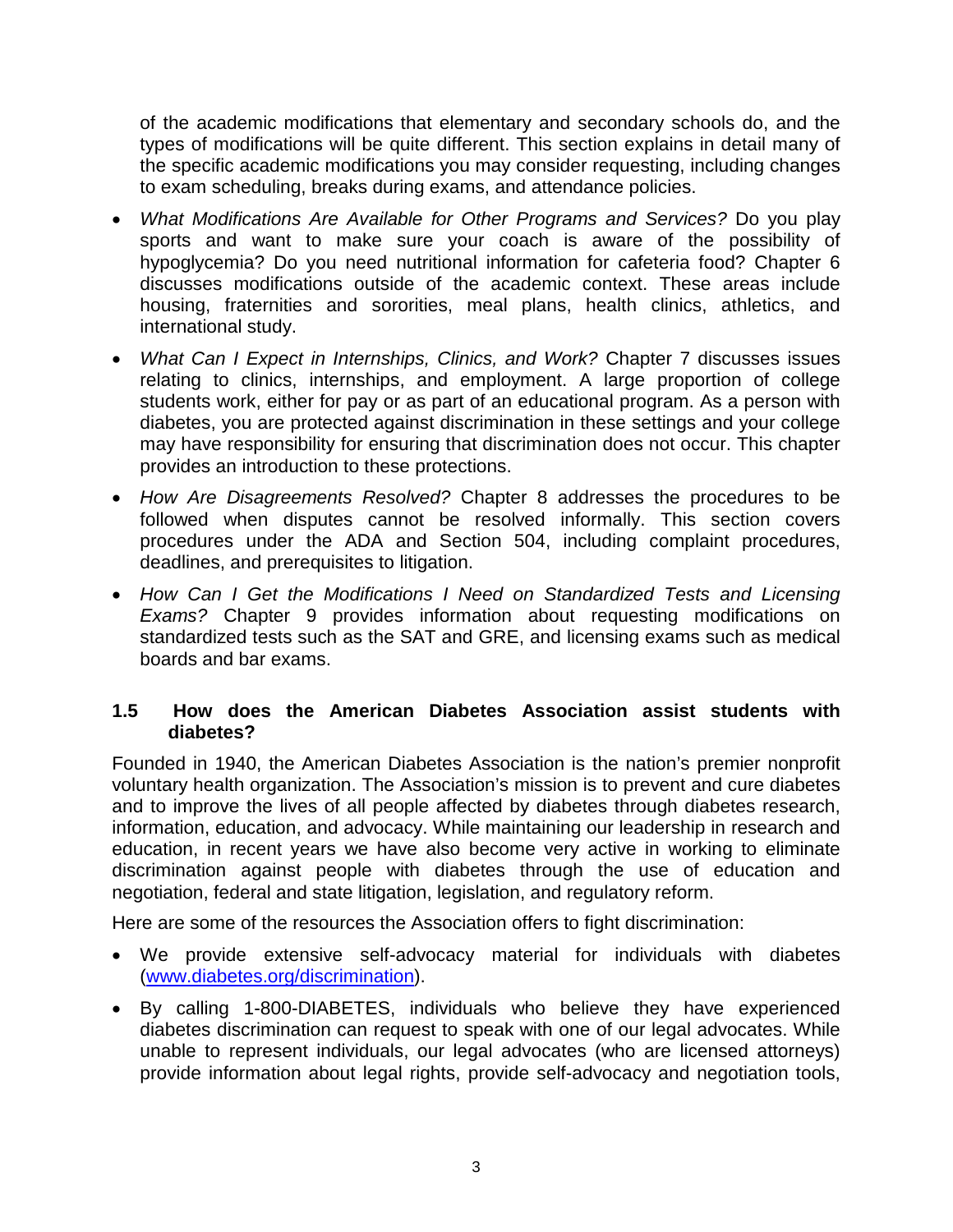and, where necessary and appropriate, guide callers through the applicable legal process [\(www.diabetes.org/living-with-diabetes/know-your-rights/how-to-get-help\)](http://www.diabetes.org/living-with-diabetes/know-your-rights/how-to-get-help).

- We provide free technical assistance to attorneys taking on diabetes discrimination cases. For instance, we maintain an extensive online library of research materials, provide individual consultations to help formulate strategy, review legal pleadings, file friend of the court briefs in selected cases, and locate expert medical consultants [\(www.diabetes.org/living-with-diabetes/know-your-rights/for-lawyers\)](http://www.diabetes.org/living-with-diabetes/know-your-rights/for-lawyers). To request these services, attorneys may email [legaladvocate@diabetes.org.](mailto:legaladvocate@diabetes.org)
- We maintain a network of attorneys interested in protecting the rights of people with diabetes. These attorneys are often willing to serve as advocates for students. We always welcome new attorneys to our Attorney Advocacy Network.
- We participate in important litigation having a broad impact on the lives of people with diabetes. The Association's Legal Advocacy Subcommittee, whose membership includes attorneys and health care professionals, supervises these efforts.

The Association encourages students to take advantage of these and other resources by calling 1-800-DIABETES or consulting our web site, [www.diabetes.org.](http://www.diabetes.org/)

#### <span id="page-13-0"></span>**1.6 How should the legal references in the notes be used?**

These notes contain references to statutes, regulations, court cases, or administrative decisions. Some understanding of the differences between these sources is helpful. While the sources referenced (statutes, regulations, agency decisions, and cases) are all important parts of the legal framework governing the responsibilities of colleges to students with diabetes, some types of legal sources are more persuasive and more binding than others. Recognizing the differences between these sources can be important:

- Statutes (or laws) are passed by federal and state governments and are binding on the colleges or individuals they cover. Federal statutes are cited by the chapter and section in the U. S. Code (U.S.C.); for example, 42 U.S.C. § 12133.
- Regulations are developed by government agencies to clarify the law and give more detail about what it means. Most of the regulations discussed in this guide are issued by the U.S. Department of Education to implement the federal civil rights laws that protect students with diabetes. The U.S. Equal Employment Opportunity Commission issues regulations to implement the federal civil rights laws that protect employees with diabetes. Further, many states also have regulations that may need to be considered. Regulations are also binding on those to whom they apply, unless they are clearly in conflict with the laws they were issued to implement (which happens infrequently). Federal regulations are cited by the chapter and section in the Code of Federal Regulations (C.F.R.); for example, 34 C.F.R. § 104.7(a).
- Court cases can affect the rights of students with diabetes if they result in published opinions. Courts are organized hierarchically, and decisions from higher courts are more likely to be persuasive than decisions from lower courts. For example, the federal court system has three levels: the U. S. Supreme Court, circuit courts of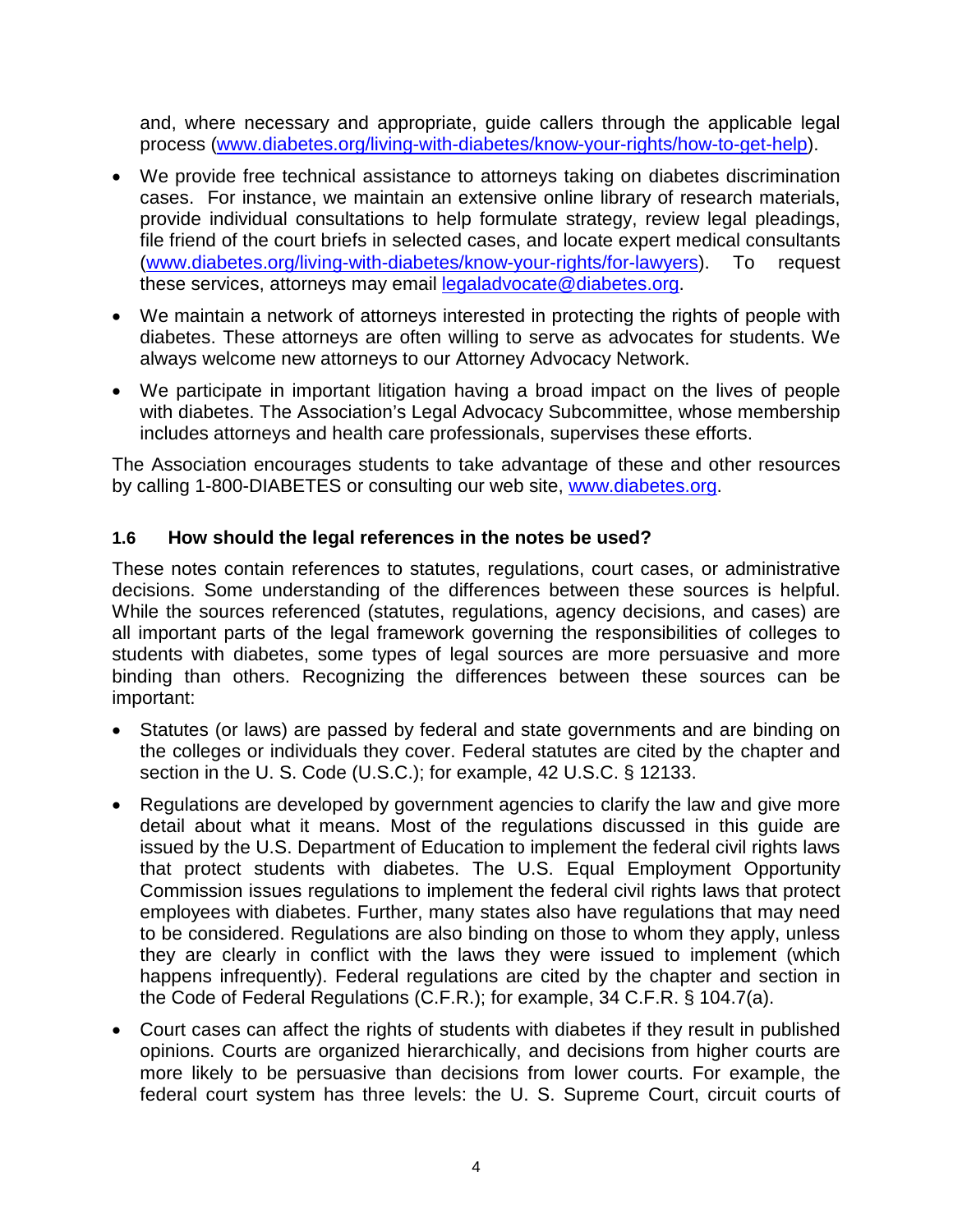appeal (which are generally numbered and each of which covers a different geographic region of the country), and district courts (trial courts) in each state. Court opinions are legally binding on courts which are lower in the hierarchy than the deciding court. For example, a decision by the federal 9th Circuit Court of Appeals would be binding on federal district courts in the region covered by the 9th Circuit (much of the Western U.S.) but not on district courts in other regions. Even when not binding, however, often a court's interpretation of the law will be persuasive to another court. The way court cases are cited differs depending on which court the opinion is from, but all case citations in this guide include the abbreviated name of the court and the year of the decision in parentheses; for example, *Gonzales v. City of New Braunfels*, 176 F.3d 834 (5th Cir. 1999).

• Administrative decisions are issued by government agencies which have responsibility for investigating individual cases of discrimination. These decisions are only legally binding on the parties involved in the case, and the same agency investigating similar facts in a different case may come to a different conclusion. Administrative decisions may be persuasive to a court, but generally hold less weight than the other types of legal documents discussed in this question. Most of the administrative decisions cited in this guide are issued by the U. S. Department of Education's Office for Civil Rights (OCR). Many administrative decisions cited in this guide are published in the Individuals with Disabilities Education Law Reporter® (IDELR), published by LRP Publications, and are cited by the volume and section number from that publication; for example, 34 IDELR 102. These citations also include, in parentheses, the agency that issued the decision (typically OCR) and the year of the decision; for example, *Huntsville City (AL) Sch. Dist*., Complaint No. 04- 96-1096, 25 IDELR 70 (OCR 1996).

The text of the statutes and regulations cited is generally available on the internet. A helpful link to statutes and regulations is provided through Cornell University Law School's Legal Information Institute at [www.law.cornell.edu.](http://www.law.cornell.edu/) For cases and administrative decisions, colleges and universities often provide free online research tools, including Lexis and Westlaw, to their students. Local law libraries are another good source of such information.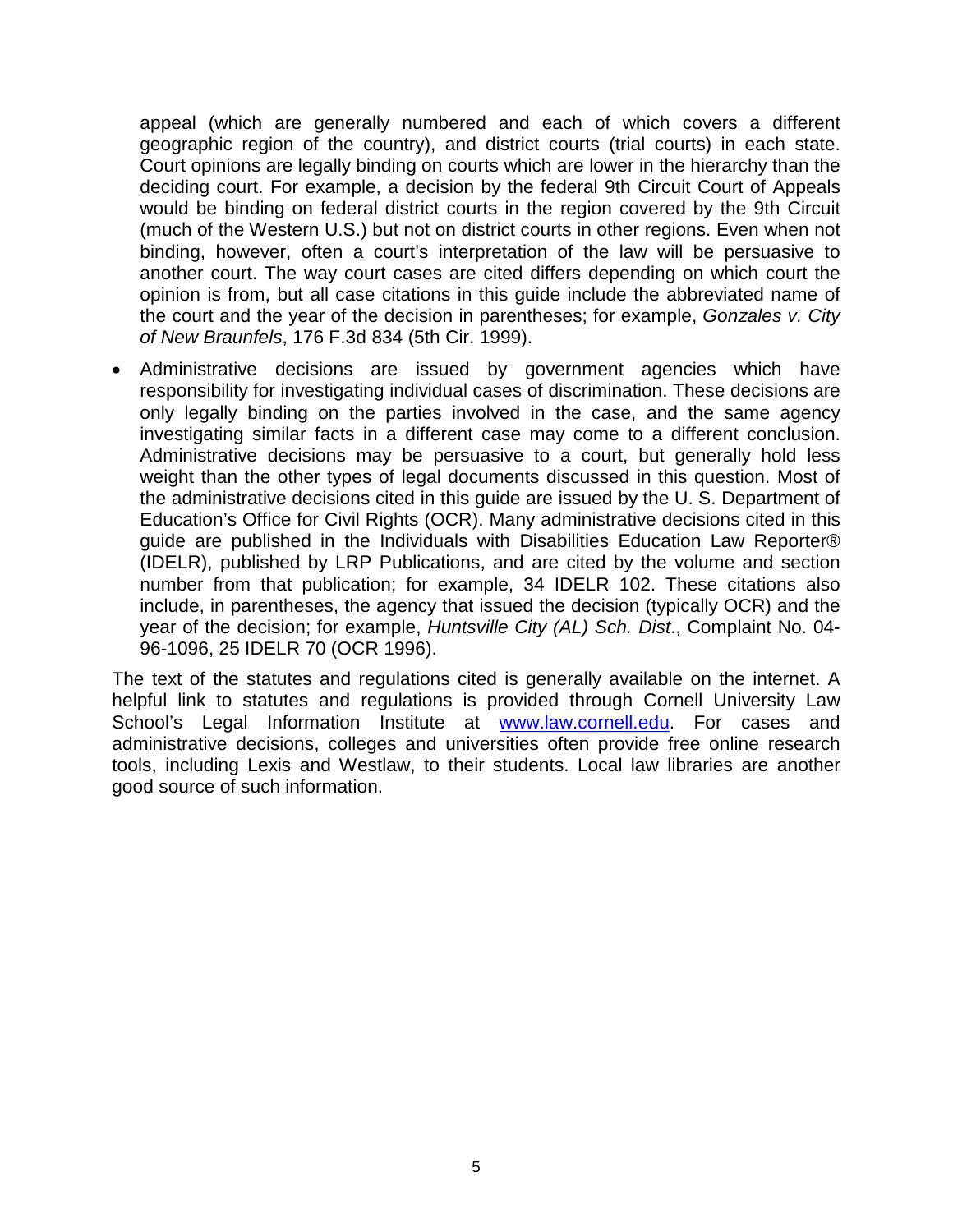## <span id="page-15-0"></span>**2. What Are My Legal Rights as a College Student with Diabetes?**

Federal laws and some state laws require colleges to provide access to educational opportunities, including extra-curricular opportunities, without discriminating against people with disabilities. Legally, diabetes is considered a disability. Colleges covered under these laws may not exclude or single out individuals based on their diabetes, e.g., prohibiting athletes from participating in interscholastic sports because they use insulin. Further, they must provide certain modifications such as allowing students to eat snacks during exams.

Unlike elementary and secondary schools, colleges have no responsibility to identify students with disabilities. They do not have to provide modifications unless you request them. You must take the initiative to ensure you get what you need to succeed. Knowing your rights is the first step.

## <span id="page-15-1"></span>**2.1 What federal disability laws protect college students with diabetes?**

There are two important federal laws that protect college students with disabilities:

- The Americans with Disabilities Act (ADA)
- Section 504 of the Rehabilitation Act of 1973 (Section 504)

The ADA applies broadly to all state-run and private colleges, except that it does not apply to those operated by religious institutions. Title II of the ADA applies to state-run colleges. Title III applies to private colleges. Section 504 applies to federally operated colleges and all colleges—including religious colleges—that receive federal funds. Only a very few colleges are not subject to either the ADA or Section 504 protections. [1](#page-21-1)

## <span id="page-15-2"></span>**2.2 Am I covered by the ADA and Section 504?**

Because of recent legislative changes, students with diabetes should be covered. In technical language, individuals are covered if they have a physical or mental impairment that substantially limits one or more major life activities, have a record of such an impairment, or are regarded as having such an impairment. Students with diabetes are protected by the ADA and Section 504 because their diabetes substantially limits the functioning of their endocrine system.<sup>[2](#page-21-2)</sup>

#### <span id="page-15-3"></span>**2.3 What are some of the general differences between the obligations of K-12 schools and colleges?**

Public elementary and secondary schools that receive federal funding have an affirmative obligation to provide a "free appropriate public education" or FAPE to each qualified person with a disability in their jurisdiction. Colleges have no such obligation to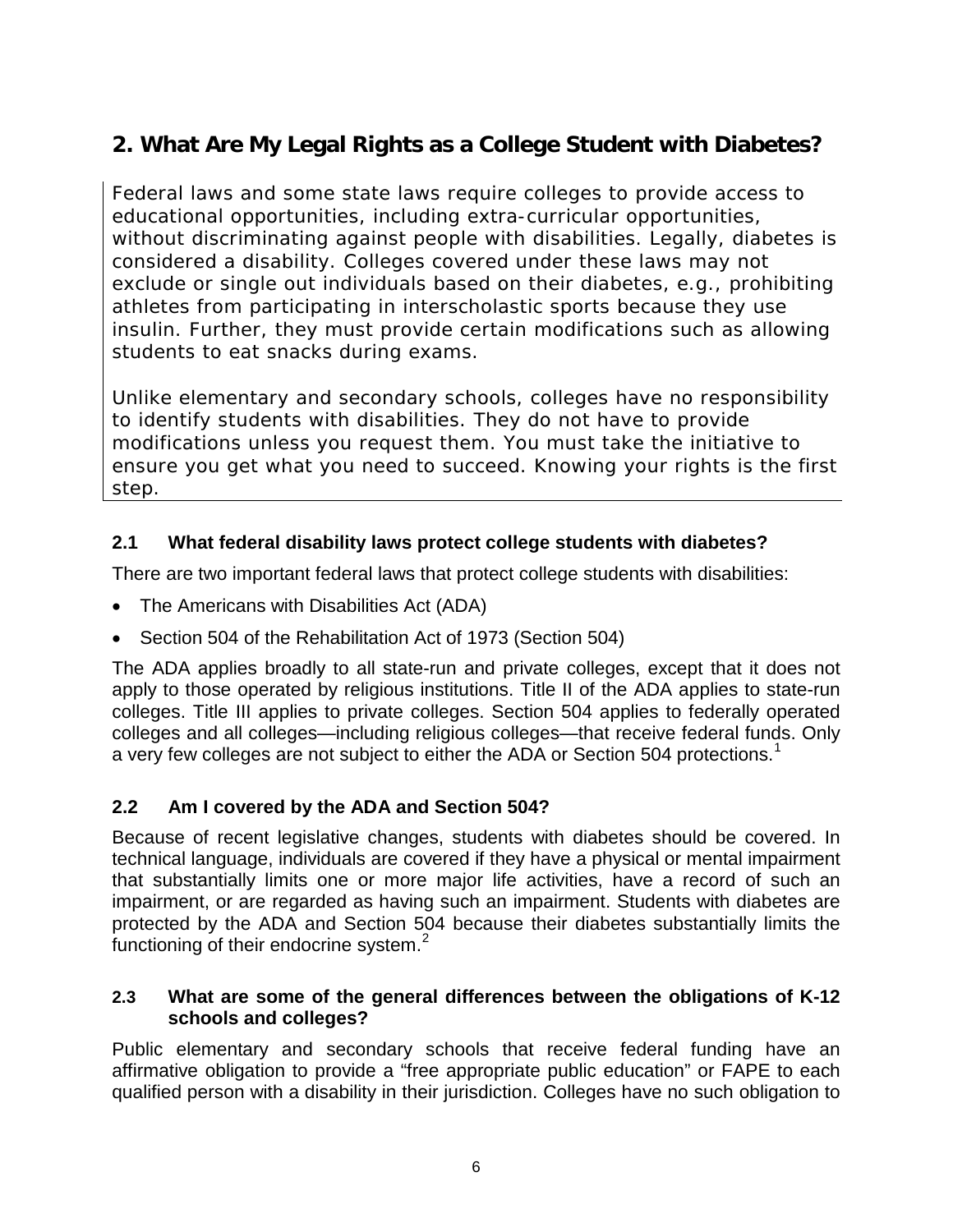provide an education to any particular person or to ensure that a particular person can benefit from their programs. However, colleges must not discriminate against otherwise qualified students.

Importantly, colleges are not required to provide modifications which would impose an undue burden or fundamentally alter a program. The obligations of elementary and secondary public schools are not limited in this way. In practice, this means that some things a secondary school might be required to do would be too burdensome for a college. A college student is entitled to receive some modifications but colleges are not required to change their standards. See Question 2.7 for more information.

As part of providing FAPE, elementary and secondary schools may be required to provide health services. For example, they monitor younger students' blood glucose levels, treat hypoglycemia, help calculate carbohydrate content in foods, and administer insulin. Colleges do not have the same legal obligation to care for the health needs of their students, and most college students manage their diabetes independently.

Public elementary and secondary schools must identify children with disabilities. In contrast, college students have the burden of identifying themselves as individuals with disabilities. If students need any modifications, they must proactively request them, typically by working through their college's disability services office. College students should seek modifications that may be needed in advance and not wait for the lack of modifications to cause problems.

Finally, while many elementary and secondary schools document agreed-upon modifications in a written plan such as an Individualized Education Program (IEP) or Section 504 Plan, colleges typically do not. While college students should request written documentation of any modifications or services the school agrees to provide, this documentation will not typically be called a "Section 504 Plan."<sup>[3](#page-22-0)</sup>

#### <span id="page-16-0"></span>**2.4 Because I successfully manage my diabetes with insulin, does that mean that I do not have a "disability" under the ADA and Section 504?**

No. Prior to the passage of the Americans with Disabilities Act Amendments Act of 2008 (ADAAA), which went into effect on January 1, 2009, individuals were often excluded from coverage under the ADA and Section 504 if they used "mitigating measures" such as insulin to control their diabetes. Precisely because they succeeded in managing their diabetes, they were told they had no protection against discrimination.

With the passage of the ADAAA, the ADA and Section 504 have now been amended to make clear that your successful use of "mitigating measures" cannot be used as an excuse to deny you protection against discrimination. This means that college students with diabetes will be considered to have a protected disability.<sup>[4](#page-22-1)</sup>

#### <span id="page-16-1"></span>**2.5 Am I eligible for services under the Individuals with Disabilities Education Act?**

No. You may have had an Individualized Educational Plan (IEP) and received services under the Individuals with Disabilities Education Act (IDEA) in elementary or secondary school because of your diabetes or other conditions. This law requires that states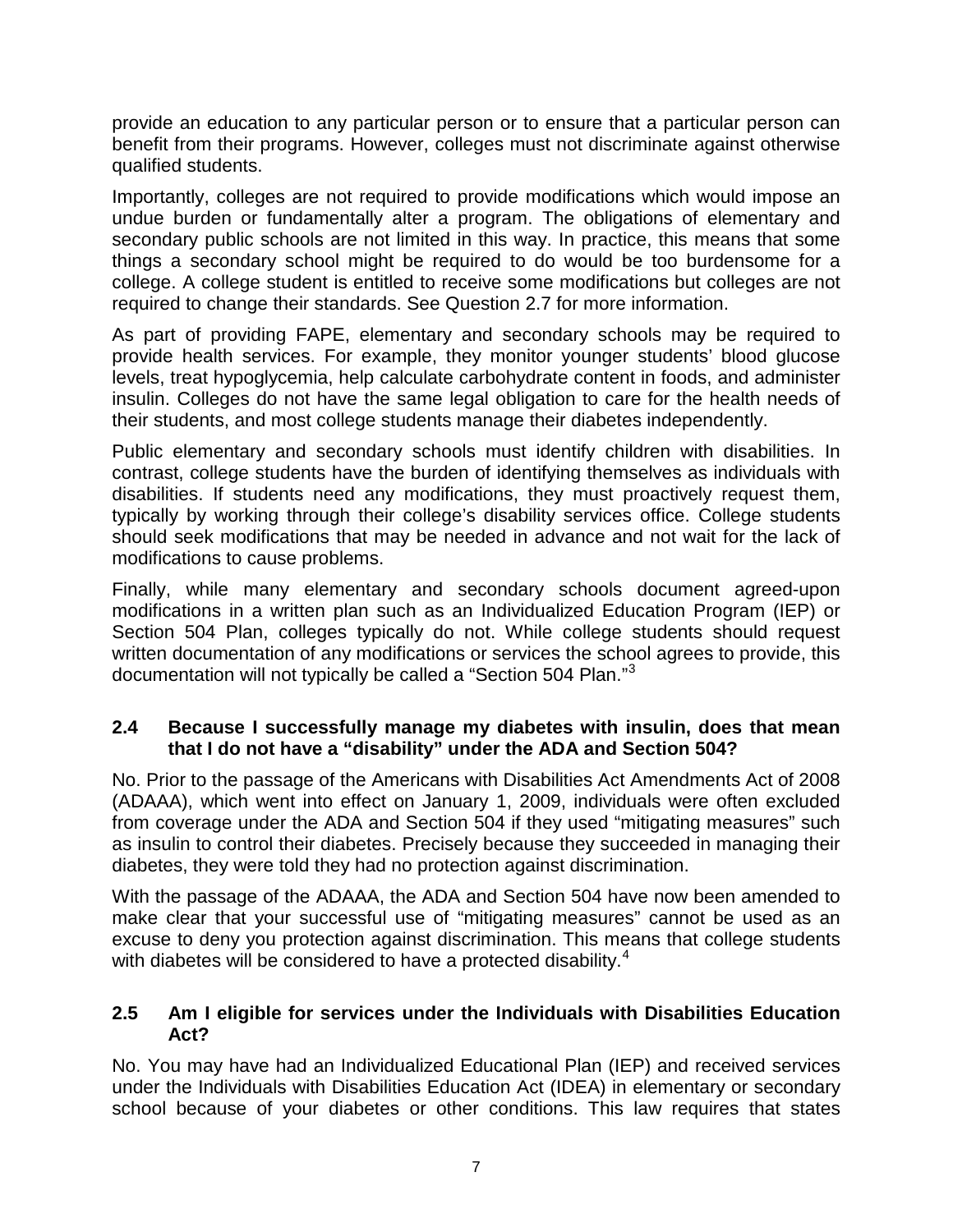accepting federal special education funding provide a free appropriate public education (FAPE) to all students with disabilities that adversely impact their learning. However, this law does not apply to postsecondary education. States have no duty to provide services under IDEA to students after they graduate from high school.

As already mentioned, colleges do not carry over or adopt IEPs or Section 504 Plans that were used in secondary school. Most colleges provide modifications, if needed, more informally.<sup>[5](#page-23-0)</sup>

## <span id="page-17-0"></span>**2.6 Am I protected against discrimination if I go to a religious college?**

Probably. Most religious colleges are subject to federal anti-discrimination laws. Title III of the ADA, which prohibits discrimination by public accommodations such as hotels, restaurants and schools, does not apply to private colleges operated by religious organizations. Nevertheless, such colleges are subject to Section 504 if they receive federal funding. Colleges operated by religious organizations that do not receive federal funding are not covered by either law.

However, most religiously affiliated colleges receive federal funding. For example, a college run by a Catholic religious order might receive federal research grants or participate in federal work-study financial aid programs. In this case, the college would need to comply with Section 504.

Further, employees of a religious college are protected by Title I of the ADA as long as the college employs 15 or more workers. For more information on employment issues, see Chapter 7.<sup>[6](#page-23-1)</sup>

#### <span id="page-17-1"></span>**2.7 Do I need to meet my college's general eligibility requirements and admissions standards?**

Yes. You must be qualified for admission to and participation in the college or specific program. While public primary and secondary schools receiving federal funding have an obligation to provide a "free appropriate public education" or FAPE to each qualified individual with a disability in their jurisdiction, colleges are under no obligation to provide any particular individual an education and they may set their own admissions standards.

While you can be excluded from a college for any number of reasons, the ADA and Section 504 only prevent exclusion based on a disability. If you are otherwise qualified for the program (including meeting legitimate physical standards) and can meet requirements with or without reasonable modifications, you cannot be discriminated against on the basis of your disability.

#### <span id="page-17-2"></span>**2.8 Does my college have to modify its programs for me because of my diabetes?**

Yes, in some cases. While most modifications requested by students with diabetes are reasonable, not every modification you might request needs to be provided. This is particularly true where the modifications would alter academic standards or requirements or are seen as affecting the integrity of the academic program. For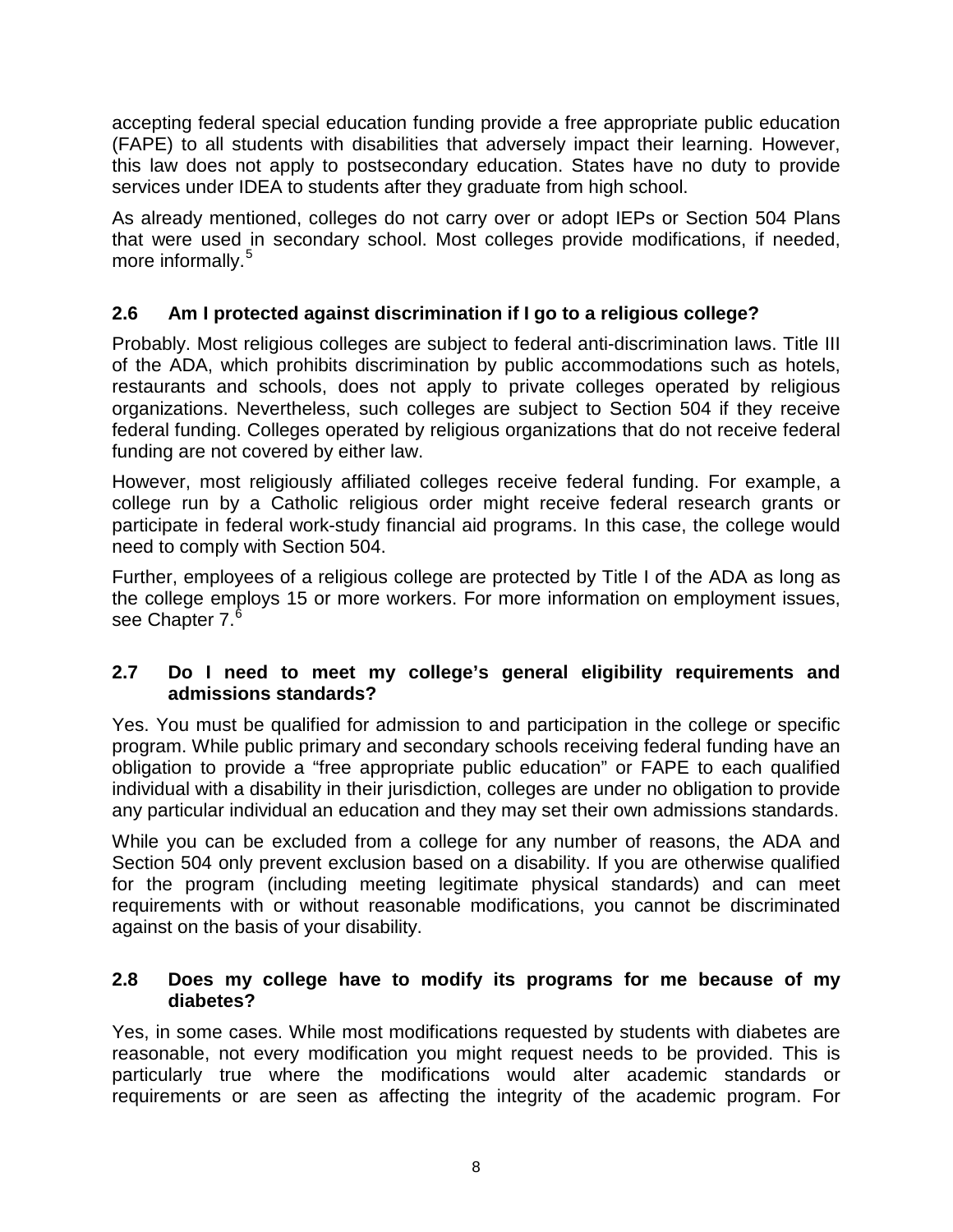example, permission to have extended breaks between sections of an exam to check blood glucose would likely be considered reasonable; being exempted from any course requirements probably would not be. Stated briefly, colleges do not have to "waterdown" a program or lower what they expect of students. They are only required to make reasonable changes to give students an equal opportunity to fully meet expectations.

One of the most common contexts in which schools argue that providing modifications will lower standards is in the area of clinical training. Especially in health sciences such as in nursing and medical schools—administrative agencies and the courts are apt to defer to professors, instructors, and school administrators in their judgments about what courses or clinical experiences are necessary. Therefore, in this area especially, you must be prepared to proactively demonstrate and thoroughly document why your requested modifications will not diminish standards.

For example, if your requested modification is permission to eat snacks and test blood glucose as needed during your hospital shift, but your clinical supervisor thinks that this means that you will not be working as hard as other students, you should provide documentation from your own treating doctor or nurse explaining that permission to take care of your diabetes will in no way impact your ability to be an excellent nurse or doctor. See Chapter 7 and the Appendix for more information on how to provide appropriate documentation.

#### <span id="page-18-0"></span>**2.9 Can I be excluded from a program because my college does not think I will be able to find a job in the field upon graduation because of my diabetes?**

Your college should not exclude you from any program because it fears you may have difficulty finding employment in the field upon graduation. It should not limit your options because of stereotypes or fears about potential future problems in employment, but only determine whether you can currently meet essential program requirements the college has established.

A college is allowed to tell you about any barriers to employment that you may encounter because of your diabetes. For example, a flight training college could inform you that, currently, individuals who use insulin are prohibited by the Federal Aviation Administration (FAA) from becoming commercial pilots. However, it should still permit you to attend if you want to become a private pilot, because, even if you use insulin, you can become a private pilot as long as you meet other medical criteria. Similarly, a truck driving school might inform you that interstate drivers who use insulin must be specially approved (under a Department of Transportation waiver process) before they are licensed.

For practical reasons, you should be aware of the requirements of your chosen field there may not be a good reason to complete a program if you cannot meet these requirements. Even so, "blanket bans" that would totally exclude you from a field are rarely legal, and treatment options for those with diabetes are constantly improving, making it less likely that diabetes will affect your employment.

If you have questions about restrictions relating to employment in particular fields, including licensing for pilots, commercial driving, and maritime work, or standards for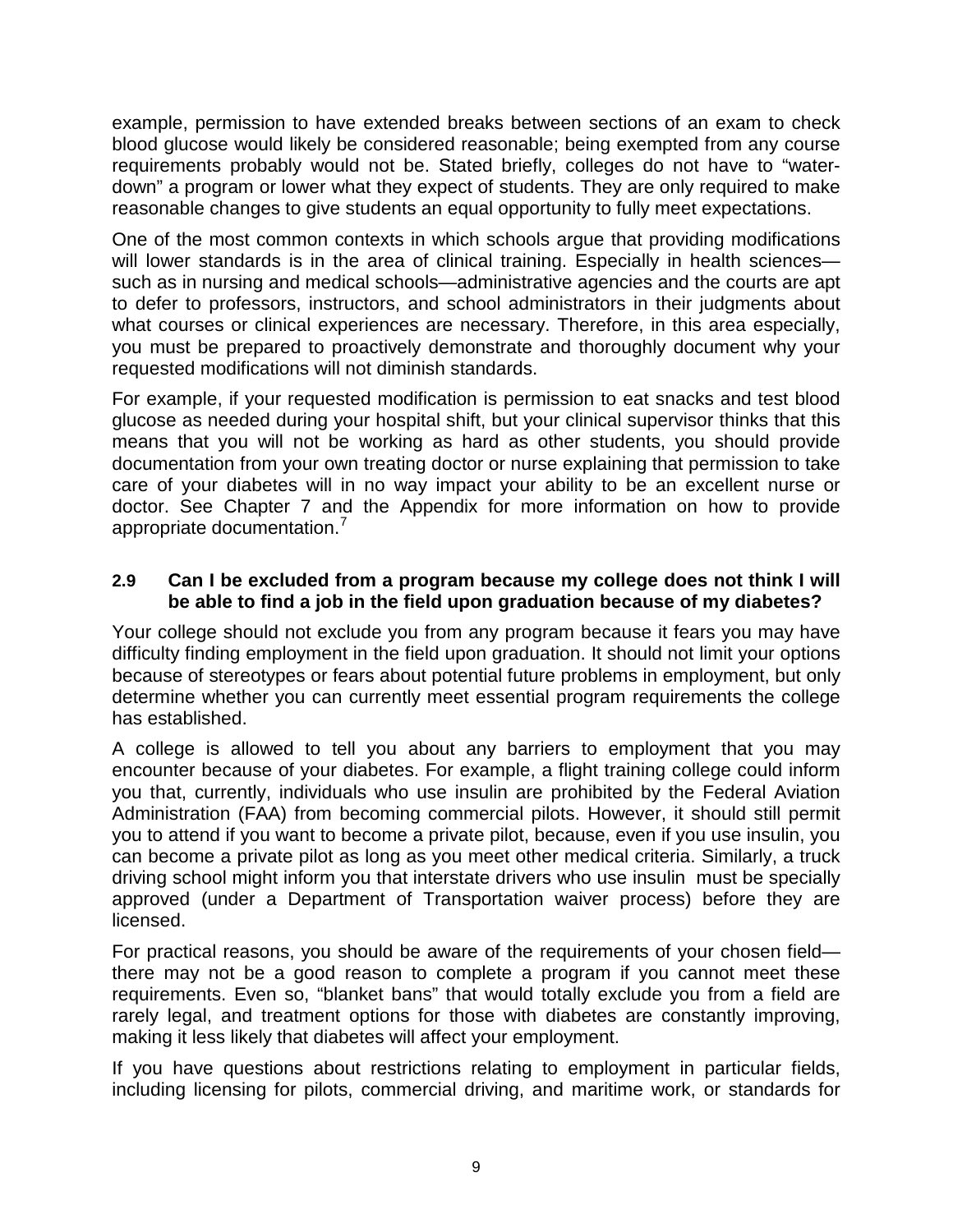firefighters and law enforcement officers, please contact us by calling 1-800-DIABETES or consulting our web site, [www.diabetes.org/discrimination.](http://www.diabetes.org/discrimination) See Chapter 7 for more information on internship, clinic, and employment issues.<sup>[8](#page-24-0)</sup>

#### <span id="page-19-0"></span>**2.10 Does my college have a policy prohibiting discrimination on the basis of disability?**

It should. Under Section 504 and Title II of the ADA, colleges must establish procedures to address complaints of discrimination based on disability. Depending on whether your college is covered by Section 504, ADA Title II, and/or ADA Title III, its precise obligations to establish and publicize procedures for addressing complaints of discrimination differ.

Colleges must be able to address situations arising in all aspects of campus life, not just classroom problems. For example, if a coach excludes you from a team upon learning you use insulin, your college should address this incident of discrimination just as the college would address a situation if you were kicked off of a team because of your race.

You can typically find your college's anti-discrimination policy on its website or published in the official bulletin. You may also obtain it through your registrar or academic dean. Additionally, if your college has a disability services office, it should be able to direct you to information on this policy. See Question 8.2 for more information on internal college grievance procedures.<sup>[9](#page-25-0)</sup>

#### <span id="page-19-1"></span>**2.11 Am I protected against retaliation and harassment if I request modifications or I raise concerns about discrimination?**

The ADA and Section 504 prohibit colleges from taking actions which intimidate, threaten, coerce, or discriminate against individuals who exercise their rights under antidiscrimination laws. Therefore, you cannot be penalized for asking for modifications or making a complaint, even if your college need not provide you with each and every modification you request.<sup>[10](#page-25-1)</sup>

#### <span id="page-19-2"></span>**2.12 Can my college assist organizations that discriminate against people with diabetes?**

Colleges subject to Section 504 and the ADA may not provide significant assistance to any agency, organization, or individual that illegally discriminates on the basis of disability. In fact, colleges have an affirmative obligation to make sure that the organizations they work with do not discriminate against their students.

For example, your college should not create or maintain an internship program with an organization or company that illegally discriminates if it knows of that discrimination.<sup>[11](#page-25-2)</sup>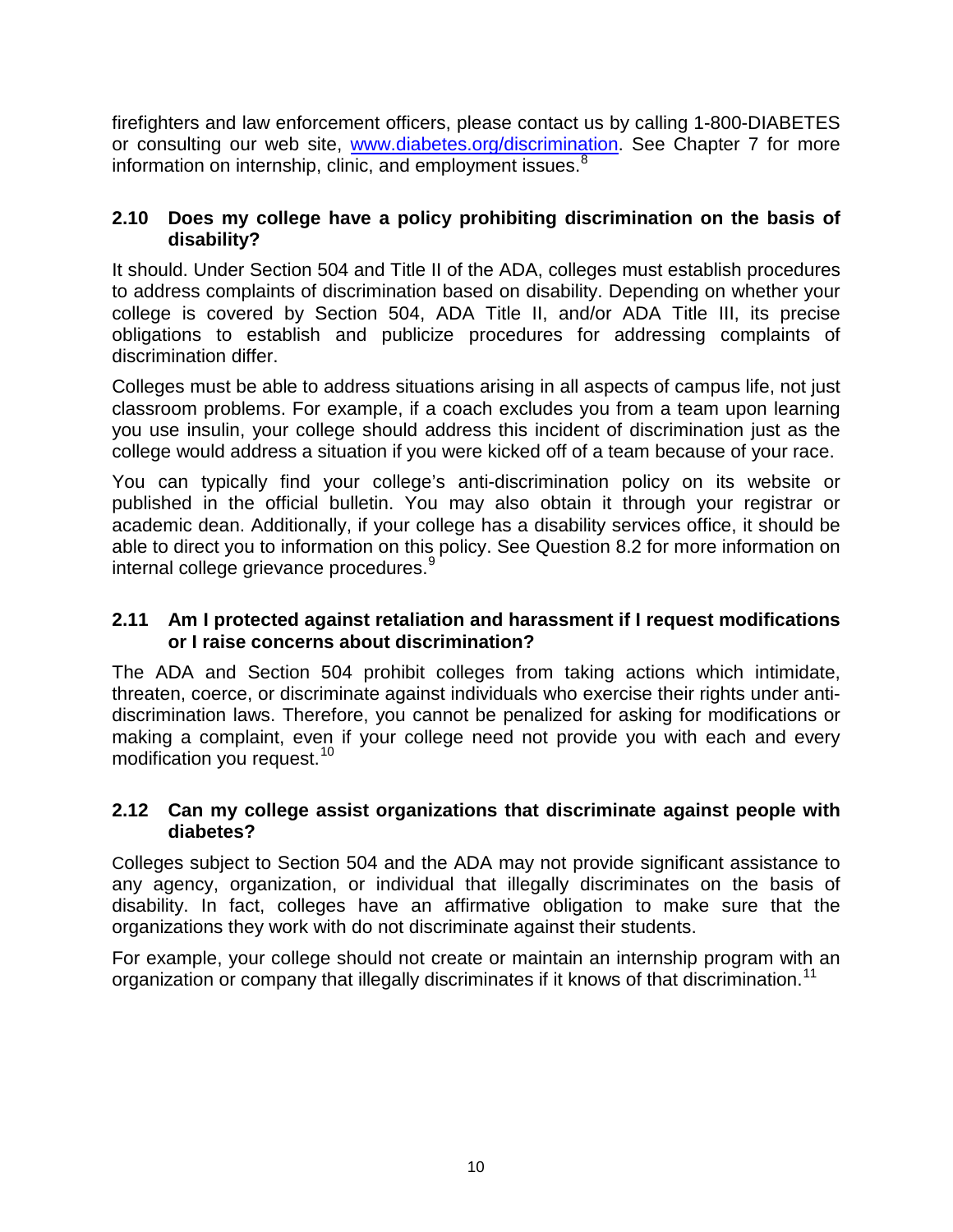#### <span id="page-20-0"></span>**2.13 What are my protections at military educational institutions and in programs like the Reserve Officer Training Corps (ROTC)?**

Military educational institutions are subject to anti-discrimination laws just like other educational institutions, depending on whether their funding is federal, state, or private. Federal service academies, like the U.S. Military Academy at West Point, are subject to Section 504. State and private military colleges are subject to the ADA and, if they receive federal funds, Section 504. Although military educational institutions themselves are subject to anti-discrimination laws, current military regulations and federal antidiscrimination laws allow individuals to be excluded from appointment to or continued participation in the uniformed services because of diabetes (the specific regulations vary by service).

If you apply to or attend a program where all students are required to join the military as uniformed members as a condition of attendance, it is likely that you can be excluded on the basis of your diabetes, because meeting the physical qualifications for appointment to the armed forces is an essential program requirement. However, if not all students must eventually join the military as a condition of attendance, there is likely no legal justification to exclude you just because you cannot join the uniformed services. Of course, you still need to meet all legitimate physical fitness and medical requirements necessary for your participation in the educational program itself.

For example, you may be excluded from West Point, where all cadets are required to join the military upon graduation, but you should not be excluded from a portion of a ROTC program that does not require a future commitment to serve in the military.<sup>[12](#page-26-0)</sup>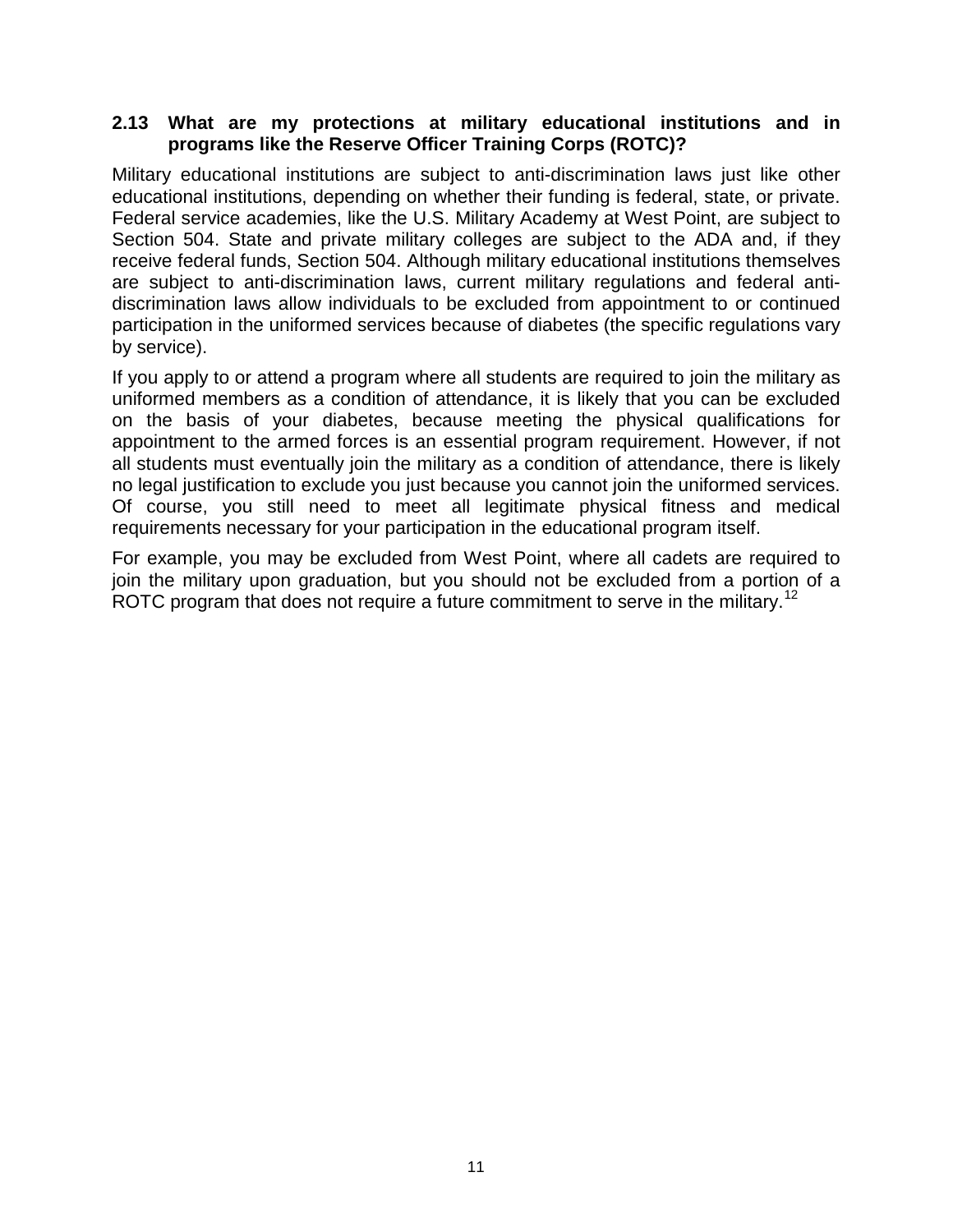#### **Notes to Chapter 2**

<span id="page-21-1"></span><span id="page-21-0"></span><sup>1</sup> **2.1** The ADA is codified at 42 U.S.C. §§ 12101-12213. It provides protections in employment (Title I), in state and local government programs (Title II), and in places of public accommodation operated by private entities (Title III). Title II applies to state colleges and universities. 42 U.S.C. § 12131(1). Title III applies to private colleges except those run by religious entities. 42 U.S.C. § 12181(7)(J).

Section 504 is codified at 29 U.S.C. § 794. This statute served as the model for many of the provisions of the ADA and, so, the requirements imposed by the two statutes are similar. Because the ADA generally provides no greater rights to students with diabetes than Section 504, the more specific Section 504 implementing regulations are ordinarily followed when determining compliance.

What is different is that Section 504 applies only to colleges and universities run by the federal government or that receive federal financial assistance. Nearly all state colleges receive federal assistance through various federal education programs. Many private colleges also receive federal funds.

Many states also have laws that prohibit discrimination against individuals with disabilities, but these vary from state to state. Federal law takes precedence over state law. For example, if a state does not have any specific laws outlawing disability discrimination, colleges are still required to comply with applicable federal laws, including the ADA and Section 504.

<span id="page-21-2"></span><sup>2</sup> 2.2 The ADA defines "disability" to include "a physical or mental impairment that substantially limits one or more major life activities of such individual." 42 U.S.C. § 12102. This creates two requirements, first, that there be a physical or mental impairment, and second, that this impairment substantially limit a major life activity. The passage of the Americans with Disabilities Act Amendments Act of 2008 (ADAAA), Pub. L. 110-325, which became effective on January 1, 2009, has made it easier to demonstrate that diabetes is a disability.

Numerous courts have acknowledged that diabetes is a physical impairment. *See, e.g*., *Gonzales v. City of New Braunfels*, 176 F.3d 834, 837 (5th Cir. 1999) (describing diabetes as a "serious impairment"); *Fraser v. Goodale*, 342 F.3d 1032, 1038 (9th Cir. 2003). The question, then, is whether diabetes substantially limits a major life activity. Major life activities include both physical and mental activities which most people do on a daily basis, such as caring for oneself, seeing, hearing, and eating; as a result of the ADAAA, these activities now also include the functioning of major body systems such as the respiratory, circulatory, and endocrine systems. 42 U.S.C. § 12102(2)(A)-(B). Diabetes, by definition, significantly alters the way the body's endocrine system functions. Therefore, most, if not all, students with diabetes should be able to prove they are covered on this basis. Diabetes can also substantially limit a number of other major life activities, particularly when it is not treated.

The ADAAA also changed existing law and now requires that "mitigating measures" such as the use of medications like insulin not be considered in determining whether a person has a disability. See Question 2.4 for further discussion of this issue.

Even if an individual does not have an actual disability, that person is protected by the ADA if the college regards him or her as having a disability. The college need not believe that diabetes substantially limits a major life activity; it is enough that the college was aware that the person has diabetes and took adverse action against him or her based on that condition. However, individuals who are only regarded as having a disability are not entitled to accommodations or modifications to programs or activities. Therefore, this strategy for proving disability is not very useful to students, unless the college is directly barring them from participating in programs or is treating them differently because of diabetes, e.g., prohibiting them from participating in athletics because they use insulin.

For more information on establishing that diabetes is a disability, see Brian Dimmick & Katie Hathaway, *Proving Diabetes is a Disability Under the New Americans with Disabilities Act: A Guide for Lawyers*, American Diabetes Association (2009), [www.diabetes.org/assets/pdfs/know-your-rights/for](http://www.diabetes.org/assets/pdfs/know-your-rights/for-lawyers/employment/atty-proving-diabetes-is-a-disability-under-new-adaaa-sept2009.pdf)[lawyers/employment/atty-proving-diabetes-is-a-disability-under-new-adaaa-sept2009.pdf.](http://www.diabetes.org/assets/pdfs/know-your-rights/for-lawyers/employment/atty-proving-diabetes-is-a-disability-under-new-adaaa-sept2009.pdf) For additional information, see Georgetown University Law Center's ArchiveADA, which provides convenient access to the general legislative history of the ADA and the ADAAA, [www.law.georgetown.edu/archiveada.](http://www.law.georgetown.edu/archiveada)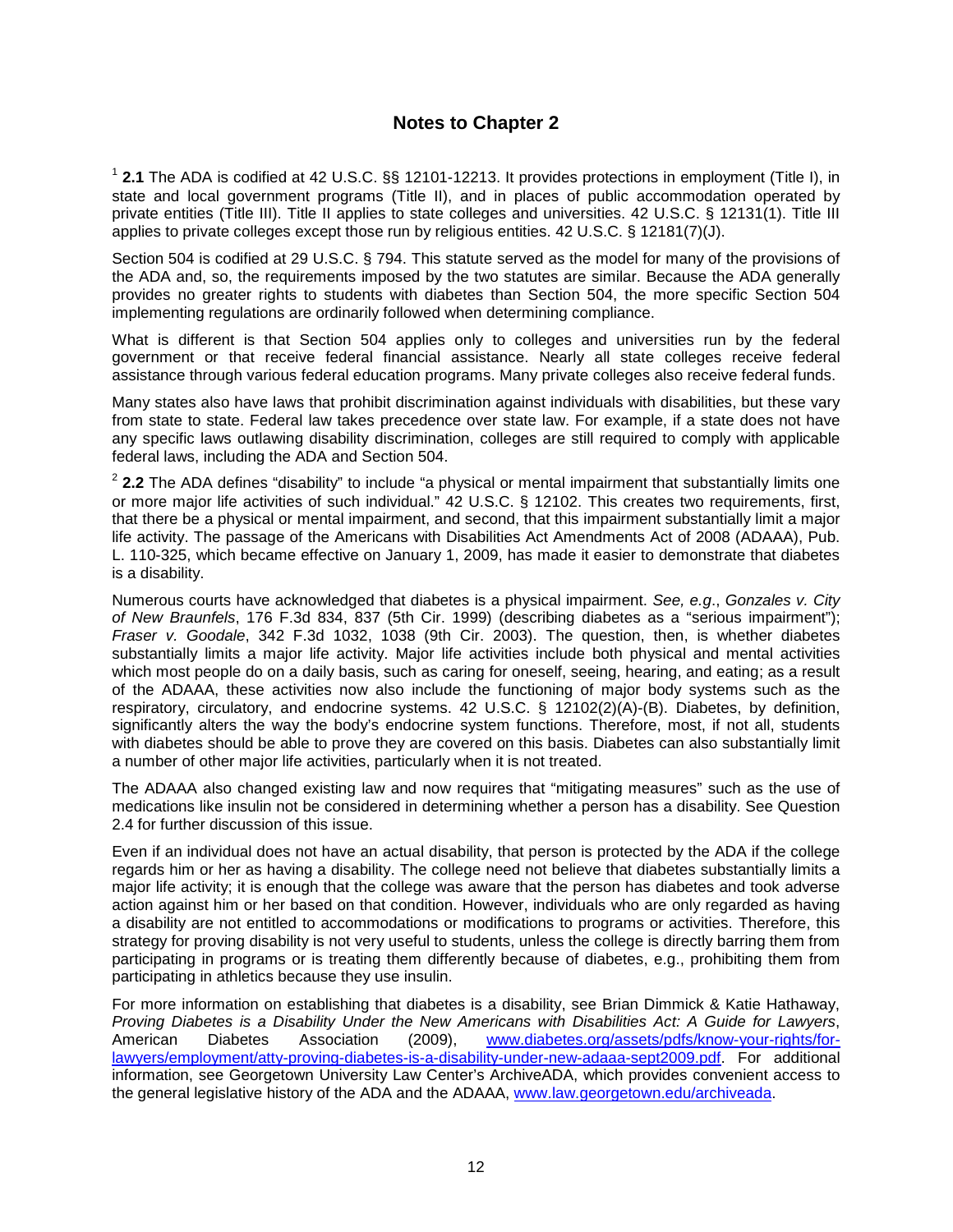<span id="page-22-0"></span><sup>3</sup> **2.3** The goal of federal anti-discrimination laws is to level the playing field for students, not to give students with disabilities an advantage over their peers. *See Hamilton v. City Coll. of City Univ*. *of N.Y.*, 173 F. Supp. 2d 181,183 (S.D.N.Y. 2001) (college's manual provided that the objective of accommodations or modifications "is always to accommodate the student's learning differences, not to water down scholastic requirements").

The obligation of an educational institution to make academic adjustments does not require that "fundamental" or substantial modifications be made to accommodate students with disabilities, but only reasonable ones. *See. Cmty. Coll. v. Davis*, 442 U.S. 397, 410 (1979) (hearing-impaired nursing student denied admission because accommodation would "result in a substantial modification to the existing program"). Further, there is no duty to assume "undue financial and administrative burdens." *Id*. at 412. Neither must a program be significantly refashioned. *Eva N. v. Brock*, 741 F. Supp. 626, 632 (E.D. Ky. 1990). This is especially true if the modifications might cause the institution to lose its accreditation. *Hartnett v. Fielding Graduate Inst*., 400 F. Supp. 2d 570, 580 (S.D.N.Y. 2005), *aff'd in part and rev'd in part*, 2006 U.S. App. LEXIS 24128 (2d Cir. 2006).

Students must disclose their disability and their need for modifications in order to be entitled to such modifications. *See, e.g., Wynne v. Tufts Univ. Sch. of Med.,* 976 F.2d 791 (1st Cir. 1992) (indicating that to be liable under Section 504 school must know or be reasonably expected to know of student's disability); *Goldstein v. Harvard Univ.,* 77 Fed. Appx. 534 (2d Cir. 2003) (student failed to provide adequate notice to university that she suffered from a disability and, accordingly, ADA claim rejected); *Carten v. Kent State Univ.,* 78 Fed. Appx. 499 (6th Cir. 2003) (dismissing claim where student was dismissed from graduate program for poor academic performance; student did not establish either disability or that academic modifications were requested and, indeed, indicated none were required); *Wood v. President & Tr. of Spring Hill Coll.,* 978 F.2d 1214 (11th Cir. 1992) (claim of schizophrenic student asserting constructive dismissal from college rejected).

At least one court has held that colleges need not provide written accommodations plans. *Bevington v. Wright State Univ*., 23 Fed. Appx. 444, 445 (6th Cir. 2001) (finding "neither the Rehabilitation Act nor the Americans with Disabilities Act require a written plan for post-secondary students").

<span id="page-22-1"></span><sup>4</sup> **2.4** The ADAAA, which amended the ADA and Section 504, has made it clear that "mitigating measures" are not to be considered by colleges or the courts in determining if an individual is covered under these anti-discrimination laws. Nevertheless, students should be prepared to persuasively address this issue if it is erroneously raised.

The ADAAA reverses the Supreme Court's holding in *Sutton v. United Air Lines, Inc.* that "mitigating measures" such as eyeglasses or medication to control the impairment should be considered in determining the existence of a disability. 527 U.S. 471 (1999). The ADA now states:

The determination of whether an impairment substantially limits a major life activity shall be made without regard to the ameliorative effects of mitigating measures such as -

(I) medication, medical supplies, equipment, or appliances, low-vision devices (which do not include ordinary eyeglasses or contact lenses), prosthetics including limbs and devices, hearing aids and cochlear implants or other implantable hearing devices, mobility devices, or oxygen therapy equipment and supplies;

- (II) use of assistive technology;
- (III) reasonable accommodations or auxiliary aids or services; or
- (IV) learned behavior or adaptive neurological modifications.

42 U.S.C. § 12102(4)(E)(i). For individuals with diabetes, this means that the beneficial effects of insulin and oral medications in treating the disease may not be considered in determining the existence of a disability. Instead, the focus must be on the condition as it exists in its unmedicated state. *See Rohr v. Salt River Project Agric. Improvement and Power Dist.*, 555 F. 3d 850, 861 (9th Cir. 2009) ("Impairments are to be evaluated in their *unmitigated* state, so that, for example, diabetes will be assessed in terms of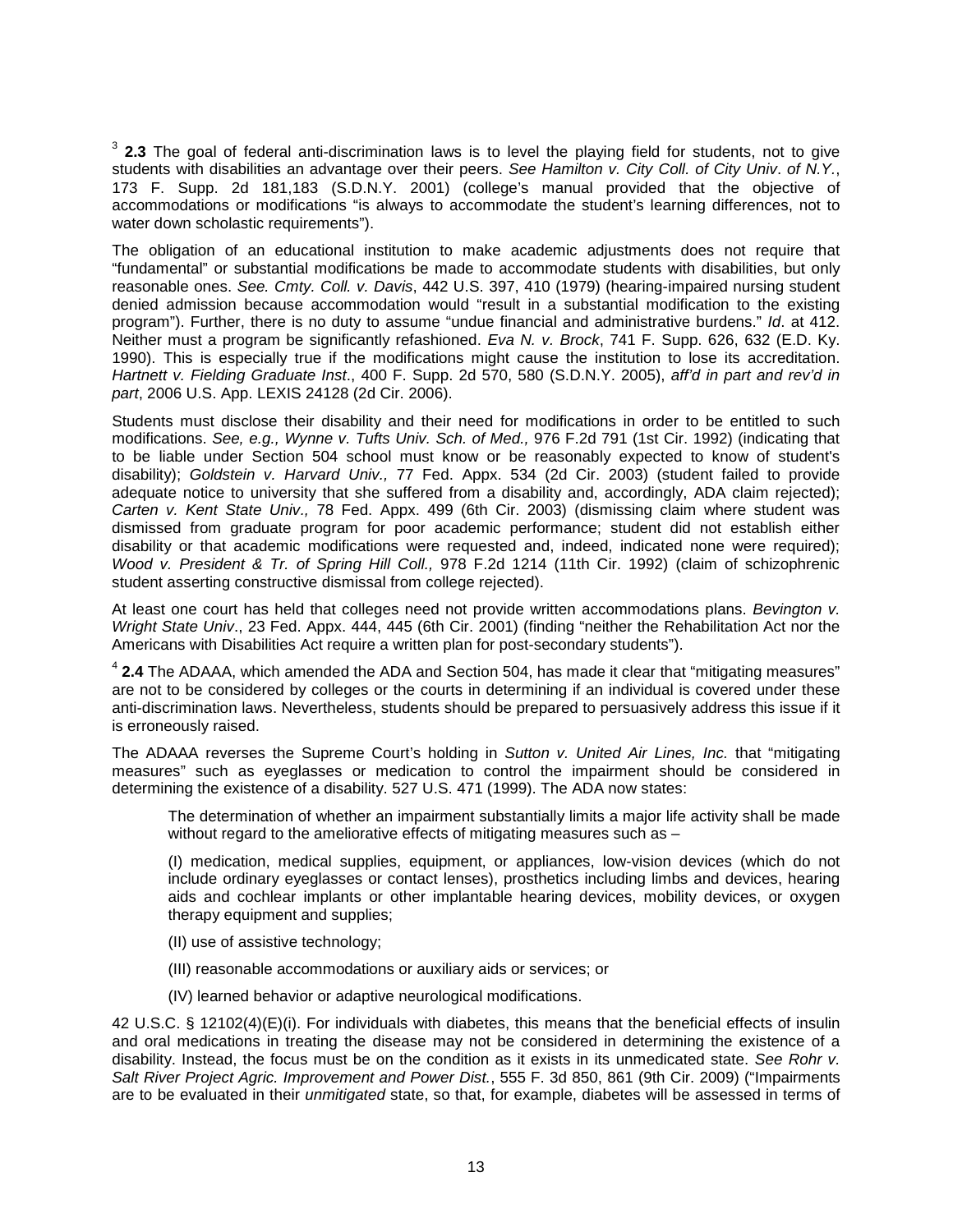its limitations on major life activities when the diabetic does *not* take insulin injections or medicine and does not require behavioral adaptations such as a strict diet.") (emphasis in original). Likewise, the effects of any complications the individual experiences due to diabetes, such as vision loss or neuropathy, must be considered without regard to any medication or treatment employed, as well as any devices or technology the individual uses, such as a prosthesis or screen reader software.

<span id="page-23-0"></span><sup>5</sup> **2.5** Postsecondary education is not included in the IDEA definition of a free appropriate public education that the state is required to provide. 20 U.S.C. § 1401(9)(C) (FAPE obligation extends to providing an appropriate preschool, elementary, and secondary education). States are under no obligation to provide IDEA services to children with disabilities who have graduated from high school with a regular diploma. 34 C.F.R. § 300.102(a)(3)(i).

<span id="page-23-1"></span><sup>6</sup> 2.6 Title III of the ADA does not apply to "religious organizations or entities controlled by religious organizations, including places of worship." 42 U.S.C. § 12187. Where such a college is a recipient of federal funding, however, Section 504 applies even if the college is operated by a religious organization. Because all state colleges and private non-religious colleges are subject to the ADA, determining whether a school receives federal funding is primarily important where that school is religious, because, if Section 504 does not apply, there may be no protection against discrimination at such a school.

For purposes of Section 504, "[a] Recipient [of federal financial assistance] means ... any private agency, institution, organization, or other entity, or any person to which Federal financial assistance is extended directly or through another recipient, including any successor, assignee, or transferee of a recipient, but excluding the ultimate beneficiary of the assistance." 34 C.F.R. § 104.3(f). Section 504 regulations also provide that "Federal financial assistance means any grant, loan, contract (other than a procurement contract or a contract of insurance or guaranty), or any other arrangement by which the Department provides or otherwise makes available assistance in the form of: (1) Funds; (2) Services of Federal personnel; or (3) Real and personal property or any interest in or use of such property[.]" 34 C.F.R. § 104.3(h).

Where some specific program within a college receives federal funding, Section 504 applies not only to that program but to the entire school. *See* James Lockhart, Annotation, *Who Is Recipient of, and What Constitutes Program or Activity Receiving, Federal Financial Assistance for Purposes of § 504 of Rehabilitation Act (29 U.S.C.A. § 794), Which Prohibits Any Program or Activity Receiving Financial Assistance from Discriminating on Basis of Disability*, 160 A.L.R. Fed. 297. Federal funding may be received directly or indirectly. Examples of direct funding include grants for research, technology, school improvement, or other purposes. Some examples of federal programs include the Federal Perkins Loan Program, the Federal Work-Study Program, and the Federal Supplemental Educational Opportunity Grant. 34 C.F.R. § 673.1.

Colleges become subject to anti-discrimination laws by participating in federal student financial aid programs. The Fifth Circuit has held that a state college that participated in the Federal Work Study and Pell Grant programs was subject to Section 504. *Bennett-Nelson v. La. Bd. of Regents*, 431 F.3d 448 (5th Cir. 2005). The Supreme Court also held that, in the context of Title IX, which bans discrimination based on sex in education, a school was not exempt from its anti-discrimination obligations just because federal funds were granted only to students and not directly to the college. *Grove City Coll. v. Bell*, 465 U.S. 555, 569-570 (1984). Even if Section 504 does not apply, it is important to examine a private college's policies and handbooks. They may include non-discrimination policies that a student can seek to enforce through other avenues.

Religious entities are not exempt from the employment requirements of Title I of the ADA if they have 15 or more employees and are engaged in interstate commerce. 42 U.S.C. § 12111(5)(A). However, religious organizations may give preference in employment on the basis of religion. 42 U.S.C. § 12113(d).

<span id="page-23-2"></span><sup>7</sup> **2.8** The obligation of an educational institution to make academic adjustments does not require that "fundamental" or substantial modifications be made to accommodate students with disabilities, but only reasonable ones. *Se. Cmty. Coll. v. Davis*, 442 U.S. 397, 410 (1979) (hearing-impaired nursing student denied admission because accommodation would "result in a substantial modification to the existing program"). Further, there is no duty to assume "undue financial and administrative burdens." *Id*. at 412.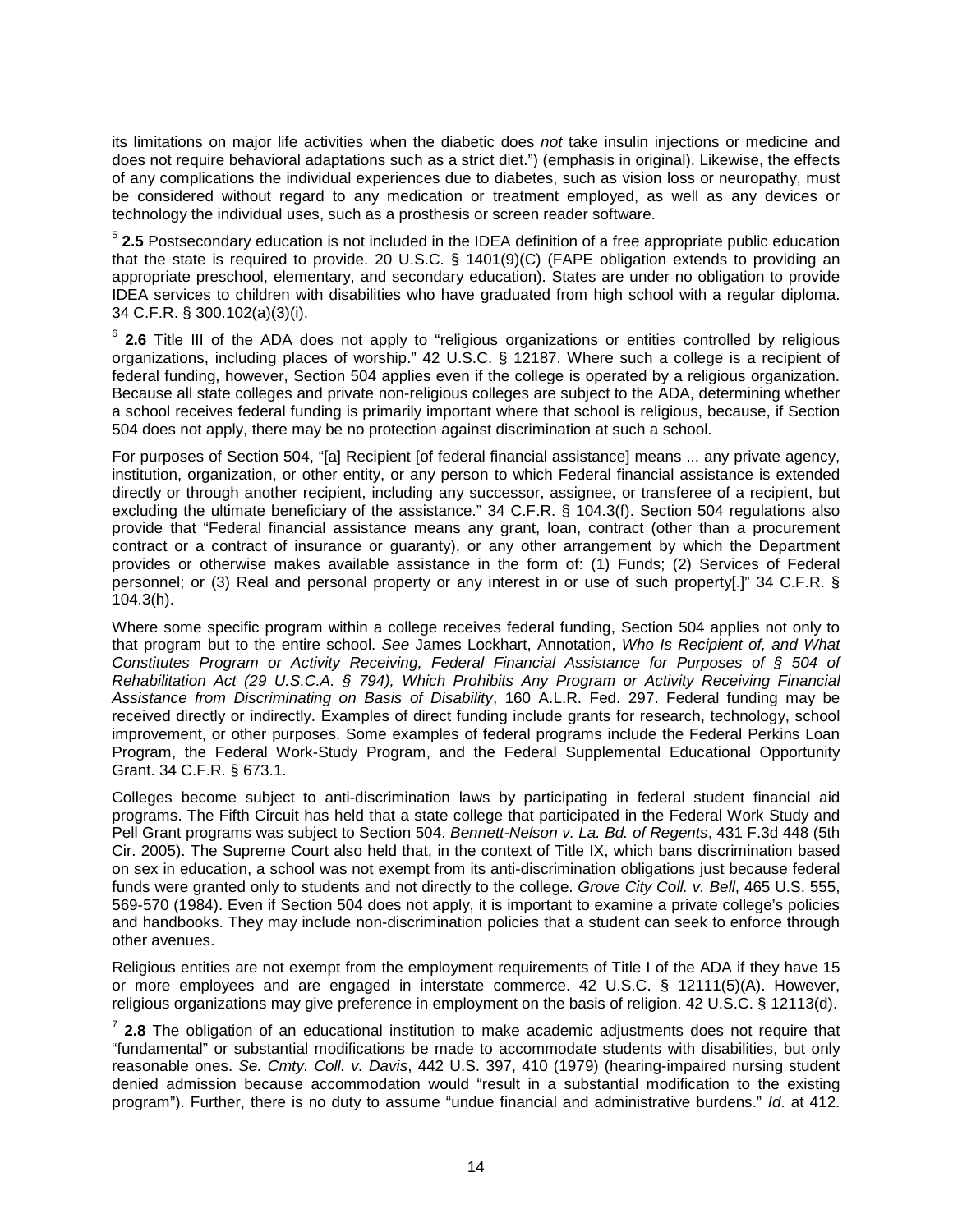Neither must a program be significantly refashioned, *Eva N. v. Brock*, 741 F. Supp. 626, 632 (E.D. Ky. 1990).

Courts generally defer to the academic determinations of colleges. *Zukle v. Regents of Univ. of Cal.*, 166 F.3d 1041, 1047 (9th Cir. 1999) ("a majority of circuits have extended judicial deference to an educational institution's academic decisions in ADA and Rehabilitation Act cases"). However, if institutions have failed to adequately consider the individual circumstances of each student, courts are more likely to secondguess the determination. For example, one court found that, "[b]ecause the issue of reasonableness depends on the individual circumstances of each case, this determination requires a fact-specific, individualized analysis of the disabled individual's circumstances and the accommodations that might allow him to meet the program's standards." *Wong v. Regents of Univ. of Cal*., 192 F.3d 807, 818 (9th Cir. 1999) (finding the college failed in its duty to properly consider student's disability and request for modification).

Given this reality, once a final decision based on individualized assessment has been made, students will likely find it difficult to prevail against a college's determinations unless they can demonstrate the existence of a flaw in the process used by the institution to evaluate appropriate modifications. At the very beginning of discussions with the college, students should proactively and voluntarily demonstrate why a requested modification will not diminish academic standards.

<span id="page-24-0"></span><sup>8</sup> 2.9 Section 504 and the ADA attempt to balance the rights of colleges to uphold academic standards with the rights of students to be free from discrimination. On the one hand, colleges must "ensure that qualified handicapped students are not counseled toward more restrictive career objectives than are nonhandicapped students with similar interests and abilities." 34 C.F.R. § 104.47(b); 45 C.F.R. § 84.47(b). On the other hand, colleges are permitted to exclude any student who cannot meet "[a]cademic requirements that the recipient can demonstrate are essential to the instruction being pursued by such student or to any directly related licensing requirement." 34 C.F.R. § 104.44(a); 45 C.F.R. § 84.44(a).

The Supreme Court has found that Section 504 "[does not forbid] professional schools from imposing physical qualifications for admissions to their clinical training programs." *Se. Cmty. Coll. v. Davis*, 442 U.S. 397, 400 (1979). In this case, an individual with a serious hearing disability sought admission to a nursing program but was refused admission because the Executive Director of the North Carolina Board of Nursing determined that the applicant's disability made it unsafe for her both to participate in the normal clinical training program and practice as a nurse. *Id.* at 401. This case establishes that colleges have significant discretion in designing curriculums that will prepare their students for later professions and occupations.

Colleges can establish more rigorous standards than are required for professional licensure. *Doherty v. S. Coll. of Optometry*, 862 F.2d 570, 574-76 (6th Cir. 1988) (court permitted college to require optometry student to show proficiency in the use of diagnostic instruments not required to practice as an optometrist). Therefore, it is probably not enough to claim that requirements are not essential because they are not necessary for professional employment.

The reverse is not true: if a student is able to meet all the requirements of a program but is excluded because of a perception that he or she will be unable to work in a certain field in the future, the college's decision is not entitled to such deference. In a case where a student diagnosed with insulin dependent diabetes was forced to disenroll from the United States Merchant Marine Academy (USMMA), USMMA argued that, because the Navy excludes persons with insulin dependent diabetes, and all USMMA students must "apply for appointment as, to accept if tendered an appointment as, and to serve as a commissioned officer in the United States Naval Reserve… or any other Reserve unit of an armed force of the United States" and serve in either the armed forces or the Merchant Marines upon graduation, the student was no longer qualified to remain at the USMMA. *Lane v. Pena*, 867 F. Supp. 1050, 1057 (D.D.C. 1994), *aff'd in part and rev'd in part on other grounds*, *Lane v. Pena*, 518 U.S. 187 (1996). However, the plaintiff argued that only application to the armed services, not actual service, was required, and he was eligible to serve in the Merchant Marines, thereby fulfilling his post-graduation service obligation. The court sided with the plaintiff, finding that enlisting in the armed services was not required in order for him<br>to continue to be qualified for the USMMA: "The Court further finds that the to continue to be qualified for the USMMA: agency's…interpretation…does not support the Defendants' contention that the[y were] obliged…to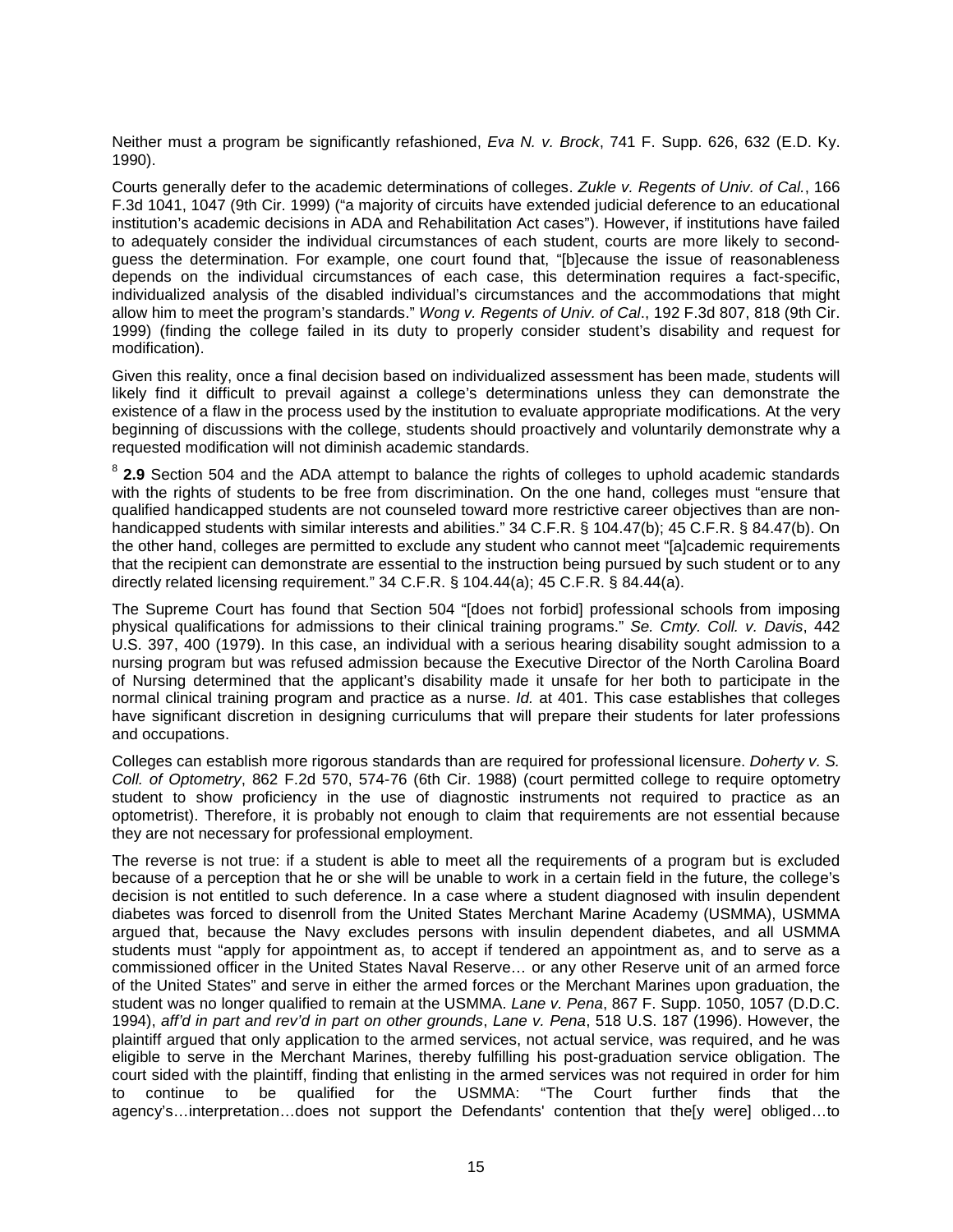separate Lane from the USMMA for failure to meet physical requirements for commissioning in the naval reserve." *Id.* at 1058-59.

<span id="page-25-0"></span><sup>9</sup> **2.10** Nearly all colleges, including private and religious schools, are covered under Section 504. These colleges must post notices stating that they do not discriminate with respect to "admission or access to, or treatment or employment in [their] program or activity," they must fully identify their Section 504 coordinator, and they must establish procedures for handling complaints filed by students and employees. 34 C.F.R. § 104.7-8. It does not require colleges to establish specific grievance procedures for applicants for admission or employment.

ADA Title II requires each state college that employs 50 or more people to post notices stating that the ADA applies to its programs, services, and activities, to identify its ADA coordinator, and to establish grievance procedures for applicants, students, and employees. 28 C.F.R. § 35.106-107.

While institutions covered by Section 504 and ADA Title II have an obligation to inform all students of their rights, "[n]either Section 504 nor the ADA requires postsecondary educational institutions to have *written* policies and procedures describing how they will provide services for students with disabilities." *See*  Bonnie Poitras Tucker & Bruce A. Goldstein, *Legal Rights of Persons with Disabilities: An Analysis of Federal Law*, Ch. 9, I (1991 & 2009 supp.).

<span id="page-25-1"></span><sup>10</sup> **2.11** Section 504 regulations adopt and incorporate the procedural provisions of Title VI of the Civil Rights Act of 1964. 34 C.F.R. § 104.61. Title VI regulations prohibit a recipient of federal funds from retaliating against persons for the purpose of interfering with any right or privilege secured by the regulations. 34 C.F.R. § 100.7(e). The ADA contains similar retaliation prohibitions in both Title II (28 C.F.R. § 35.134) and Title III (28 C.F.R. § 36.206).

While there are no published cases involving diabetes in the postsecondary context, several cases involving students with other disabilities establish that students may be protected from harassing behavior. In *Rothman v. Emory University*, when a plaintiff with a seizure disorder began law school, the Dean of Students repeatedly summoned him to her office and urged him to seek psychological counseling. 828 F. Supp. 537, 539 (N.D. Ill. 1993). Finally, after he had graduated in good standing and was applying to the Illinois Bar, the school sent a letter to the bar examiners stating that he was "openly hostile" to students and faculty, that he had received counseling because of this, and that his hostility was due to his "chronic epilepsy." *Id.* at 540. The court found that this course of behavior could violate both Section 504 and the ADA. *Id.* at 541.

In *Amir v. St. Louis University*, the 8th Circuit found evidence of retaliation against a medical student with learning disabilities and behavioral difficulties. 184 F.3d 1017, 1027 (8th Cir. 1999). After filing a grievance against the school, he was permitted to retake a clinical rotation that he had previously been unable to complete due to mental health difficulties. *Id.* at 1023. However, the grievance had made the supervisor angry, and, soon after, she changed the grading policy, giving her more discretion, discretion she used to fail the plaintiff and no other student. *Id.* at 1026.

Finally, in *Dearmont v. Texas A & M University*, a student with learning disabilities asked for modifications. The court found that, while some were grudgingly granted, "[b]y the time Dearmont [was diagnosed]…the faculty had formed an opinion from the effects of his disability that Dearmont was a marginal student at best, and they refused to make a reasonable accommodation to his handicap. When required by outside pressure, they went through the motions of accommodation, while stepping up the pressure directly and indirectly. The actual accommodations were more than offset by the concomitant harassment." 2 NDLR (LRP) 10, at \*13-14 (S.D. Tex. 1991).

<span id="page-25-2"></span><sup>11</sup> 2.12 Section 504 regulations require that a recipient, "in providing any aid, benefit, or service, may not, directly or through contractual, licensing, or other arrangements, on the basis of handicap . . . aid or perpetuate discrimination against a qualified handicapped person by providing significant assistance to an agency, organization, or person that discriminates on the basis of handicap in providing any aid, benefit, or service to beneficiaries of the recipients program or activity[.]" 34 C.F.R. § 104.4(b)(v). Further, a college that "assists any agency, organization, or person in providing employment opportunities to any of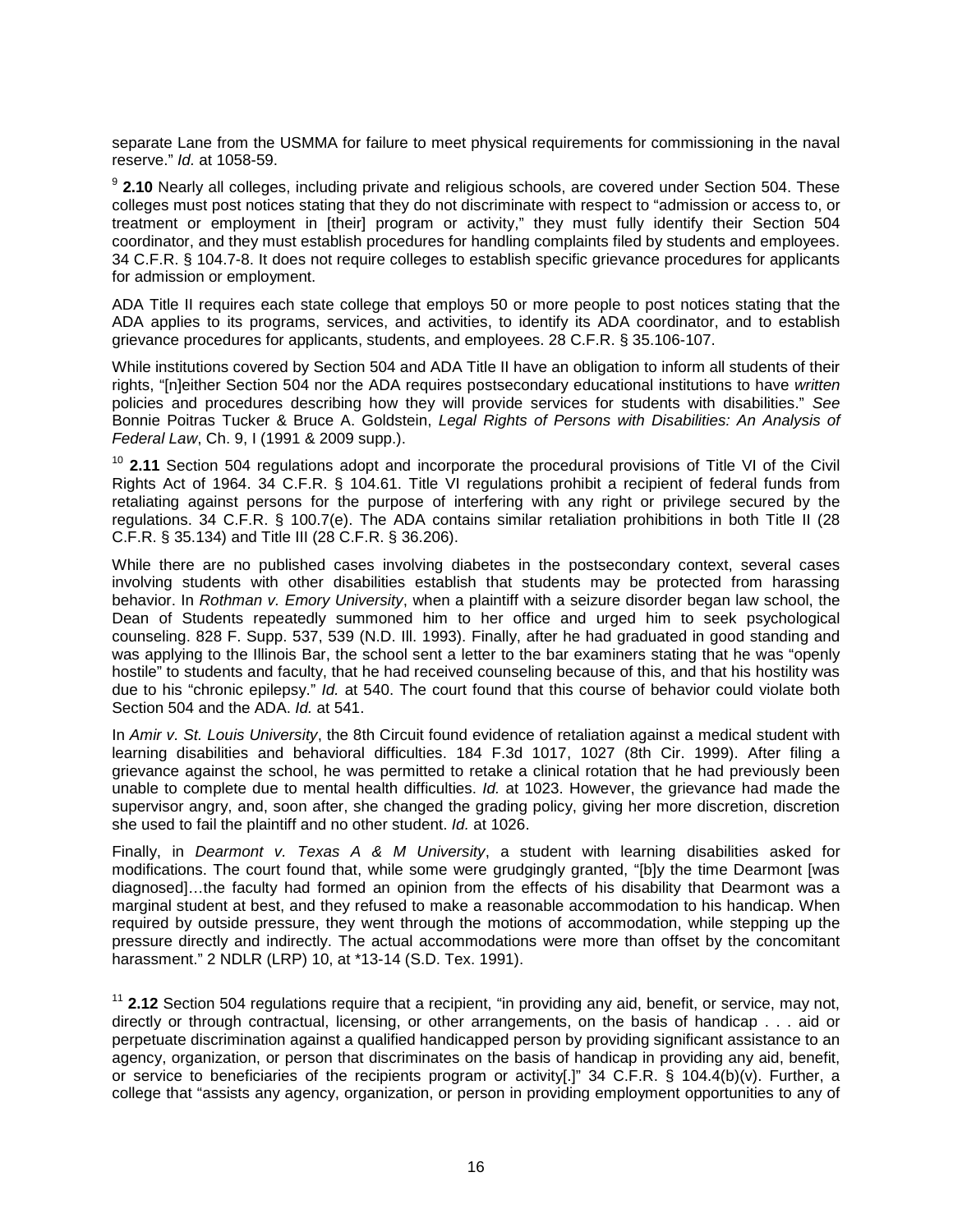its students shall assure itself that such employment opportunities, as a whole, are made available in a manner [that does not discriminate against students with disabilities]." 34 C.F.R. § 104.46(b).

Thus, colleges have the responsibility to ensure that they do not assist other organizations that discriminate against their students. For example, the Office of Civil Rights determined that a college had violated Section 504 and the ADA by failing to provide academic adjustments to a student completing a social work internship. *San Jose State University (CA)*, 4 NDLR (LRP) 358 (July 30, 1993).

<span id="page-26-0"></span><sup>12</sup> **2.13** Section 504 of the Rehabilitation Act forbids disability discrimination in programs or activities receiving federal financial assistance. 29 U.S.C. § 794(a). Implementing regulations for education are found at 34 C.F.R. § 104.1-61. Federal regulations specifically apply the Rehabilitation Act to military departments. 32 C.F.R. § 56.1-10. Therefore, Section 504 applies to military educational programs themselves.

However, not all *individuals* who participate in such programs are covered. This is the case for individuals who, as a condition of participation in such a program, must serve in the military. Section 504's prohibitions on discrimination in employment does not apply to "uniformed members of the military departments." 29 C.F.R. § 1614.103(d)(1).

In one case involving a civilian student at a federal service academy, the Supreme Court affirmed a judgment in favor of the student. *Lane v. Pena*, 867 F. Supp. 1050 (D.D.C. 1994), *aff'd in part and rev'd in part on other grounds*, *Lane v. Pena*, 518 U.S. 187 (1996). Here, the student was dismissed from the United States Merchant Marine Academy (USMMA) when he developed type 1 diabetes. While the academy argued that he was disqualified because he could not meet the medical standards for admission to the military, the court found that, because actual appointment to the armed services was not a requirement for continued participation in the USMMA, he could not be excluded on the basis of his diagnosis alone. *Id.* at 1058-59. See Question 2.9 for further discussion.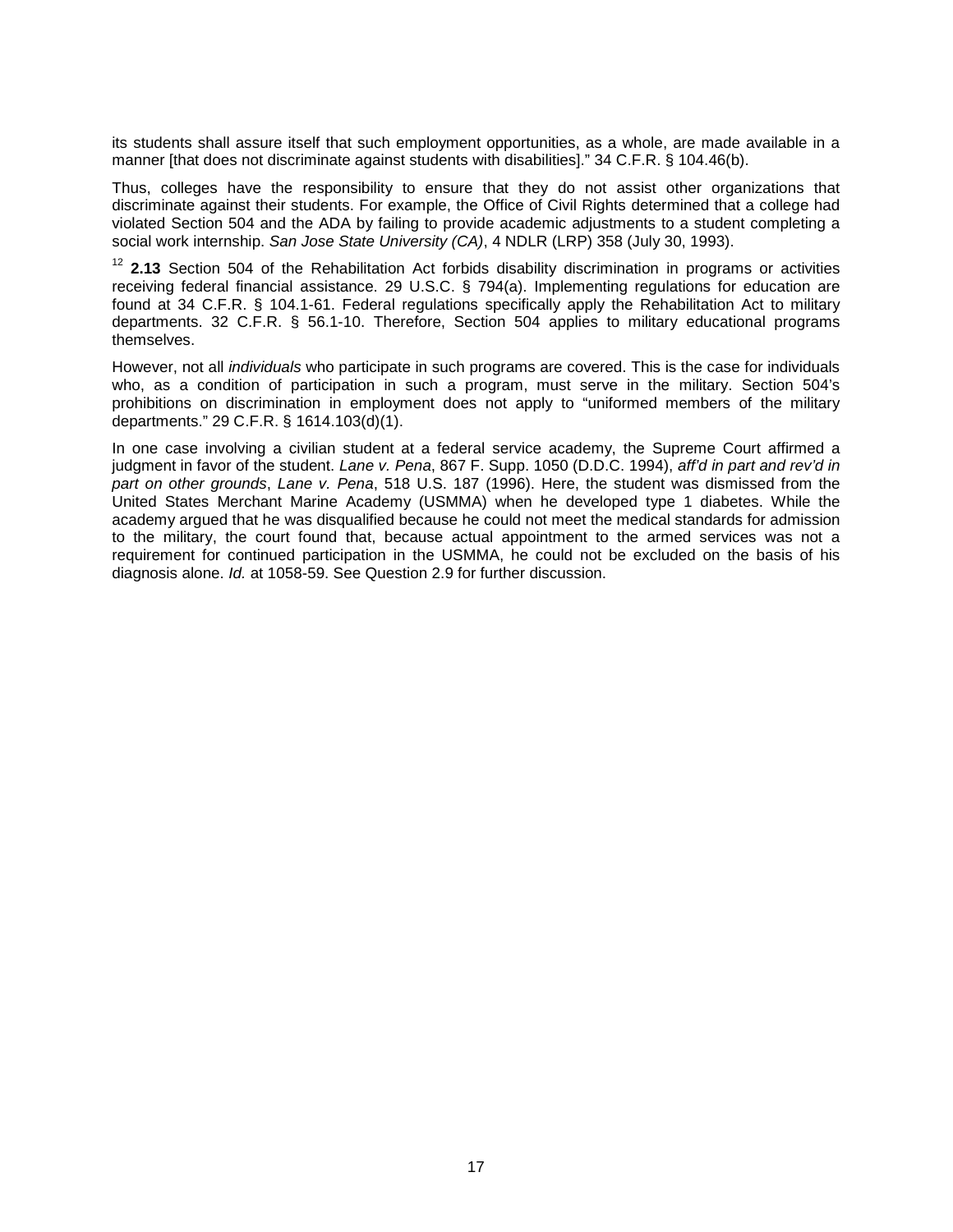## <span id="page-27-0"></span>**3. What Are My Rights in the Admissions Process?**

Colleges are generally prohibited from inquiring about disabilities during the admissions process. Because of this prohibition, it is usually best not to disclose your diabetes until you have been extended a written offer of admission. (There will be plenty of time after admission to make sure that you get the modifications you need, if any.) In certain limited circumstances, you may consider voluntarily disclosing your diabetes before an admissions decision is made.

#### <span id="page-27-1"></span>**3.1 Can a college ask me about diabetes during the admission process?**

No. Colleges are generally prohibited from making preadmission inquiries about disabilities. There is a narrow exception when colleges seek to increase participation by people with disabilities in their programs. In this case, they must make it clear that all information is being requested on a strictly voluntary basis and only for this purpose.

Colleges may inquire as to whether applicants can meet the essential requirements of their programs as long as these inquiries are not likely to reveal disabilities. For example, a technical training program could ask if you can lift 20 pounds, a requirement necessary for completion of key assignments. It could not legally ask if you have any chronic health conditions.<sup>1</sup>

#### <span id="page-27-2"></span>**3.2 What are the advantages and disadvantages of voluntarily disclosing my diabetes prior to an admissions decision?**

In many situations it may be best to wait to disclose this information until after a written offer of admission and financial aid has been made. If you are concerned that a particular college will make a decision based on stereotypes or fears, you can avoid this by simply waiting to disclose your diabetes until after the admissions and financial aid decisions have been made. For example, if you are applying to a police academy and you know that several local police departments discriminate against people with diabetes, it may be best to wait to disclose your diabetes until after admission.

In other situations, disclosing diabetes may be appropriate if it will give a college insight into your true potential. For example, if your grades suffered significantly around the time of your diagnosis with diabetes, providing an explanation for this period of atypical academic performance may be very useful. Similarly, if you have won a scholarship based on overcoming the challenges of diabetes, or have performed volunteer work related to diabetes, this could enhance your chances of admission by demonstrating the valuable life experiences and skills you will bring to your prospective college's community. Each college may use this information differently.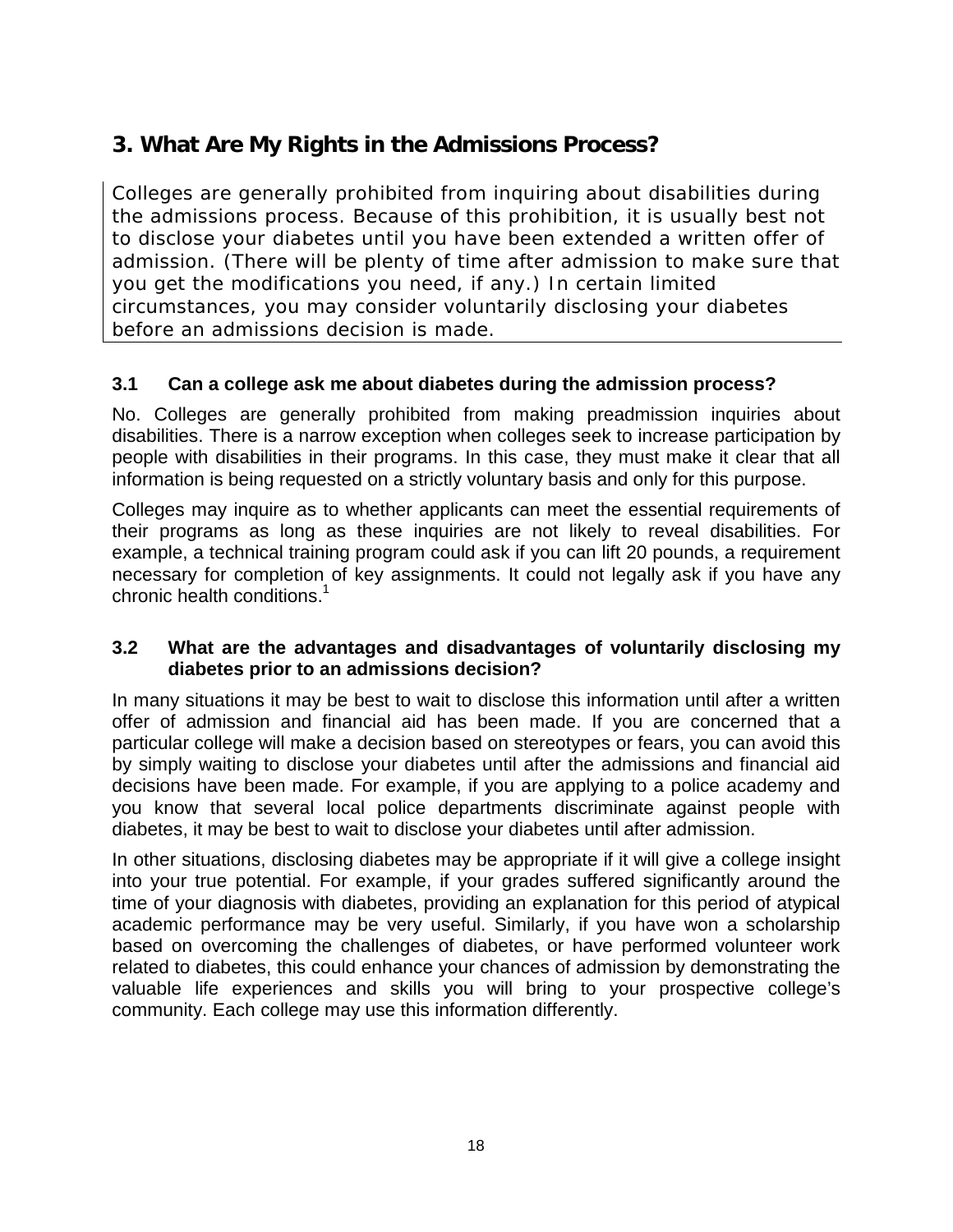#### <span id="page-28-0"></span>**3.3 Can my high school disclose my diabetes to the colleges to which I am applying?**

Your high school should not disclose your disability—including the existence of any IEP or Section 504 Plan—to colleges without your permission. Before authorizing release of your transcript to colleges to which you apply, ensure that your transcript does not have any indication of modifications or other such disability-related information. If there is any such information, discuss this with the appropriate officials at your high school. As an applicant, you are better served by making your own choice as to if, how, and when to disclose your diabetes. If you choose to reveal your diabetes to a college, it may be useful for your high school to share documentation with your college so you can more easily get modifications.<sup>2</sup>

#### <span id="page-28-1"></span>**3.4 If I do not let colleges know about my diabetes when I am applying for admission, how can I ensure that my needs will be met when I start school?**

If you are concerned about how you will manage your diabetes at a particular college, you should consider investigating the school more fully once an offer of admission has been made. In this period, you can examine anti-discrimination policies and contact the disability services office, health clinic, dining services, and other offices. You can also speak with current students who can give you an accurate picture of what life with diabetes will be like on campus.

#### <span id="page-28-2"></span>**3.5 Can my college ask about disabilities after I have been admitted but prior to matriculation?**

Yes. Although colleges cannot make preadmission inquiries, they may make confidential inquires as to whether incoming students may need modifications. Your response is strictly voluntary, and the purpose of this inquiry must only be to assist you in getting appropriate modifications. Once admitted, the college will be seeking to provide you with assistance to succeed.<sup>3</sup>

## <span id="page-28-3"></span>**3.6 Should I disclose my diabetes after admission?**

While you are under no obligation to disclose your diabetes (or any other disability), there are several advantages to doing so. Most importantly, if you do not disclose your diabetes, you are not entitled to any modifications. Even if you do not think you need modifications, it is important to recognize that the need for them can arise unexpectedly and you are not generally entitled to retroactive modifications. For example, if you receive a poor grade in a class and think that it was related to hypoglycemia during an exam, but you did not tell any college official about your medical condition at the time, you will probably have to accept the grade.

Promptly disclosing your diabetes can lead to a better working relationship with the administration and your professors, enabling you to more easily get appropriate modifications. Additionally, if you provide written disclosure, proof of this disclosure will provide a stronger evidentiary record if a formal complaint or litigation becomes necessary. Finally, you do not need to disclose your diabetes to be protected from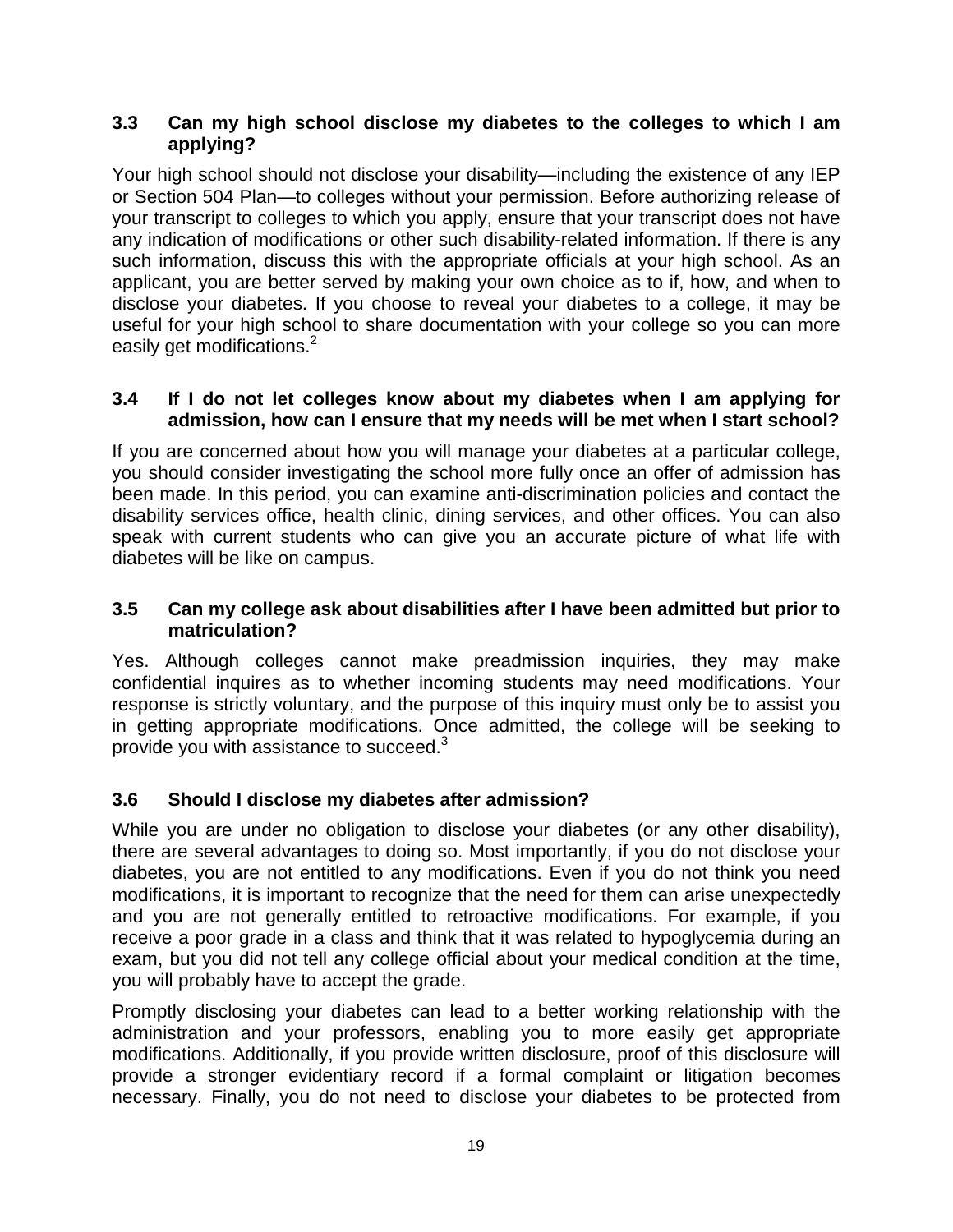certain types of discrimination. For example, if your wellness center has published a policy prohibiting all students with diabetes from participating in certain activities, whether or not you have officially disclosed your diabetes is irrelevant.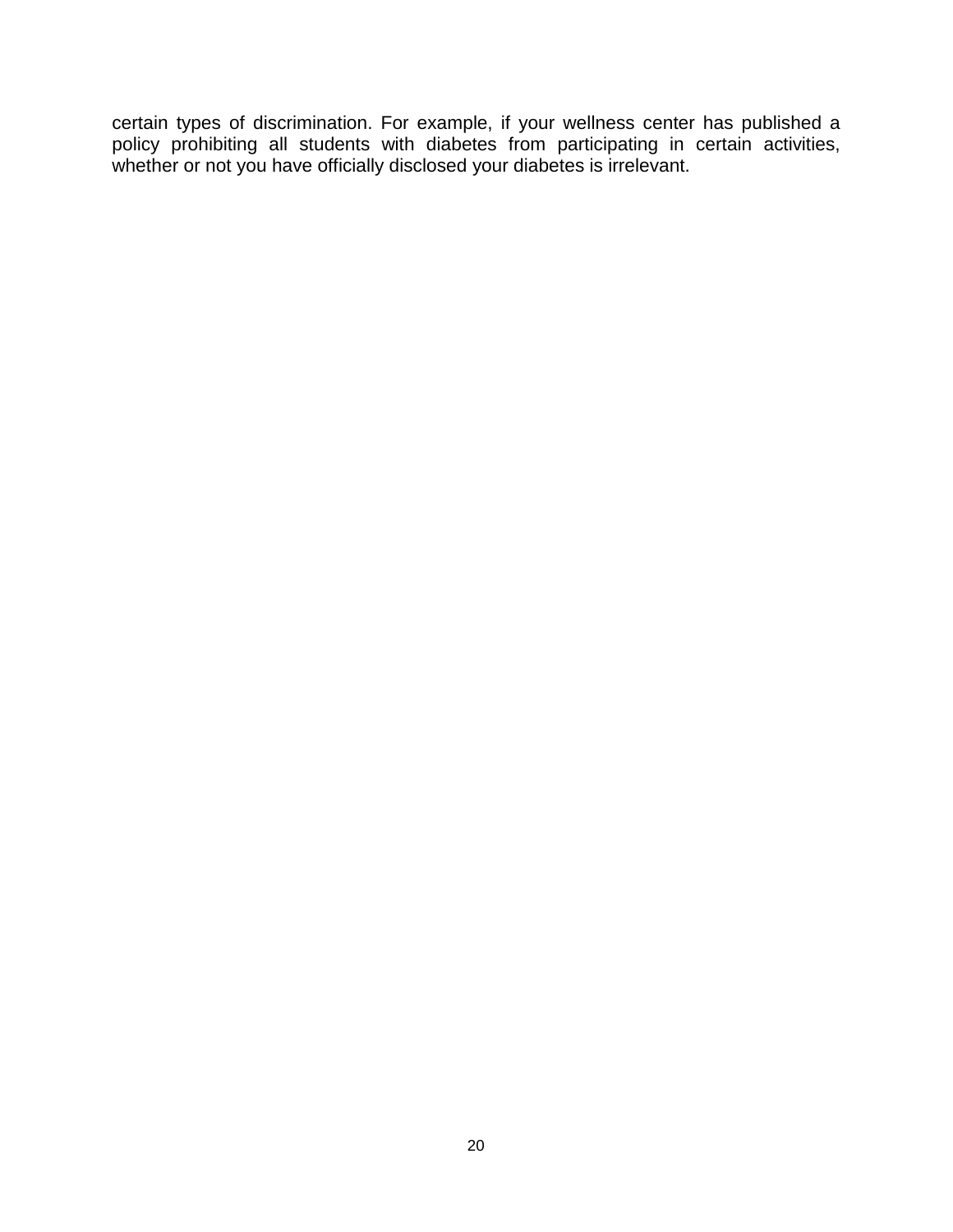#### **Notes to Chapter 3**

<span id="page-30-0"></span><sup>1</sup> **3.1** Direct questions such as "do you have a disability?" are clearly not permitted. 34 C.F.R. § 104.42(b)(4). More subtle questions, such as asking what prescription medications an applicant takes or why such medications were prescribed, may also be prohibited because they can often reveal a disability. In the context of diabetes, a college would violate both the ADA and Section 504 by asking whether an applicant has diabetes or if the applicant uses insulin. No disability-related inquiries are permitted at any stage before an offer of admission has been extended. Therefore, in addition to initial application forms, medical, housing, or activities questionnaires sent to applicants before an admissions decision has been made must not include questions that would tend to reveal a disability. *E.g.*, *W. Ga. Coll. (GA)*, Case No. 04-94-2192 (OCR 1995) (nursing program unlawfully required completion of preadmission health form); *Loma Linda Univ. (CA)*, Case No. 09-97-2012, 11 NDLR (LRP) 367 (OCR 1997) (committee impermissibly discussed applicant's hearing impairment during interview; permissible only when applicant initiates discussion). While a college may ask whether an individual can meet essential requirements of its programs, it must ensure that its questions are not designed to reveal disabilities. OCR provides guidance in distinguishing permissible and impermissible questions:

Examples of impermissible preadmission inquiries include: *Are you in good health? Have you been hospitalized for a medical condition in the past five years?* Institutions of postsecondary education may inquire about an applicant's ability to meet essential program requirements provided that such inquiries are not designed to reveal disability status. For example, if physical lifting is an essential requirement for a degree program in physical therapy, an acceptable question that could be asked is, *With or without reasonable accommodation, can you lift 25 pounds?* After admission, in response to a student's request for academic adjustments, reasonable modifications or auxiliary aids and services, institutions of postsecondary education may ask for documentation regarding disability status.

*Transition of Students with Disabilities to Postsecondary Education: A Guide for High School Educators*, Question 2, [www.ed.gov/about/offices/list/ocr/transitionguide.html.](http://www.ed.gov/about/offices/list/ocr/transitionguide.html) There is a narrow exception to this general prohibition when a college seeks to increase participation by people with disabilities in its programs. 34 C.F.R. § 104.42(c). It must make clear to applicants that all information is being requested on a strictly voluntary basis and only for this purpose.

<sup>2</sup> **3.3** High schools should not disclose this information. OCR has stated that "information about a student's disability, including whether that student received special education or related services due to having a disability, is not information about a student's academic credentials and achievements. Therefore, transcripts may not provide information on a student's disability." OCR Dear Colleague Letter of October 17, 2008, by Stephanie J. Monroe, Assistant Secretary for Civil Rights, [www.ed.gov/about/offices/list/ocr/letters/colleague-20081017.pdf.](http://www.ed.gov/about/offices/list/ocr/letters/colleague-20081017.pdf)

Some high school students with diabetes receive services through an Individual Education Plan (IEP) under the Individuals with Disabilities Education Act (IDEA). Amendments to the IDEA adopted in 2004 created a new requirement that for each child whose eligibility for special education terminates due to graduation with a regular diploma, the local education agency "shall provide the child with a summary of the child's academic achievement and functional performance, which shall include recommendations on how to assist the child in meeting the child's postsecondary goals." 20 U.S.C. § 1414(c)(5)(ii); 34 C.F.R. § 300.305(e)(3). This document is known as a "Summary of Performance" or "SOP." This SOP should not be shared by the high school with any college without the explicit permission of the student.

<sup>3</sup> **3.5** Colleges may have legitimate reasons to ask students if they have a need for any special services before classes begin. For example, accessible housing can be most easily provided with advance notice. The college should not make these legitimate inquiries until an admissions decision has been made. *See, e.g., Univ. of Tenn. at Martin*, 14 NDLR (LRP) 72 (OCR 1998) (finding violation of Section 504 and ADA when college required students to complete an application for a program for students with learning disabilities concurrently with the regular application).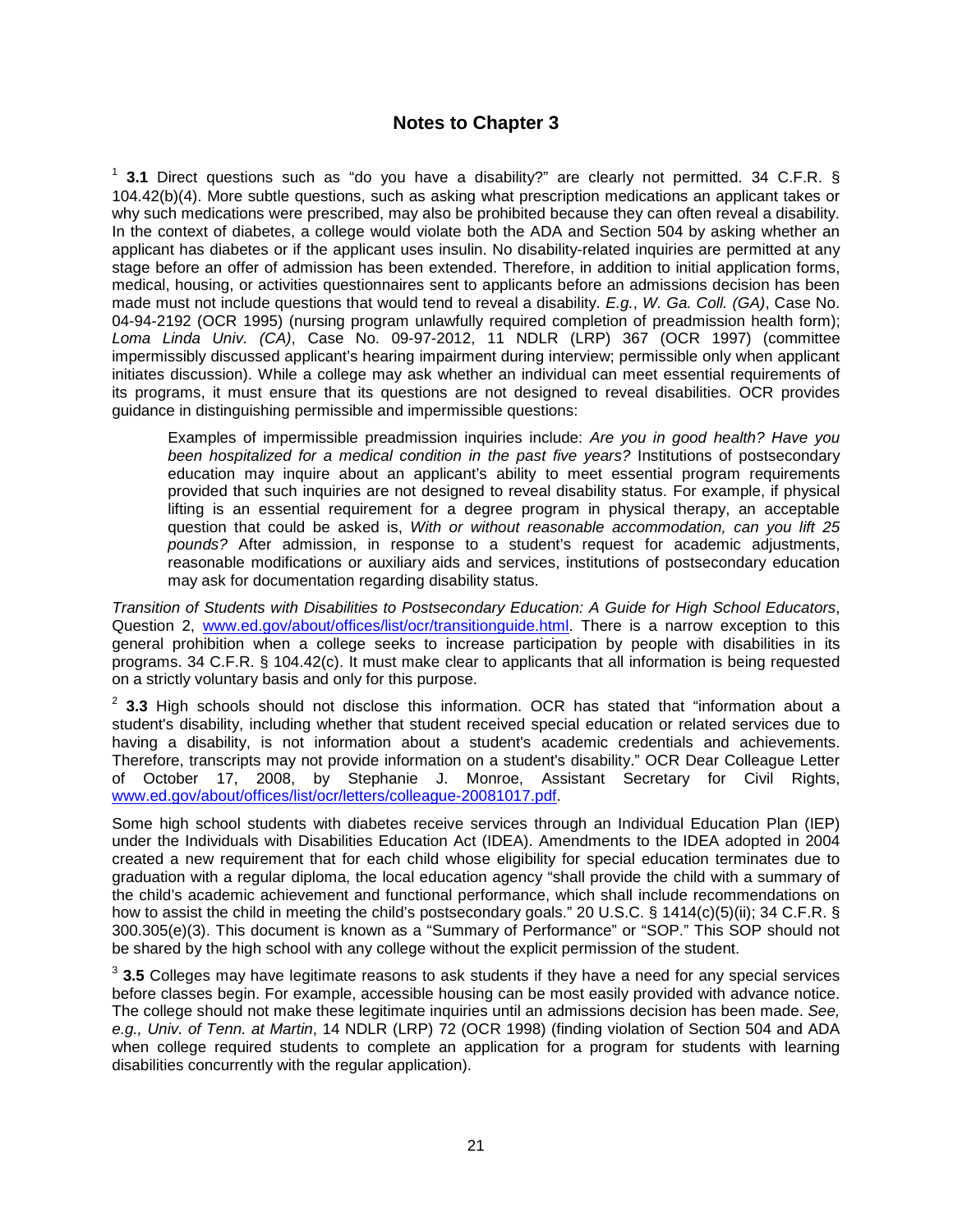## <span id="page-31-0"></span>**4. How Can I Work with my Disability Services Office?**

Most colleges have a disability services office that coordinates assistance for students with disabilities. By establishing a good working relationship with this office from the beginning, you can make sure that your college experience is as smooth as possible. People in this office can become some of your strongest allies as you navigate your way through college and beyond. This section describes what you can and cannot expect when you work with this office.

## <span id="page-31-1"></span>**4.1 Who should I first approach for assistance?**

You should contact your college's disability services office. While the precise name varies from college to college, this office generally coordinates modifications for students. Information about this office should be posted on the college's website, published in the official bulletin, or available from the registrar or academic dean. Registering with this office should normally be the first step you take in putting your college on notice of your diabetes. Where an office is not specifically established, there will be an individual who handles these matters, such as the dean of students.

Once registered, you can receive services through the office, and the office can assist you in working with other officials throughout the college. For example, it can help you contact the athletic department or residential life office if you encounter problems with an athletic instructor or with your housing situation.

Some colleges—or even disability services offices—may only be accustomed to providing modifications to students with learning disabilities, mobility impairments, and vision impairments, or who are deaf and hard of hearing. They may be unfamiliar with other types of disabilities or not understand that the ADA and Section 504 apply to all programs the college offers, not just academic programs. If you encounter faculty members, coaches, or administration officials who are unaware of the protections of the ADA and Section 504, you may need to educate them about their anti-discrimination obligations and diabetes.

#### <span id="page-31-2"></span>**4.2 When should I contact my disability services office?**

If you do not presently need modifications, you are not required to register with the disability services office at any particular time. However, even if you do not initially need modifications, having disability documentation on record can be helpful if you ever do need modifications. For example, if you start experiencing severe hypoglycemia for the first time during finals, rescheduling an exam may be easier if you have already registered with your disability services office. Requests should be made as far in advance as possible; last-minute requests may be unsuccessful.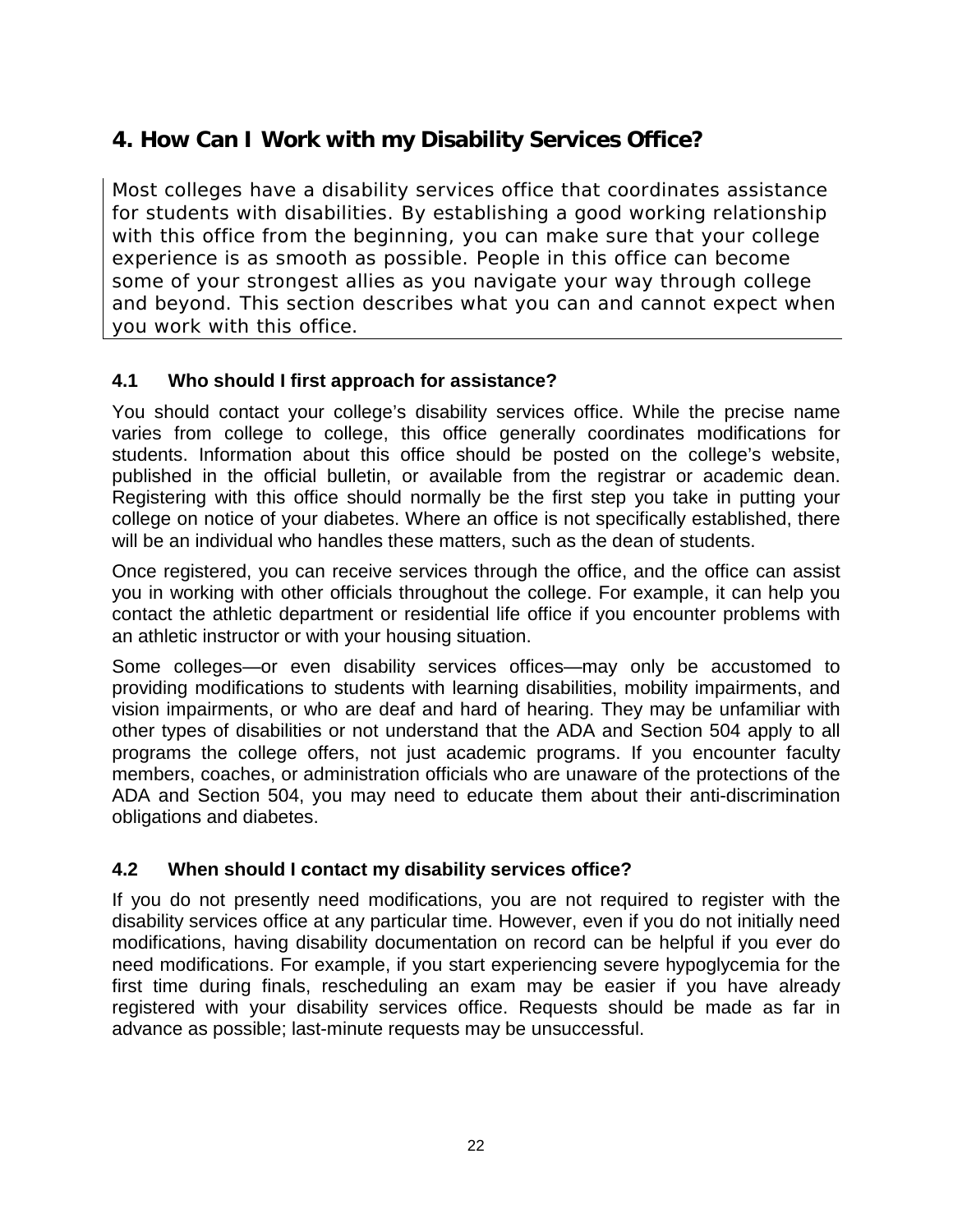#### <span id="page-32-0"></span>**4.3 Can I still get modifications if I miss a deadline to register for disability services?**

Many disability services offices establish deadlines for students to register or to request modifications. For example, a disability services office may have a policy requiring all students to submit requests for modifications within two weeks of the beginning of each semester. When possible, you should follow these policies. If you know you need a modification in advance but you fail to comply with college policies concerning the provision of modifications, you may not have much recourse.

However, you should be permitted to request modifications without penalty if you do not know of your need for modifications (or you find you need additional modifications) until after a deadline has passed. For example, if you are diagnosed with diabetes at the end of the semester, you should not be penalized since you could not have made a request before an earlier deadline.<sup>1</sup>

#### <span id="page-32-1"></span>**4.4 What documentation should I provide to my college in order to receive modifications?**

It is your responsibility to provide appropriate documentation to support your need or possible need for modifications. Just what will be required depends on the college. Typically, a college will want documentation from an appropriate expert that is recent and sufficiently comprehensive. Many colleges require that you provide a letter from your doctor that includes the following general elements:

- *1. A diagnosis of your diabetes along with its symptoms;*
- *2. An explanation of how your diabetes is a disability; and*
- *3. A request for specific modifications along with a clear rationale for why these modifications are appropriate.*

Each college has its own forms and exact procedures for providing documentation. Often, there are separate requirements for learning disabilities, mobility disabilities, physical disabilities, and chronic health disabilities. Typically, diabetes will be classified as a physical disability or chronic health disability. Sample medical documentation for both type 1 and type 2 diabetes are included in the Appendix at the end of this guide.<sup>2</sup>

## <span id="page-32-2"></span>**4.5 How should my college decide what modifications are appropriate?**

Once you request a modification and provide appropriate documentation, disability services staff should meet with you to discuss your needs. Through this "interactive process," adequate modifications can usually be obtained.

This process requires individualized assessment and communication with you so modifications can be tailored to your specific needs, since not all students with diabetes need the same things. For example, a college sophomore with type 1 diabetes may need scheduling modifications for his exams. A student with type 2 diabetes returning to college after many decades in the workforce may need different modifications in her clinical classes for her neuropathy and retinopathy.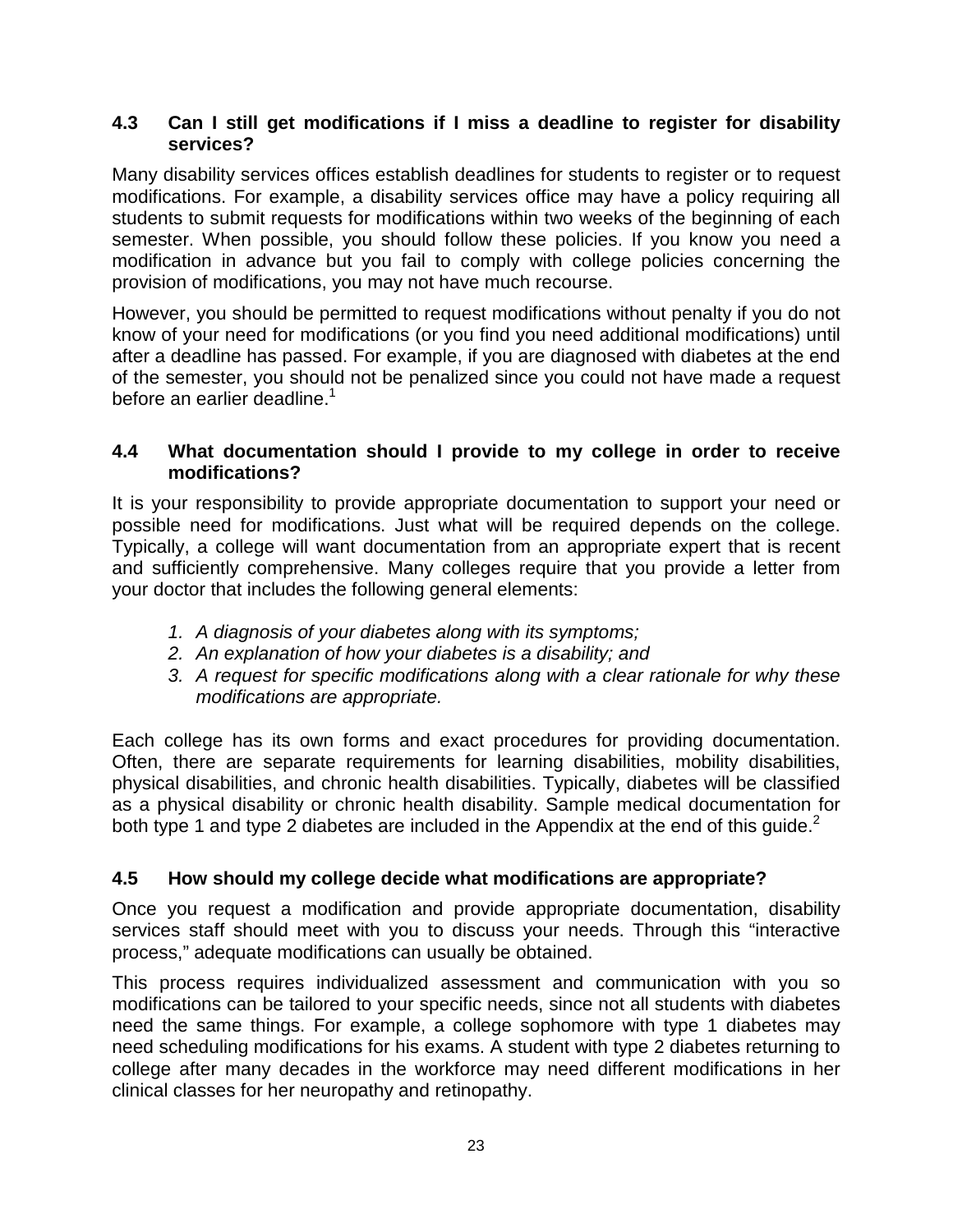The best way to get the modifications you need is to be thoroughly prepared when you first meet with your disability services office. You should clearly explain why your requested modifications are connected to your diabetes and why they are necessary. If you have not done this from the outset, you will find yourself in a much weaker position if disagreements arise. As long as an adequate "interactive process" has taken place, administrative agencies and courts are unlikely to second guess the determinations of your college. However, if your college refuses to discuss your needs with you in good faith, you may want to consider making a formal complaint. For more information on making a complaint, see Chapter 8.

## <span id="page-33-0"></span>**4.6 How do colleges typically implement accommodations?**

At many colleges, disability services offices provide students with an "accommodations letter" to give to each of their professors at the beginning of the semester. These notify your professors that your disability has been verified by campus administration and that you need certain modifications. Typically, you keep a copy, you give a copy to each professor who needs to grant you modifications, and your disability services office keeps a copy. Giving your professors this letter can be an excellent opportunity for you to discuss with your professors any concerns you or they may have about how diabetes will impact your class participation, if any. An example of such a letter is included in the Appendix.

## <span id="page-33-1"></span>**4.7 Does my college need to provide me with a written Section 504 Plan?**

No. Unlike primary and secondary schools, which often provide written Section 504 Plans, colleges typically do not provide written Section 504 Plans. You just need to receive appropriate modifications.

However, many colleges choose to provide students with written documentation explaining precisely which modifications have been granted. One way colleges do this is by providing students with "accommodation letters" as discussed in Question 4.6. These are letters from the disability services office that state your disability and state that you have been found to qualify for certain modifications. They are generally not as detailed or extensive as a 504 Plan or IEP.

If your college does not provide you with written documentation automatically, or you are unclear about what your college has agreed to provide, you should request detailed written confirmation. This type of written record provides clarity about what modifications will be provided and facilitates the resolution of disputes should they arise. $3$ 

## <span id="page-33-2"></span>**4.8 Should I request modifications directly from my professors?**

While many modifications can be easily provided by professors, such as permission to bring snacks into class, extensions on assignments, and excusal for absences, even for simple modifications it is often best to work through your disability services office. This can prevent any later confusion regarding what modifications were agreed upon and provide you with valuable protections if disputes arise.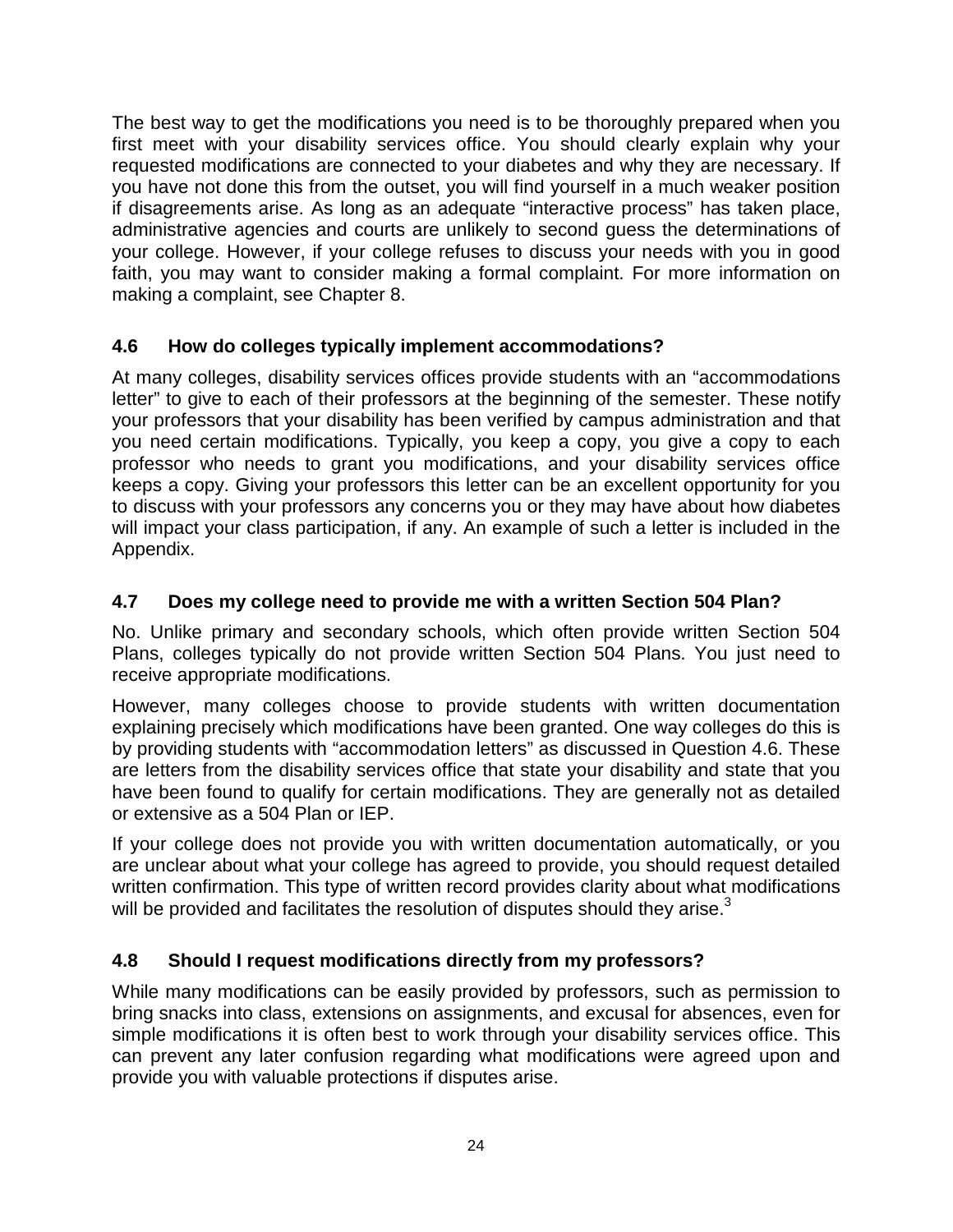For example, you might have an oral agreement with your professor that you are allowed to bring snacks into class and test your blood glucose. If, during a proctored exam, your proctor tries to prevent you from using these modifications, the dispute can be more quickly resolved in your favor if your disability services office knows about these modifications.

Nevertheless, once you have registered with your disability services office, you may also choose to speak directly with your professors. In fact, many disability services offices ask you to personally inform your professors of the fact that you are registered and that you are entitled to certain modifications (you need not disclose detailed medical information to your professors).

#### <span id="page-34-0"></span>**4.9 Does my college have to give me the same modifications I received in high school?**

No. Your college is under no obligation to provide you with the modifications that you received in high school, whether or not they were included in a Section 504 Plan or IEP. See Questions 2.3 and 2.5 for further information. As a practical matter, you may find it useful to provide documentation of these prior modifications. Unfortunately, some college officials may suspect that students seek modifications not because they need them, but so they can obtain an unfair advantage. By demonstrating your continued history of modifications, you can more easily establish the validity of your requests.

#### <span id="page-34-1"></span>**4.10 If I did not get modifications in high school, can I get them in college?**

Yes. In some cases, your diabetes will not have interfered with your academic performance prior to college. Other times, your high school may have informally provided you with what you needed, without calling these changes "modifications." Sometimes, you may be confronted with a new situation where you need a modification for the first time, e.g., permission to eat during a three-hour exam. Finally, you may be diagnosed with diabetes during college.

While you need to be diagnosed with a specific disability in order to receive modifications, you do not need to have any prior history of disability or modifications. However, in these cases, you should take special care to obtain medical documentation and to justify your need for each requested modification.

#### <span id="page-34-2"></span>**4.11 Should my parents request modifications on my behalf?**

You should speak with your parents about what role they will play now that you are assuming more responsibility for your diabetes care, as well as becoming more independent in all areas of your life. To the greatest extent possible, you, rather than your parents, should take the lead in communicating with your college. In fact, many college officials would prefer to deal with the student rather than parents, and may even be hostile to requests made by the parent rather than the student.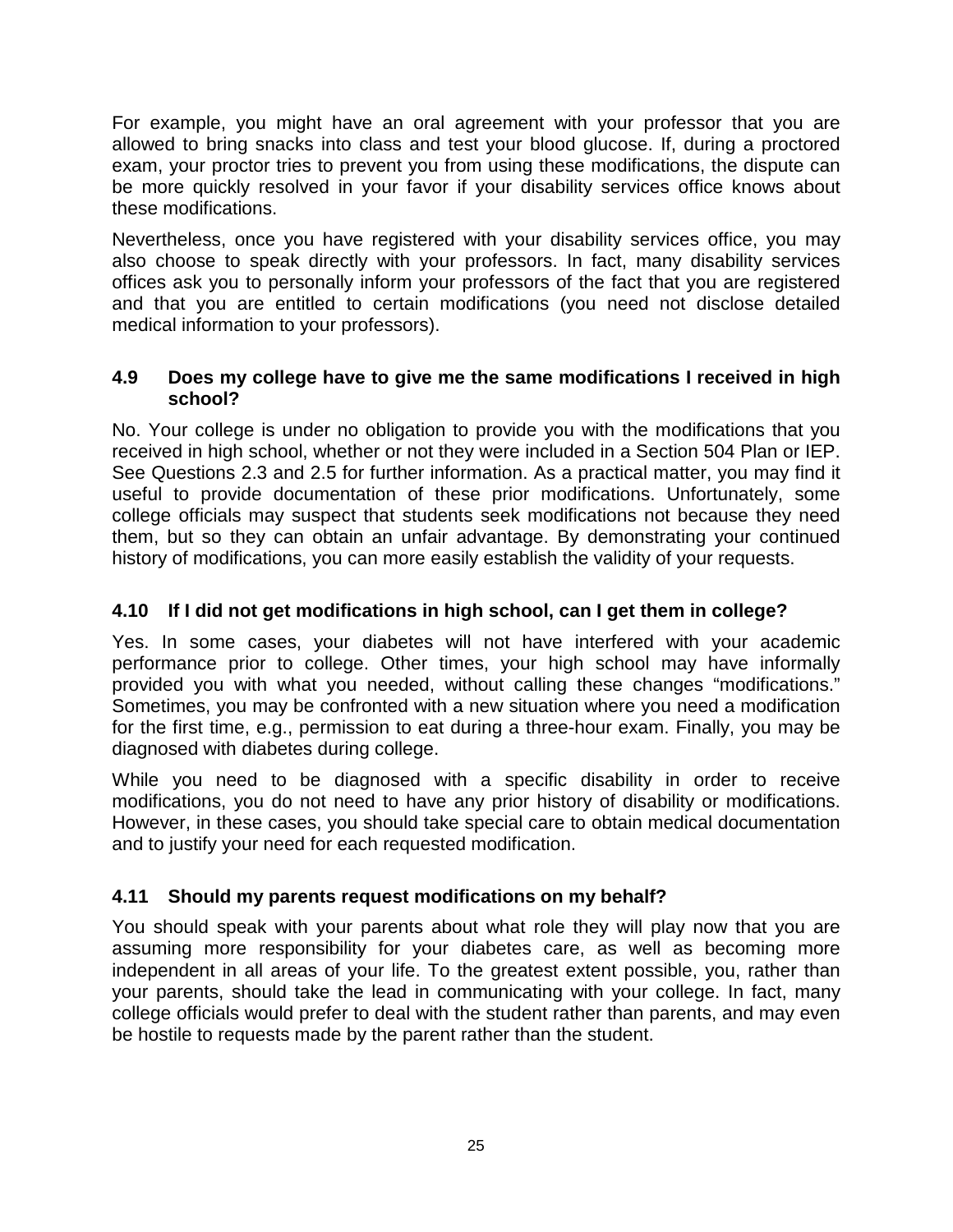#### <span id="page-35-0"></span>**4.12 What rules apply to the release or exchange of medical and educational information?**

Laws such as the ADA, Section 504, the Health Insurance Portability and Accountability Act (HIPAA), and the Family Education Rights and Privacy Act (FERPA) restrict your college's ability to share information about you with other parties, including your parents.

The ADA and Section 504 place strict limits on what information disability services offices can share with other administration officials and professors. Generally, only the information necessary to demonstrate your need for modifications should be provided. For example, a disability services office can inform a professor that you have registered and qualified for particular modifications. However, it should not show your professor your confidential medical records. For an illustration, see the sample accommodations letter in the Appendix.

FERPA ensures that college students (and parents of students younger than 18) have access to their educational records, including college medical records, and protects their privacy rights by limiting access to these records without consent. FERPA strictly limits the circumstances in which your parents may access your records, although colleges may release information to your parents if you are listed as a dependent for tax purposes.

HIPAA protects medical information from unauthorized disclosure. HIPAA specifically does not cover most FERPA information.<sup>4</sup>

#### <span id="page-35-1"></span>**4.13 How can I make sure that my family can communicate with my college in case of an emergency?**

Although you should take the lead in advocating for your rights at college, you should also consider taking steps with your family to ensure that they can communicate with your college in case of a medical emergency. For example, you may want to ensure that they can speak with the student health clinic in case of a medical crisis. It is best to establish an up-front method for sharing necessary information, rather than assuming that an exception to privacy laws would apply. You may want to consider signing a Power of Attorney or other release that will enable your parents, spouse, or other family members to have access to your medical records and make medical decisions if you are unable to do so.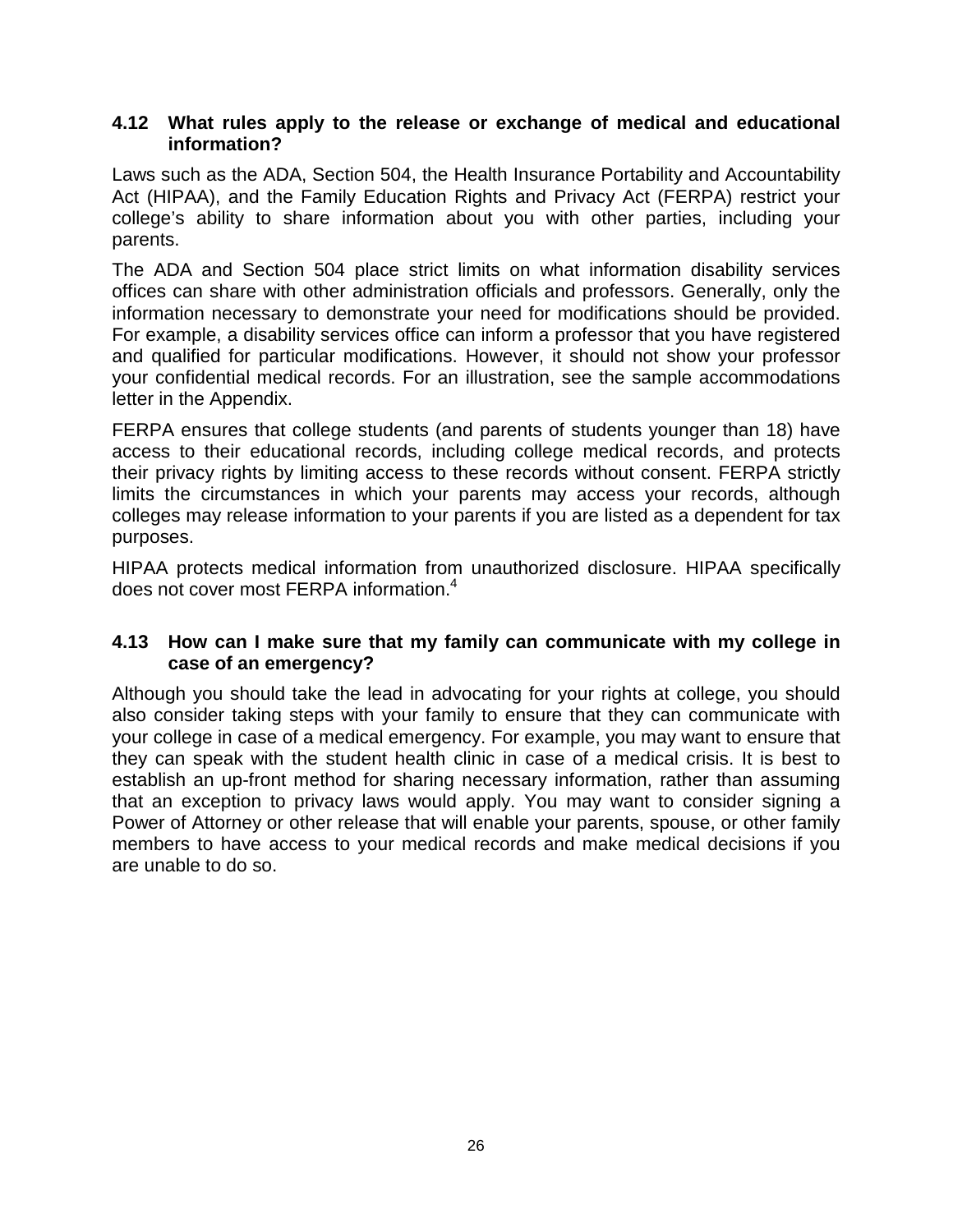#### **Notes to Chapter 4**

<sup>1</sup> **4.3** At any point that students become aware that they need modifications, students should be permitted to ask for them, even if this comes at the end of the semester or if a student has not registered with the disability services office. *Smith v. Univ. of the State of N.Y.*, 11 NDLR (LRP) 234 (W.D.N.Y. 1997) (student with clinical depression who asked academic dean for modifications late in the semester was not barred from right to receive modifications, even though he had not registered with disability services office). It is important to note that any modifications must still be reasonable and supported by appropriate documentation.

However, if students know about their need for modifications but do not request them and fail to follow appropriate procedures, it will be much more difficult for students to establish their right to modifications. *Temple Univ. (PA)*, Case No. 03-99-2049, 19 NDLR (LRP) 32 (OCR 1999) (university had no duty to provide modifications to student who failed to follow established procedures).

<sup>2</sup> **4.4** The most appropriate expert in the case of diabetes is an endocrinologist, but other medical professionals, such as a general practice doctor or nurse practitioner, may also have appropriate expertise. Documentation from a high school Section 504 coordinator will probably be insufficient. *See Cal. State Univ.—Long Beach,* Complaint No. 09-92-211-1 (OCR 1992) (discussing need for documentation from a professional).

Documentation must be "fairly recent." There is no precise definition for what "fairly recent" means. Typically, colleges set their own guidelines. The "fairly recent" requirement is most important in the context of learning disabilities. A diagnosis of diabetes is unlikely to change, unless your diabetes has progressed such that you require additional modifications for neuropathy, retinopathy, or other complications. It must be "sufficiently comprehensive" in that it must identify the testing mechanisms, testing procedures, and findings. In the case of diabetes, there should be little difficulty in establishing a diagnosis of diabetes and that it is a disability under the ADA/Section 504. See Questions 2.2 and 2.4 for more information.

It is important that doctors clearly connect the disability with the need for specific modifications. Doctors should clearly explain how disability impacts a particular student's ability to perform a certain task. For example, an individual with diabetes may need a short break during an exam to test her blood glucose. In this case, a doctor may need to explain the impact of hypoglycemia and hyperglycemia on cognitive functioning and how these conditions can largely be avoided through constant blood glucose monitoring. *See Pell v. Tr. of Columbia Univ.*, 11 NDLR (LRP) 332 (S.D.N.Y. 1998) (providing only a diagnosis of dyslexia insufficient to exempt student from foreign language requirement).

Different schools will require that documentation be submitted in different forms. Students should check with their disability services office to determine if there are any particular requirements or preferred formats for documentation. *See, e.g.*, Bryn Mawr College, *Guidelines for Providing Accommodations*, [www.brynmawr.edu/access\\_services/students/student\\_guidelines.html](http://www.brynmawr.edu/access_services/students/student_guidelines.html) (private\_college\_receiving federal funding); University of Alabama, *Documentation Requirements University of Alabama Office of Disability Services Mobility, Systemic, or Chronic Illness-related Disabilities*, [ods.ua.edu/documentation/phy.htm](http://ods.ua.edu/documentation/phy.htm) (state university receiving federal funding); Georgetown University, *Requesting Accommodations*, [guarc.georgetown.edu/disability/accommodations/request/111795.html](http://guarc.georgetown.edu/disability/accommodations/request/111795.html) (private religious university receiving federal funding).

<sup>3</sup> **4.7** No. *See Bevington v. Wright State Univ.*, 23 Fed. Appx. 444, 445 (6th Cir. 2001) (finding "neither the Rehabilitation Act nor the Americans with Disabilities Act require a written plan for post-secondary students.").

<sup>4</sup> **4.12** FERPA is codified at 20 U.S.C. § 1232g and its regulations can be found at 34 C.F.R. Part 99. The regulations of the privacy provisions of HIPAA, Public Law 104-191 (1996), can be found at 45 C.F.R. Parts 160, 162, and 164. For information on FERPA, see the following guidance: Department of Education, *Disclosure of Information from Education Records to Parents of Postsecondary Students*, [www2.ed.gov/policy/gen/guid/fpco/hottopics/ht-parents-postsecstudents.html;](http://www2.ed.gov/policy/gen/guid/fpco/hottopics/ht-parents-postsecstudents.html) Department of Education, *Frequently Asked Questions About FERPA*, [www.ed.gov/policy/gen/guid/fpco/faq.html.](http://www.ed.gov/policy/gen/guid/fpco/faq.html)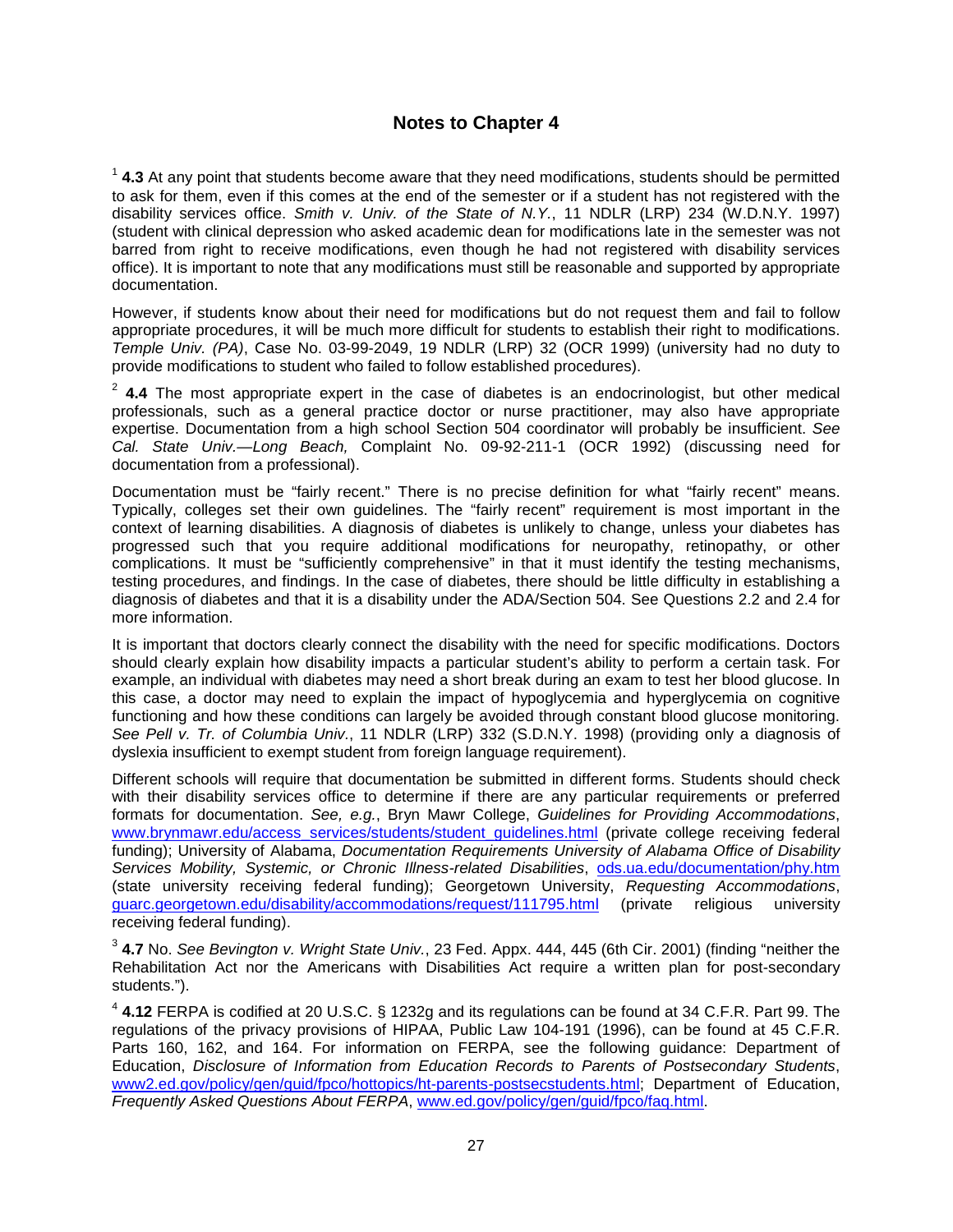A college should not refuse to release medical records by claiming they are protected by HIPAA. In most circumstances, students should be given access to medical records created by their college without regard to HIPAA. While HIPAA covers most medical records, it specifically exempts "educational records" (which can include medical records) covered by FERPA. 45 C.F.R. § 160.103 (exception at paragraph (2)(i) and (2)(ii) defining "protected health information"); 65 FR 82483 (2000). *See* Department of Education, *Joint Guidance on the Application of the Family Educational Rights and Privacy Act (FERPA) and the Health Insurance Portability and Accountability Act of 1996 (HIPAA) to Student Health Records*, [www.ed.gov/policy/gen/guid/fpco/doc/ferpa-hippa-guidance.pdf.](http://www.ed.gov/policy/gen/guid/fpco/doc/ferpa-hippa-guidance.pdf)

In addition, there may be institutional policies and state regulations and laws which impact educational and medical privacy. While HIPAA and FERPA provide the minimum privacy protections, these laws may provide more protections.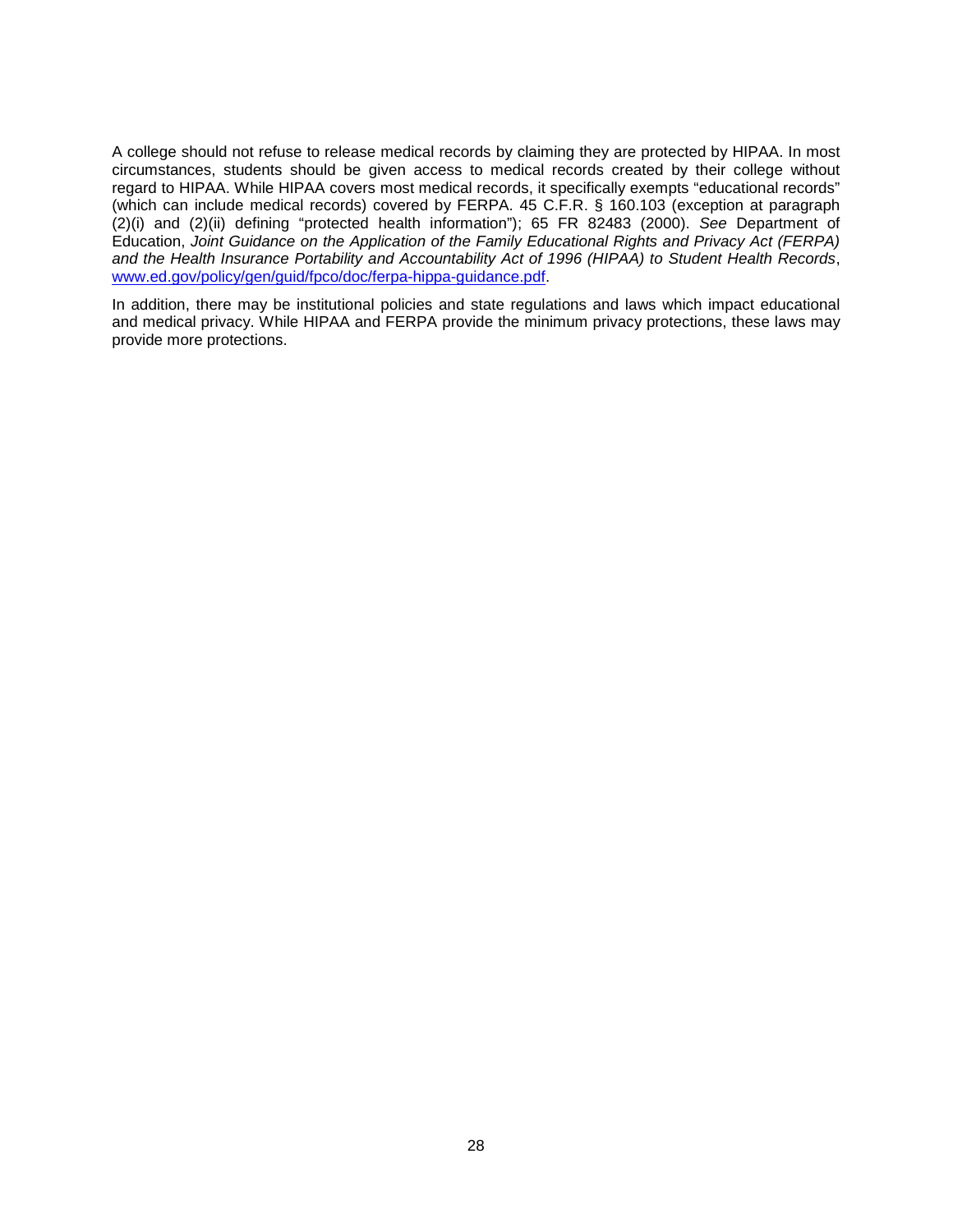# **5. What Academic Modifications Might I Expect?**

Modifications may be required to allow you to access your college's academic programs. Many modifications typically requested by students with diabetes should be granted as a matter of course, such as permission to eat and perform diabetes care in class or extended breaks between sections of exams to check blood glucose.

In certain circumstances, you may need more substantial modifications such as changes in attendance policies or extensions for completion of course work and exams. You should expect that these types of requests will be subject to more scrutiny by your college. In these cases, it is particularly important for you to clearly explain the medical need for these modifications, backed up with documentation from your health care professional.

This chapter discusses some of the specific modifications you may consider requesting. While every modification you receive is subject to case-by-case analysis in conversation with your college, this chapter highlights relevant considerations for each modification.

#### **5.1 Can I reschedule my exams if my blood glucose level is out of target range?**

This is likely a reasonable modification. As a person with diabetes, you know that carefully monitoring your blood glucose, eating a balanced diet, exercising, and maintaining a regular schedule is essential so you can perform at your best. However, despite your best efforts, you know that it is not always possible to avoid hypoglycemia and hyperglycemia. External factors such as other illnesses, environmental factors, and hormonal fluctuations can have a significant impact on blood glucose control. No matter your treatment plan or diligence in following it, there simply may be some times that your blood glucose is out of target range. Further, there is clear medical evidence that both hypoglycemia and hyperglycemia can affect cognitive abilities.

If you are forced to take a test when suffering from hyperglycemia or hypoglycemia, this test might measure your disability rather than accurately measure your mastery of the material or your aptitude, and thus violate the ADA and Section 504. Therefore, a reasonable modification might be to agree in advance with your disability services office that you may postpone and reschedule your exam if your blood glucose is out of a specified range on exam day.

Your college may ask you to use its existing policy that permits all students to postpone or reschedule exams based on emergencies. You can typically find the policy on the general college's website or published in the official bulletin, or you can obtain it from the registrar, academic dean, or disability services office. It may already account for students who have severe illnesses, injuries, or family emergencies. In many cases,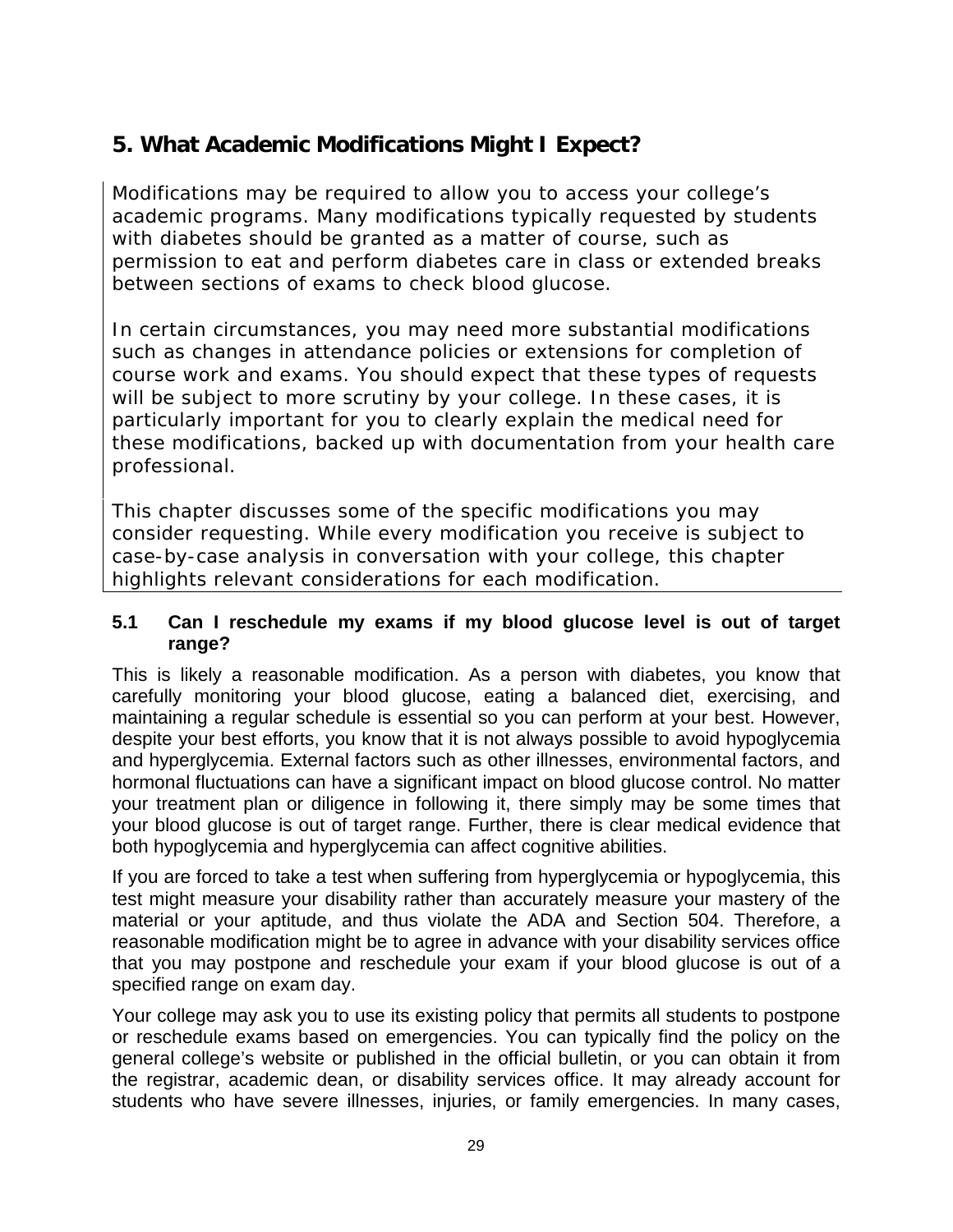using this policy will be all that is required. If you use this policy, you should document the fact that you are using this policy as a reasonable modification for your diabetes.

In other circumstances, your college's existing policy may not adequately meet your needs. In this case, you will need to justify why, in your particular situation, your college must make a modification to its otherwise valid general policy.<sup>1</sup>

#### **5.2 Can I be prohibited from keeping my diabetes supplies with me or engaging in self-care, including testing my blood glucose, injecting insulin, and eating?**

It is unlikely that your college will raise any objection to you taking care of your diabetes wherever and whenever you need to. In the event that you run into problems, the best way to solve the issue is to simply explain the need for these small modifications and why they are completely safe. You should also immediately contact your disability services office if you encounter any resistance.

You may need to remind college officials that blood glucose testing is extremely safe. The risk of infection by blood-borne pathogens is sometimes raised as an excuse to prohibit classroom blood glucose testing. In reality, with proper cleaning and disposal of medical supplies, this risk is negligible. Additionally, some administrators and employers mistakenly believe that the Occupational Safety and Health Act prohibits individuals from testing their blood glucose or injecting insulin. However, this law only applies to employees performing procedures on others—it does not apply to students or employees who test themselves.

Sometimes students, professors, or staff may express discomfort at seeing you perform diabetes care. While it may be helpful to explain the safety of your actions, other people's discomfort is simply not a legal reason for a college to restrict your ability to take care of yourself.

The only time where prohibiting self-care might be legitimate would be in certain sensitive environments. For example, it might be prohibited in a surgical operating room but not an entire hospital, or in a food preparation area but not the entire dining hall.<sup>2</sup>

## **5.3 Am I entitled to breaks during exams to take care of my diabetes?**

This is often a reasonable modification. With detailed justification and the establishment of clear parameters, this modification should be routinely granted. It is important that you receive permission for breaks well before the exam so that you do not encounter problems with professors or proctors. You should be prepared to address any concerns about the integrity or fairness of the exam that college officials may have. Your request should address the following issues:

- Scheduling—you should determine if you will need extra breaks and what type you will need. Here are some possible types of breaks:
	- o Extra or extended breaks between sections of an exam—for example, the exam may be divided into several portions and you may only work on one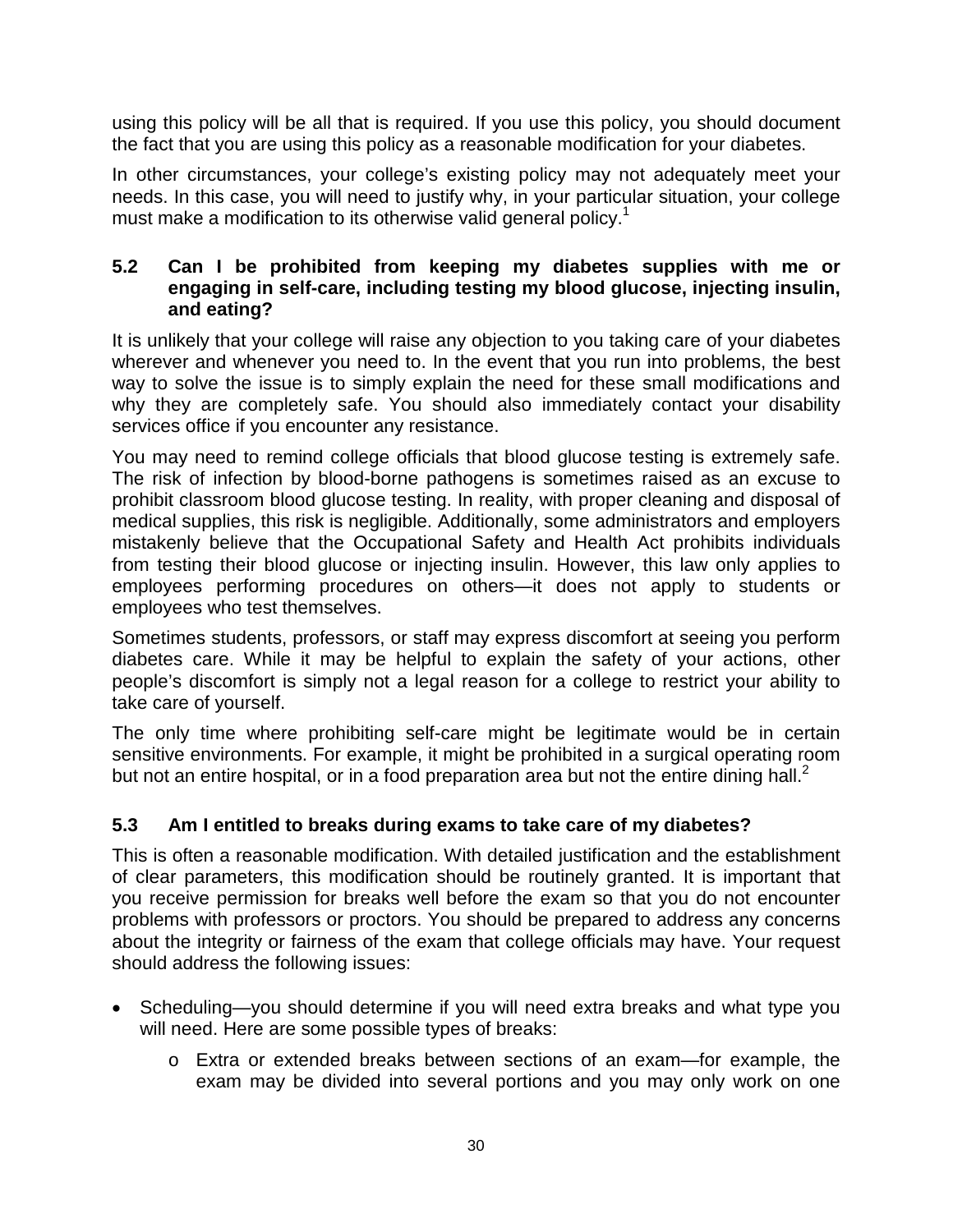section at a time, like the SAT. Here, the most appropriate modification would be a break or an extended break between sections.

- o Breaks during an exam that does not have separate sections—for example, you may request permission for two ten-minute breaks during a three-hour test, increasing your total time in the exam room, but not your total testing time.
- o Breaks as needed—for example, you may not plan to take any breaks, but you may need them should you experience hypoglycemia.
- Location—in some cases, if you will be receiving scheduling modifications, you may need to take your exam in a separate location so that it can be properly monitored and timed. Disability services offices often coordinate alternative testing centers for this purpose.
- Permission to use the bathroom, as sometimes there are exam integrity concerns if students leave the testing area without authorization.

## **5.4 Am I entitled to extra time to complete exams?**

Not necessarily. In determining appropriate modifications, the focus should be on ensuring you can take the time you need to prevent or treat significant blood glucose fluctuations so that you are at your best while working on exams. A distinction must be drawn between extra time to perform diabetes care and extra time to work on exams themselves. Thus, extra time should be routinely granted for diabetes care (often in the form of breaks as discussed above) but not necessarily to complete exams themselves.

While it may be reasonable for students with certain disabilities to receive extra time to complete exams, it may be less reasonable for students with diabetes to receive this modification. For example, a student with dyslexia who has a reduced reading speed might reasonably receive 50% more time to complete exams. This would not be an appropriate modification for most individuals with diabetes, although receiving an extra ten minute break to perform diabetes care might be.

In rare cases, your diabetes, alone or in combination with other disabilities, might impact your ability to take an exam to such a degree that extended time to complete it may be appropriate. In this case, it is essential that you provide extremely specific and detailed medical documentation from your health care professional justifying your precise need for this modification.

## **5.5 What should I do on exam day if problems arise?**

There are several steps you can take to protect yourself on exam day. You may confront two different issues. First, your college may make a mistake in the administration of your exam or deny you the modifications it had previously agreed to. Second, you may experience hypoglycemia or hyperglycemia or other diabetes-related complications that affect your ability to take your exam. Because these problems can arise at any time, you should take the following precautions each time you take an exam: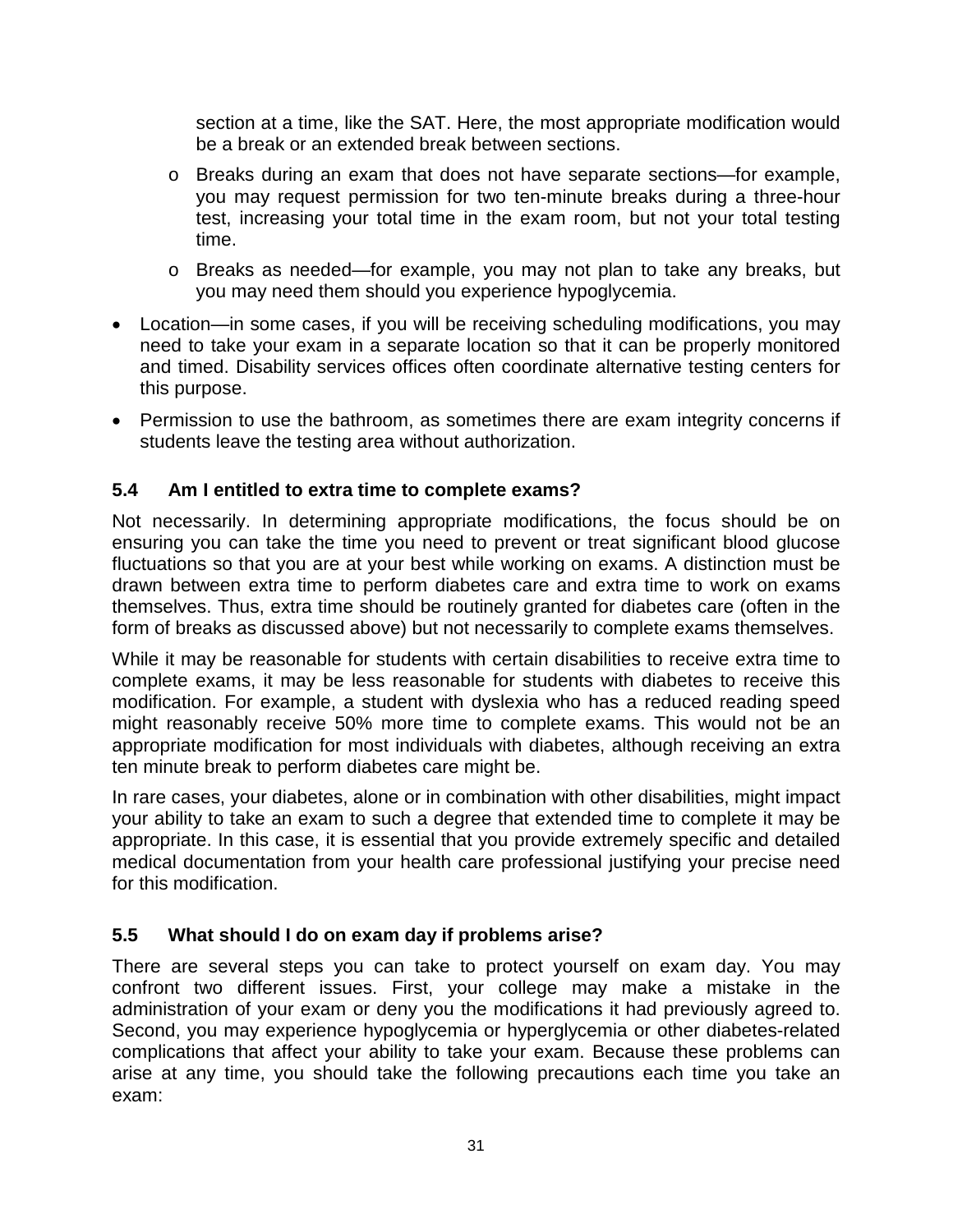- Arrive early so you will have time to address any problems that may arise;
- Bring all of your documentation, including a copy of your accommodations letter and any correspondence with your professor, disability services office, and other college offices;
- Bring the direct phone number for the appropriate college officials so that you can immediately contact them if any problems occur; and
- Document any diabetes-related symptoms that you experience during your exam.

If your proctor questions your modifications or seeks to change them, you should immediately explain to your proctor your entitlement to these modifications and contact the disability services office and other appropriate college officials. Many colleges have an on-call official to handle exam day problems. Your college has a legal obligation to provide you with the modifications that it has itself agreed to.

If you think you are experiencing hyperglycemia or hypoglycemia and choose not to complete the exam, you should immediately inform your college that you cannot finish it due to your serious medical condition. Because providing objective proof that you were suffering from diabetes-related complications is critical, you should record your blood glucose levels and other symptoms. As soon as possible, contact your doctor to obtain written confirmation of your medical condition. In some circumstances, it may be possible to retake your exam if you experience such a medical emergency.<sup>3</sup>

#### **5.6 Can I miss class due to my diabetes?**

While regular class attendance is usually an important course requirement, it may be reasonable to ask for certain changes to class attendance policies. You should be aware that you are still responsible for completing all class work and participating fully in your classes. For example, it may be reasonable to occasionally miss class if you can document that you were suffering from hypoglycemia during the class period.

In many cases, your college will have an attendance policy that permits all students to be absent based on medical needs or personal emergencies. This policy may also provide guidance on how you can get class notes or make up work for classes you had to miss. If there is such a policy, you should follow it. You must ensure that you comply with all notification and documentation requirements. It is likely that this policy will be sufficient to meet your needs. Additionally, if you find yourself using this policy because of your diabetes, you should make sure to contact your disability services office to document these absences as related to your disability. If any questions or problems arise, this can help you establish the legitimacy of your absences.

In some cases, you may need additional modifications that go beyond the general college attendance policy. For example, while your college may have a flexible overall attendance policy, one of your professors might have a policy of reducing all students' grades if they miss more than a certain number of class periods for any reason. In this case, you may be entitled to obtain a modification to this policy by working with your disability services office.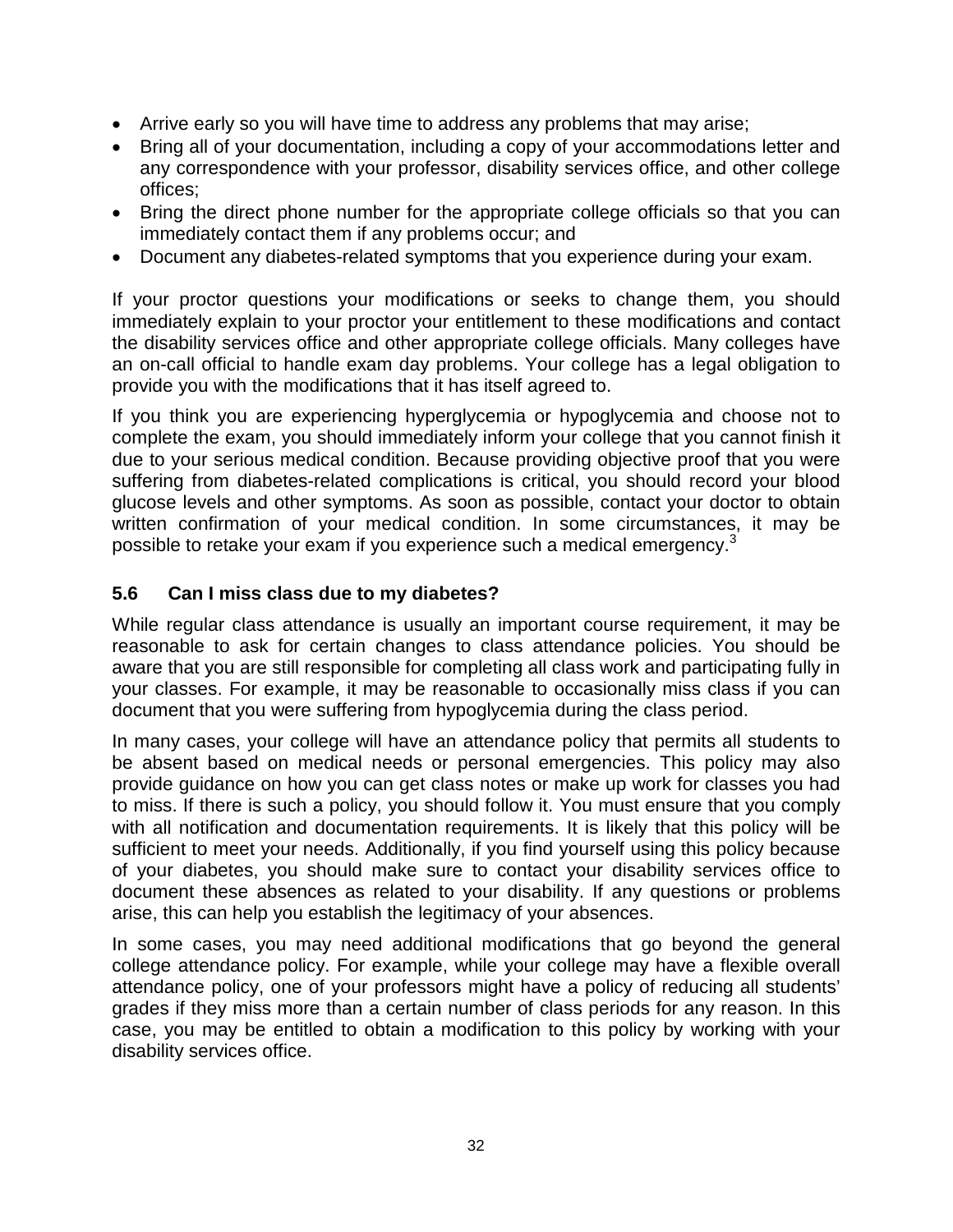#### **5.7 Can I be sanctioned for poor academic performance, even though my diabetes impacted my performance?**

Yes, unless the modifications you requested were unreasonably denied. Diabetes does not excuse you from meeting your college's academic standards, and unless your college has failed to provide appropriate modifications after you requested them, academic sanctions and other measures can be applied to you. However, academic sanctions should be applied equally to all students, both those with disabilities and those without disabilities. If your college only applies academic sanctions to students with disabilities, it may be engaging in discriminatory action.

## **5.8 Can I get my grades changed if I did poorly due to undiagnosed diabetes?**

Generally, no. It is your responsibility to disclose your diabetes and to request modifications. Although your poor performance may be related to your disability, your college does not need to make retroactive modifications on the basis of your undisclosed disability. Nevertheless, it does need to give you equal access to the same policies for reconsideration as it does to other students. For example, if you fail a course because of undiagnosed diabetes, it should give you the same opportunity as other students to retake the course if it routinely provides this opportunity to all students.

Additionally, even if your college does not change your grades, if you subsequently disclose your diabetes and ask for modifications, your college should consider your request just as it considers all modifications requests for modifications. 4

## **5.9 Can I withdraw from a course or take a leave of absence due to diabetes?**

In certain cases, this may be an appropriate course of action. As with most modifications concerning attendance and academic performance, you should first determine what your college's general policy is—it may already have a medical leave policy that would meet your needs. You should also make sure to inform your disability services office that the leave you are taking is related to your disability.

You should be aware that if you take a leave of absence or reduce your course load, this may impact your health care coverage. For more information on health care, see Question 6.1.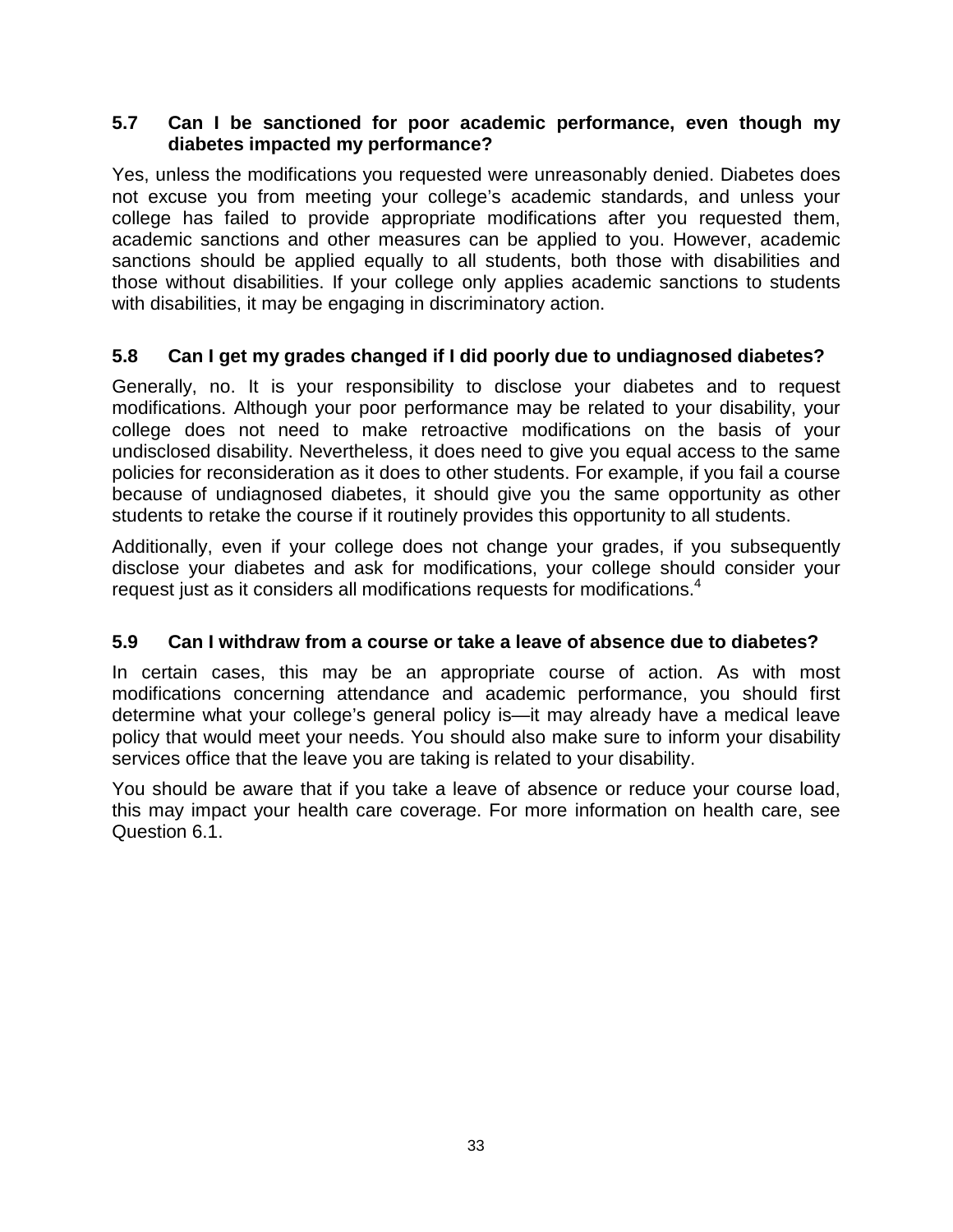#### **Notes to Chapter 5**

<sup>1</sup> 5.1 The implementing regulations for Section 504 explicitly emphasize that colleges must ensure that they do not test a student's disability but, rather, a student's mastery of the material: "In its course examinations or other procedures for evaluating students' academic achievement, a recipient to which this subpart applies shall provide such methods for evaluating the achievement of students who have a handicap that impairs sensory, manual, or speaking skills as will best ensure that the results of the evaluation represents the student's achievement in the course, rather than reflecting the student's impaired sensory, manual, or speaking skills (except where such skills are the factors that the test purports to measure)." 34 C.F.R. § 104.44(c).

Many medical studies confirm that hypoglycemia and hyperglycemia impact cognitive functioning. However, the impact is individualized and varied. *See, e.g.*, Linda A. Gonder-Frederick et al., *Cognitive Function Is Disrupted by Both Hypo- and Hyperglycemia in School-Aged Children with Type 1 Diabetes: A Field Study*, *Diabetes Care* 32:1001 (2009) (showing evidence of impaired problem-solving ability); Nicola N. Zammitt et al., *Delayed Recovery of Cognitive Functioning Following Hypoglycemia in Adults with Type I Diabetes: Effect on Impaired Awareness of Hypoglycemia*, *Diabetes* 57:732 (2008) (showing evidence of significant cognitive impact even after blood glucose levels have returned to normal); Daniel J. Cox et al., *Relationships Between Hyperglycemia and Cognitive Performance Among Adults With Type 1 and Type 2 Diabetes*, *Diabetes Care* 28:71 (2005); Daniel J. Cox et al., *Disruptive Effects of Acute Hypoglycemia on Speed of Cognitive and Motor Performance*, *Diabetes Care* 16:1391 (1993).

If you need to reschedule your exam, you should provide clear justification for this modification. For example, saying that you need your exam postponed because of your diabetes, with nothing more, may not be sufficient. *See Goldstein v. Harvard Univ.,* 77 Fed. Appx. 534, 535 (2d Cir. 2003) (student failed to show adequate justification for accommodation of rescheduling mandatory exam outside of "asthma season"). In contrast, if you can show that your blood glucose is at a particular level at the time of the exam, and that, at this level, cognitive functioning is impaired, your request for postponement may be more reasonable.

<sup>2</sup> 5.2 In the K-12 context, OCR has repeatedly held that schools must not ban students from testing their blood glucose wherever and whenever they need to without individualized assessment. *See, e.g., Huntsville City (AL) Sch. Dist*., Complaint No. 04-96-1096, 25 IDELR 70 (OCR 1996) (district made exception for student with diabetes after student's physician verified that it was medically necessary for her to have her glucose meter with her at all times); *Santa Maria-Bonita (CA) Sch. Dist*., Complaint No. 09-97-1449, 30 IDELR 547 (OCR 1998) (sixth grader and eighth grader permitted to possess testing kit, including sharps, in classroom and perform regular testing as needed and at designated times in classroom). In the college context, there is even less justification for preventing students from testing anytime, anywhere.

For a detailed discussion of the safety of blood glucose testing, see Victoria Thomas, *The Occupational Safety and Health Act and Bloodborne Pathogens Standard: Application to Diabetes Care Tasks at School and in Employment*, American Diabetes Association 2008, [www.diabetes.org/assets/pdfs/know](http://www.diabetes.org/assets/pdfs/know-your-rights/for-lawyers/education/atty-osha-in-school-and-employ-june2008.pdf)[your-rights/for-lawyers/education/atty-osha-in-school-and-employ-june2008.pdf.](http://www.diabetes.org/assets/pdfs/know-your-rights/for-lawyers/education/atty-osha-in-school-and-employ-june2008.pdf)

<sup>3</sup> **5.5** Colleges may be liable under the ADA and Section 504 if students are not allowed to use the modifications which they have already requested and which their college has already agreed to provide. *See, e.g.*, *San Jose City Coll. (CA)*, Case No. 09-97-2093, 12 NDLR (LRP) 193 (OCR 1997) (faulting college for allowing professor to deny agreed upon testing accommodations); *Bates Coll. (ME)*, Case No. 01-96-2053 (OCR 1997) (faulting college for failing to provide faculty with adequate notice of needs of students with disabilities).

<sup>4</sup> **5.8** Under the ADA and Section 504, modifications cannot usually be requested after the fact. *Montgomery Coll. (MD)*, Case No. 03-99-2059, 19 NDLR (LRP) 90 (OCR 1999) (finding ADA not retroactive); *Univ. of N.M.*, Case No. 08-98-2070, 15 NDLR (LRP) 157 (OCR 1998) (finding for university, in light of student's failure to request modifications until after dismissal).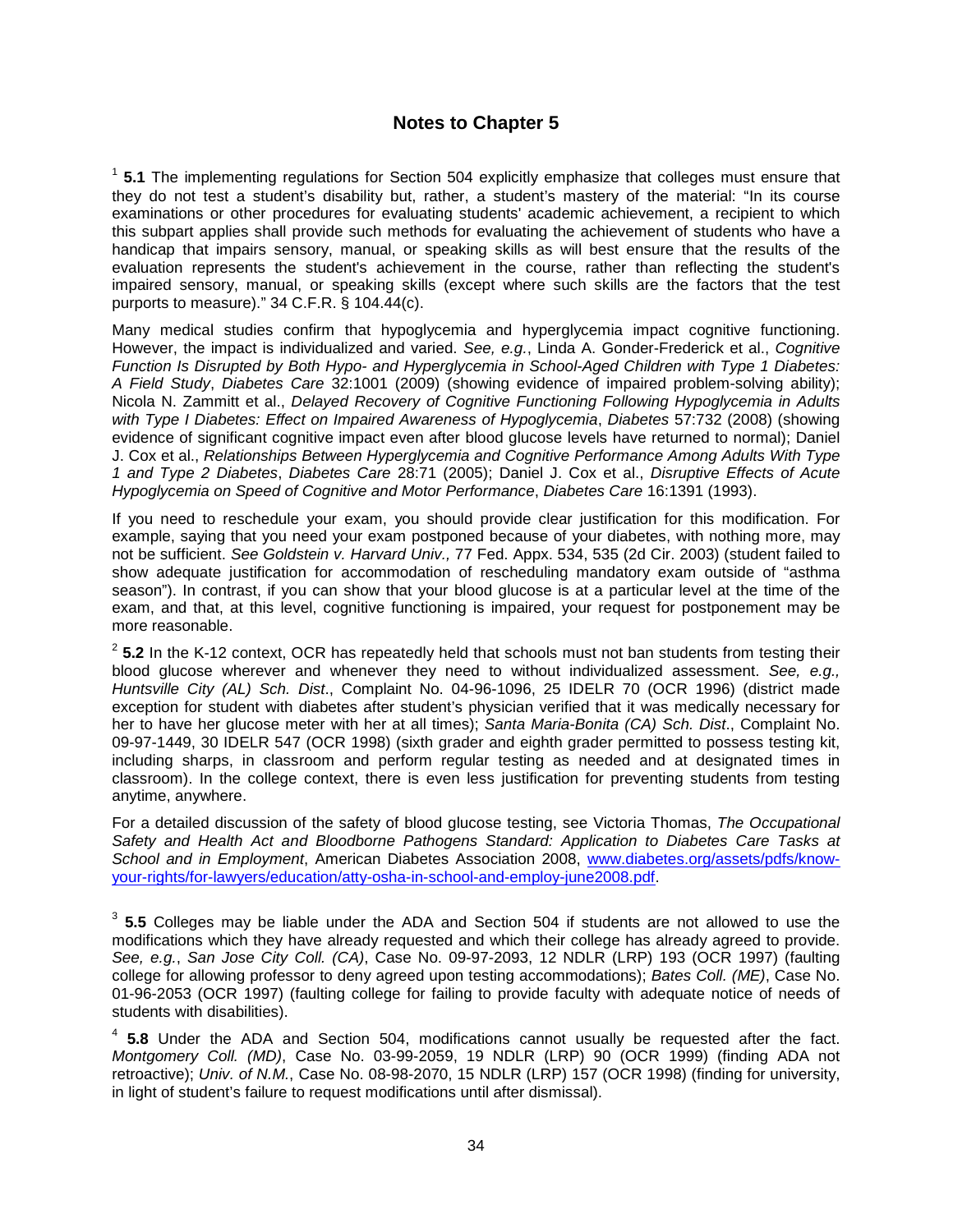Nevertheless, even though retroactive modifications need not be granted, students are not barred from requesting future modifications. Colleges have an obligation to consider subsequent requests for modifications. *See, e.g.*, *Dearmont v. Tex. A & M Univ.*, 2 NDLR (LRP) 10, at \*13-14 (S.D. Tex. 1991) ("[b]y the time Dearmont [was diagnosed]...the faculty had formed an opinion from the effects of his disability that Dearmont was a marginal student at best, and they refused to make a reasonable accommodation to his handicap. When required by outside pressure, they went through the motions of accommodation, while stepping up the pressure directly and indirectly. The actual accommodations were more than offset by the concomitant harassment.").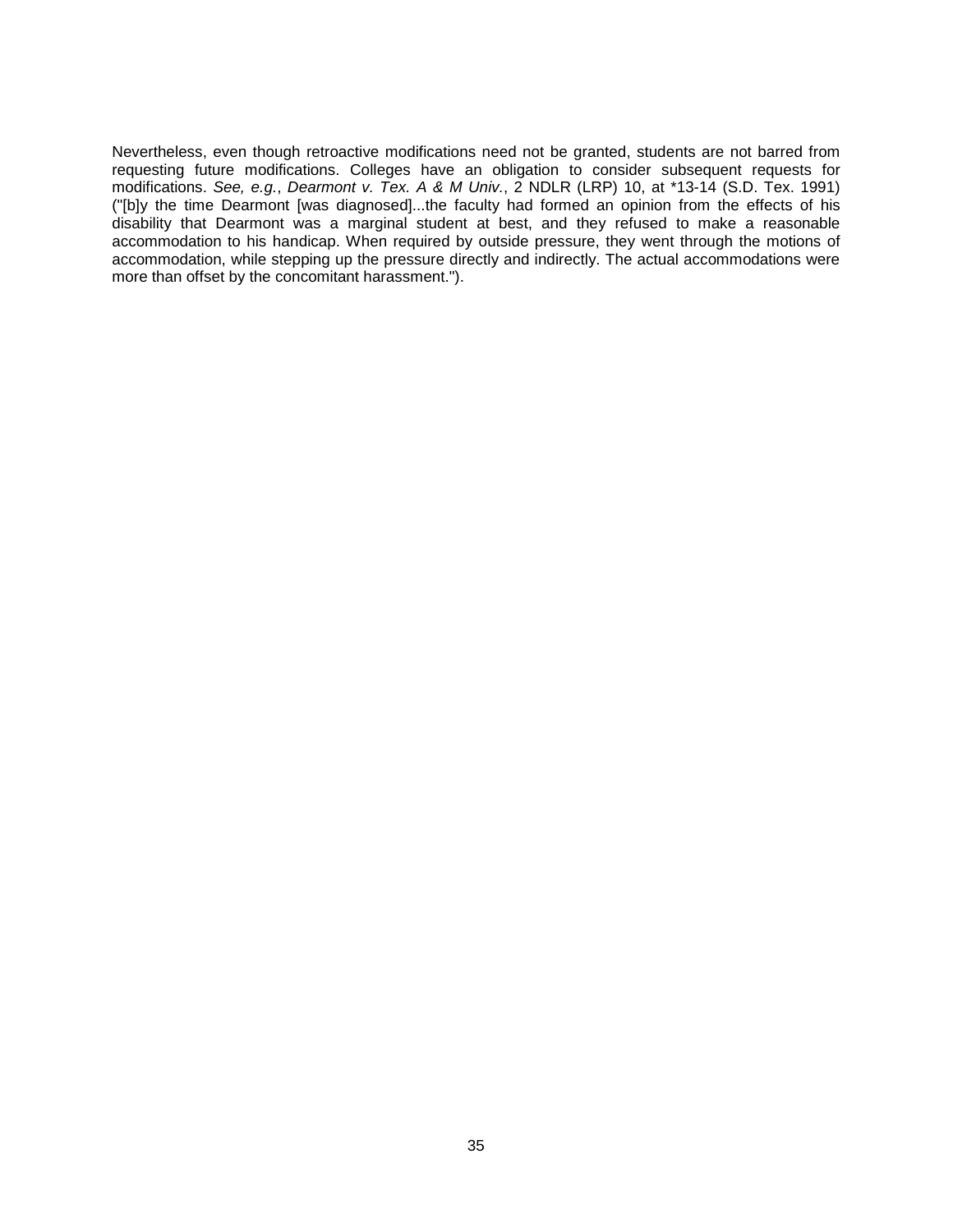# **6. What Modifications Are Available for Other Programs and Services (Housing, Meal Plan, Health Clinic, Athletics, Etc.)?**

Although colleges are primarily educational institutions, they have an obligation not to discriminate in all of their activities and programs. Just as you have a right to attend class without being discriminated against, you also have a right to participate in athletics and live in campus housing on an equal basis. This chapter discusses aspects of nonacademic campus life.

#### **6.1 Does my college need to provide me with health care for my diabetes?**

Colleges have no obligation to provide health care to their students, and therefore do not have to train staff to assist in administering medications or providing other health services to students. While your high school may have been required to provide a nurse and/or trained diabetes personnel, your college does not have this same obligation (and it is unlikely that you would need this assistance in any event). Many colleges do have health clinics and these should be available to you just as they are to other students regardless of your diabetes.

#### **6.2 Can I require my college to train individuals to administer glucagon or to make other provisions for emergency medical treatment?**

K-12 schools are generally required by federal law to ensure that there are trained personnel available to give students glucagon (and provide other health services). Colleges do not have the same obligation to plan in this way for emergency care. You must therefore ensure that you make provisions for any emergency situations which may arise. Of course, emergency and other care must be provided to you to the same extent as it is afforded to other students.

You should ask a roommate, friend, resident advisor, teammate, or coach to learn how to administer glucagon. Quite often you may know another student with diabetes who would be available to assist you if needed. Your college should not actively stand in the way of allowing other staff and students to voluntarily help you.

The American Diabetes Association provides a free online training video available at [web.diabetes.org/video/glucagon.wmv.](http://web.diabetes.org/video/glucagon.wmv) Two major manufacturers provide training information. Eli Lilly provides information on its Emergency Glucagon Kit at [www.lillyglucagon.com.](http://www.lillyglucagon.com/) Novo Nordisk provides information on its Glucagen® HypoKit® at [www.novonordisk.com/diabetes/public/hypokit/glucagenhypokit/default.asp.](http://www.novonordisk.com/diabetes/public/hypokit/glucagenhypokit/default.asp) For more information on glucagon training materials, call 1-800-DIABETES.

## **6.3 How can I make sure my health care needs are met?**

Whether or not your college has a health care clinic, you need to make sure that all your health care needs are met. You should carefully understand what health care services you will need and what health insurance coverage you currently have or what insurance coverage is available to you.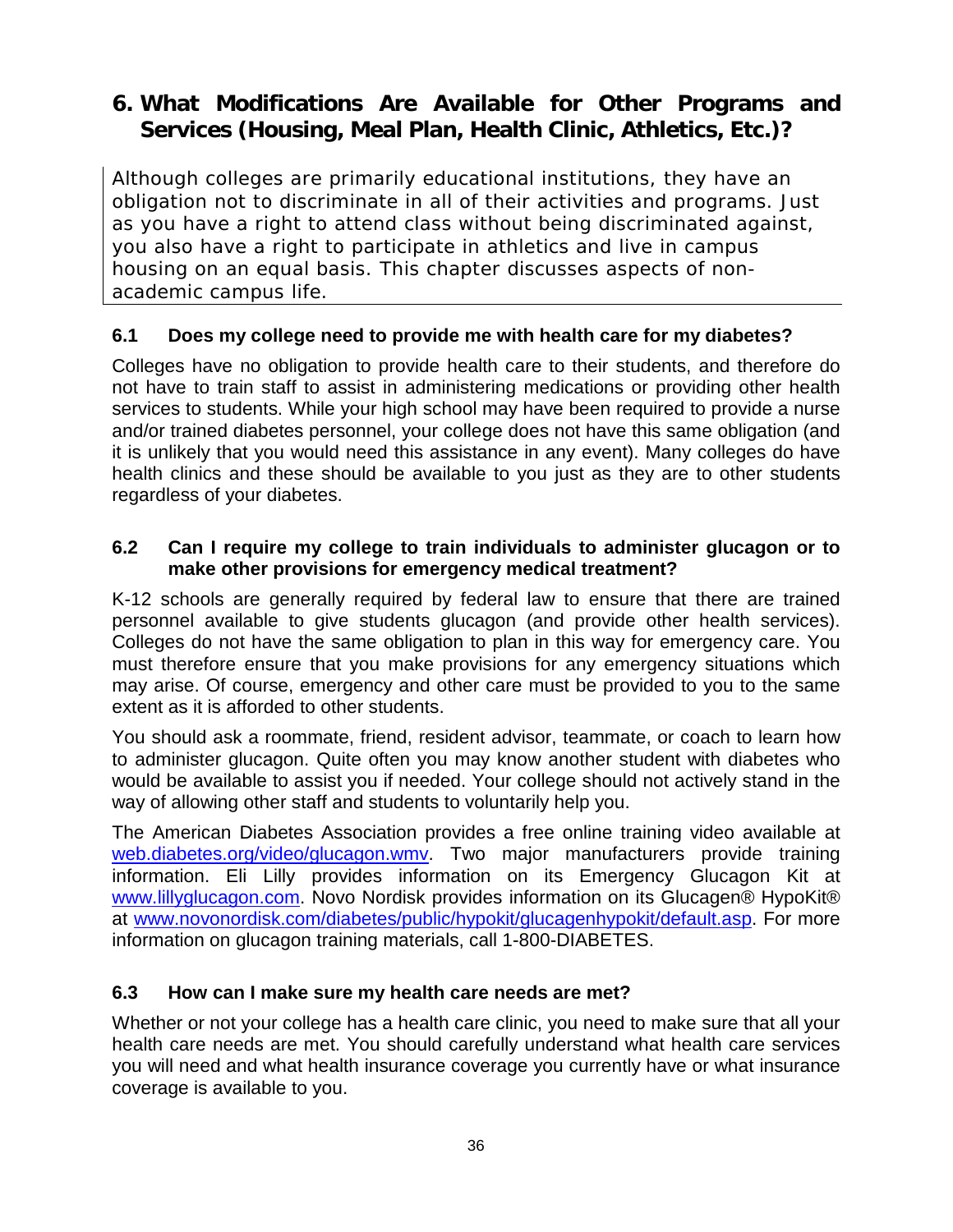## **You should do the following before you leave for college:**

- Make an appointment with your diabetes health care professional
- Schedule follow-up visits ahead of time so you can be seen during semester breaks
- Be sure to have prescriptions filled
- Ask for a copy of important medical records

#### **You should ask the student health clinic the following:**

- When the clinic is open
- Whether there is a diabetes specialist on staff
- What to do in case of emergency

#### **If you currently have health insurance, you should find out the following about your health insurance plan:**

- How long you can expect to have coverage through this plan and under what conditions (for example, if it is dependent upon maintaining full-time student status)
- Whether your policy covers emergency services
- Whether your policy covers out-of-state check-ups
- Whether there is a waiting period for any services
- Whether there are pre-existing condition limitations

#### **If you do not have health insurance, you should find out your coverage options, including:**

- Whether there is a student health insurance plan available at your college
- Whether there are pre-existing condition limitations on any plan you are considering
- If you are turned down for a private health insurance plan, whether there is any state or high-risk plan available to you

Federal health care reform enacted in March 2010 will significantly increase the ability of individuals with diabetes to obtain health insurance. One of the most important changes, which already is effective, is a requirement that unmarried children may stay on their parents' plans until they turn 26, regardless of whether or not they are students. Other provisions, including the eventual elimination of pre-existing condition exclusions, will be implemented in the coming months and years.

[www.gettingcovered.org,](http://www.gettingcovered.org/) a project of the Young Invincibles and supported by the Association, provides a free comprehensive tool kit for young adults on getting and keeping insurance.

The American Diabetes Association has extensive resources on insurance options for people with diabetes. For more information, call 1-800-DIABETES or go to [www.diabetes.org.](http://www.diabetes.org/)<sup>1</sup>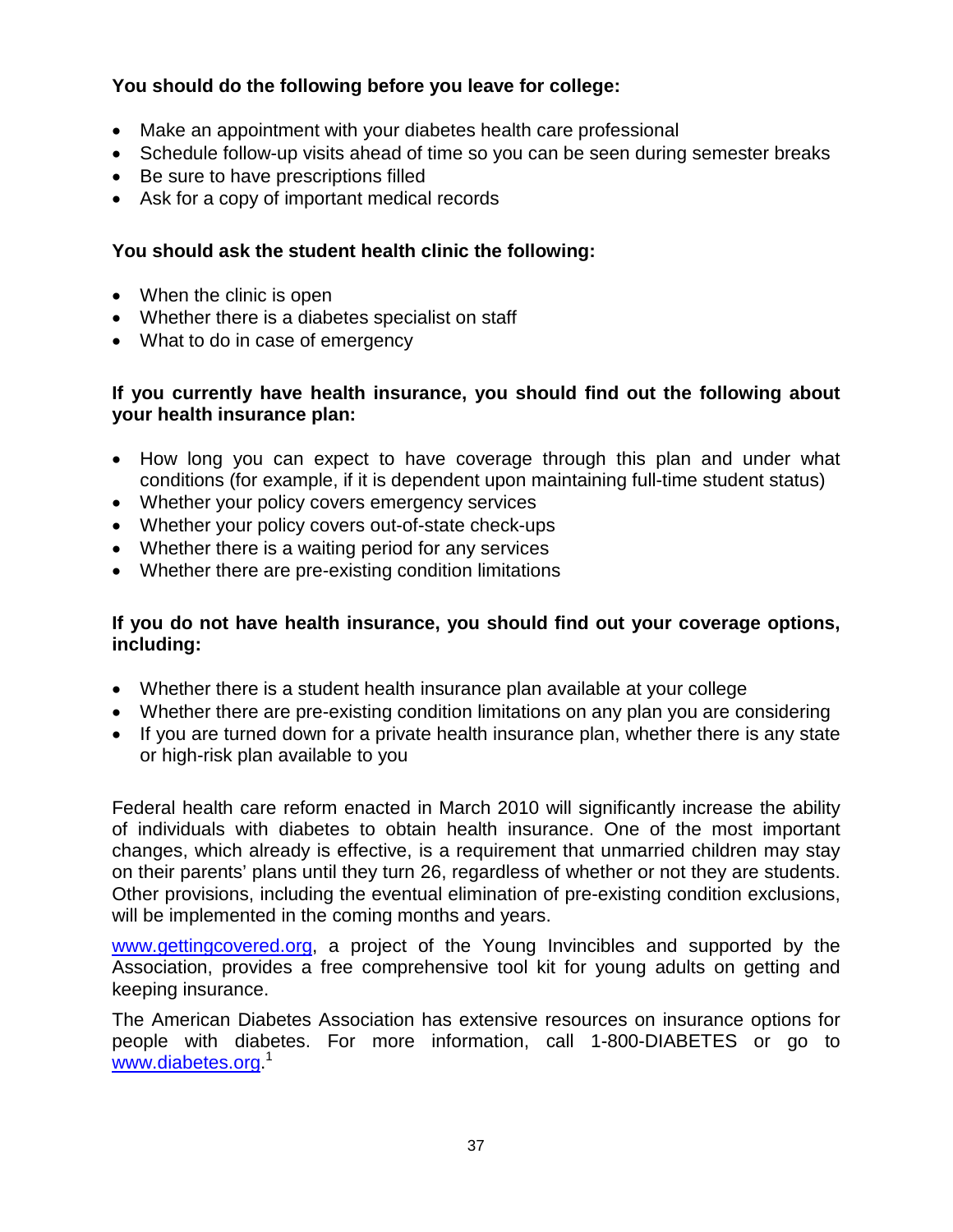## **6.4 Can I get modifications in campus housing?**

Maybe. The type of housing available varies greatly from college to college. What may be reasonable at one college may not be reasonable at another college. You should contact your college's housing or residential life office to find out what types of living situations are available and what the college's policy is regarding special requests and/or policies for students with disabilities. You might seek a placement where you:

- Have access to a clean and private space to perform diabetes self-care
- Have access to a kitchen or kitchenette
- Can have a refrigerator in your room
- Are close to a cafeteria
- Are close to the health clinic
- Are close to your classes
- Live with a friend who can help you in an emergency
- Are close to shuttle buses or other campus transportation, if applicable

Depending on the variety and flexibility of campus housing, you may be able to obtain these modifications. While some may be easy to establish as reasonable, e.g., living in a dorm with your own bathroom if many of the dorms on campus provide this, others may be more difficult to establish as reasonable, e.g., being excused from residency requirements if all students are required to live on campus. For some modifications, you may go through the normal housing preference or lottery procedure, e.g., if you just need permission to have a refrigerator in your room. However, in other situations, e.g., if you want to live with a particular friend who can help you in an emergency, you may need to go through a separate process outside of the normal procedure.<sup>2</sup>

## **6.5 Can I join a fraternity or sorority?**

Your diabetes should not be an obstacle to joining. Many students with diabetes have positive experiences as members of fraternities and sororities. However, some students with diabetes have experienced discrimination by these organizations. Certain fraternities and sororities may not be covered by the ADA or Section 504 and therefore they may not have the typical anti-discrimination obligations. This is because Title III of the ADA exempts private clubs not open to the public. For example, a sorority house located off-campus that receives no federal funds and does not permit members of the general campus population to participate in activities would likely be exempt.

However, many are probably covered. For example, on-campus fraternity and sorority houses owned or operated by their host university are clearly covered by the ADA (unless it is a religious college). Off-campus fraternities and sororities open to the general public may also be covered by the ADA. If they receive federal funding in any way, they are covered by Section 504. Finally, they still may be bound to a code of conduct with the associated college, and you can consider making a complaint through the college. You may also make an internal complaint against the organization.<sup>3</sup>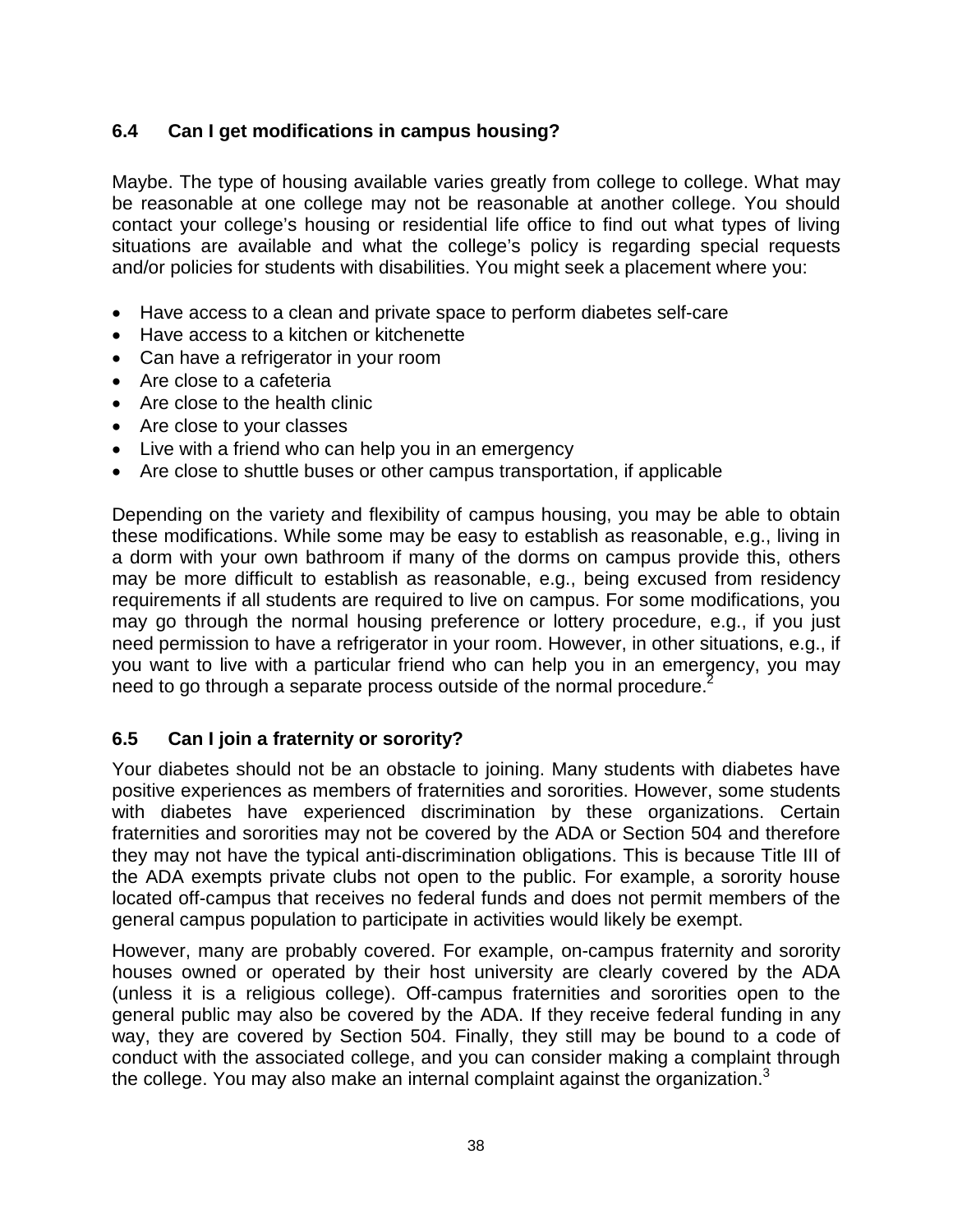## **6.6 Do I need modifications to the campus meal plan?**

Maybe. Often, you will not need any special modifications to the general campus meal plan. This is especially true if your college provides flexible dining options. Other times, your college may provide special meal plans for students, whether for religious, ethical, or medical reasons. In this case, you should have access to these plans if you can demonstrate that they are necessary to meet your dietary needs.

If you feel that the general meal plan does not provide you with a healthy diet for your diabetes, you should speak with your campus dining service. Many dining services employ a nutritionist who manages these issues. You may also want to coordinate this with your disability services office.

Colleges are not generally required to provide nutritional information. However, your dining service may be able to provide this information to you upon request. Additionally, many colleges allow students to purchase food at restaurants through their meal plans. Many restaurants choose to make their nutrition information available, and others are required to do so by state and local laws and regulations. The 2010 federal health care reform legislation will eventually require restaurants with 20 or more locations to provide nutritional information.

Good nutritional information and tools for managing and monitoring your diet are now easily available and accessible. A comprehensive online reference is the American Diabetes Association's "My Food Advisor," which permits you to find nutritional information on a wide variety of foods: [tracker.diabetes.org/myfoodadvisor.html.](http://tracker.diabetes.org/myfoodadvisor.html) There are also several applications for mobile phones that allow you to easily track your diet.

Finally, with the advent of the pump and other treatments for diabetes, considerable flexibility exists in meal arrangements and timing. For all these reasons, formal modifications may be less necessary than previously.

## **6.7 Can I play intercollegiate sports?**

There are many successful athletes with diabetes at the college and professional level. While there are no reported cases on diabetes in particular, students should not be excluded from intercollegiate athletics arbitrarily due to inappropriate consideration of their disabilities. Of course, competitive athletic teams may choose the most talented athletes available, and colleges and courts are highly unlikely to second guess a coach's decision based on athletic ability, without evidence that the student's disability was the actual reason for the decision.

Sometimes school athletic officials object to a student's participation in athletics because of safety or liability concerns related specifically to the student's disability. Such decisions cannot be made arbitrarily or on the basis of stereotypes and fears. For example, your physical education department should not exclude you from high intensity sports just because you have a diagnosis of diabetes. However, if a college makes a decision through a deliberative process involving expert medical evidence and individualized assessment, the college's determination will likely be given significant deference.<sup>4</sup>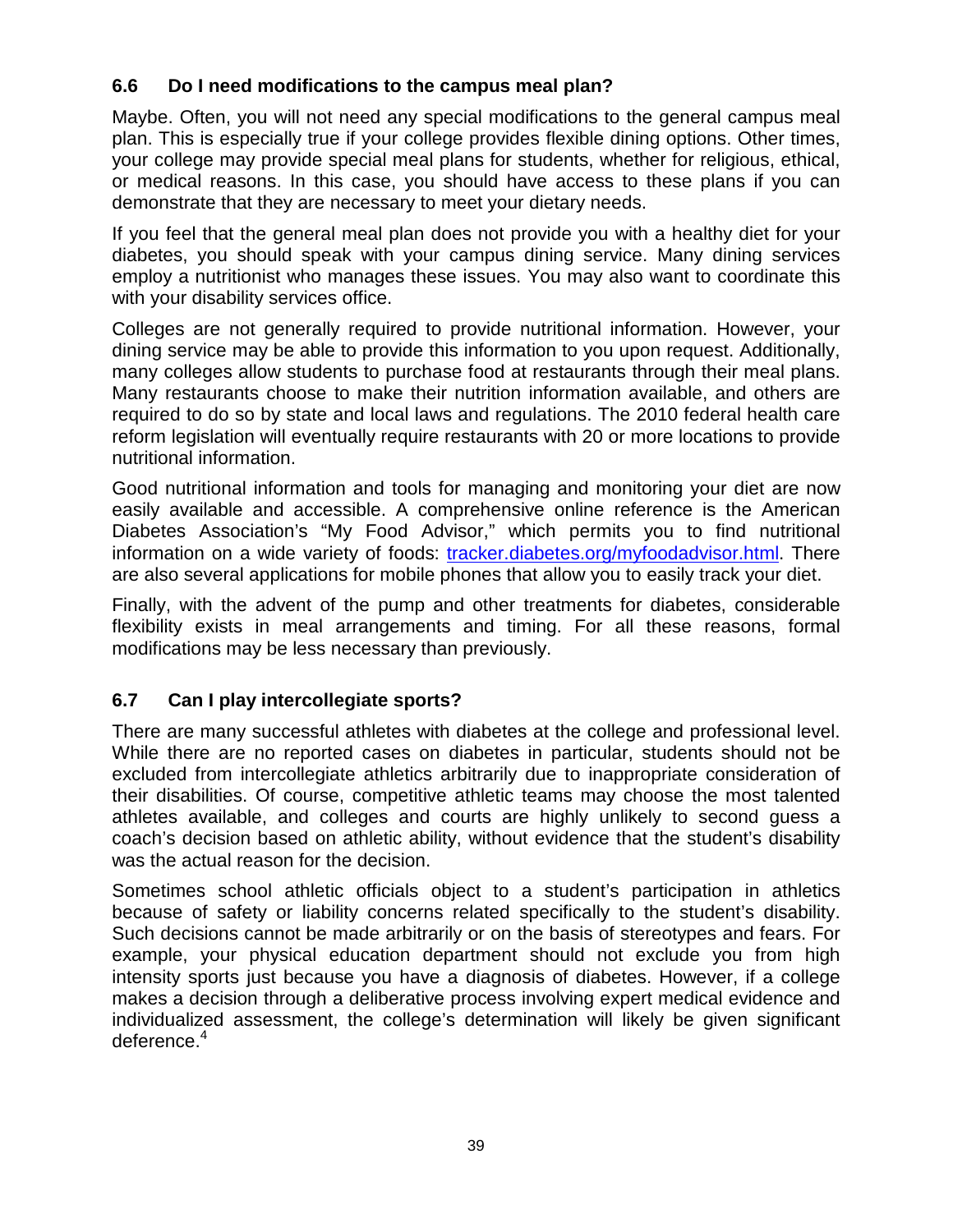## **6.8 Can I participate in study-abroad programs?**

Yes. Many students with diabetes successfully study abroad. Recent cases regarding students seeking to participate in study-abroad programs suggest that Section 504 and the ADA apply to U.S. institutions that provide educational opportunities abroad. Mobility International USA, [www.miusa.org,](http://www.miusa.org/) provides extensive practical and legal information for students with disabilities seeking to travel abroad, including its *Rights and Responsibilities: A Guide to National and International Disability Related Laws for International Exchange Organizations and Participants* (2d ed. 2005), [www.miusa.org/publications/books/altformats/RR%20book.pdf.](http://www.miusa.org/publications/books/altformats/RR%20book.pdf)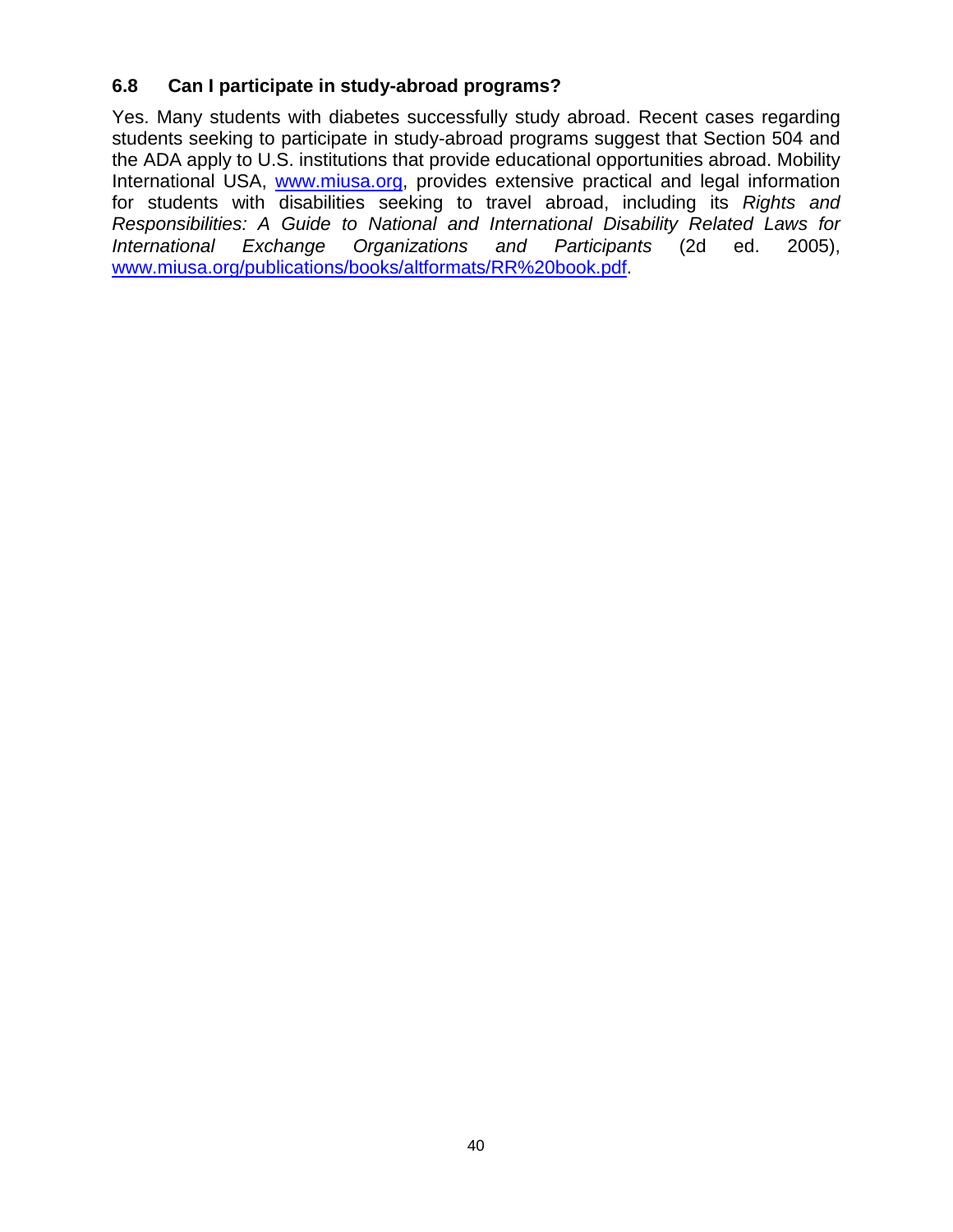### **Notes to Chapter 6**

<sup>1</sup> **6.3** *Preparing Students with Diabetes for Life at College* provides useful suggestions for students and parents as they create a practical diabetes medical management plan for college. David C. Mellinger, *Preparing Students with Diabetes for Life at College*, Diabetes Care 26:2675 (2003), [http://care.diabetesjournals.org/content/26/9/2675.full.](http://care.diabetesjournals.org/content/26/9/2675.full) For resources on health insurance options, see [www.diabetes.org/living-with-diabetes/treatment-and-care/health-insurance-options.](http://www.diabetes.org/living-with-diabetes/treatment-and-care/health-insurance-options)

<sup>2</sup> 6.4 The Department of Education's regulations implementing Section 504 explicitly clarify that colleges may not discriminate in any part of their curriculum or program:

No qualified handicapped student shall, on the basis of handicap, be excluded from participation in, be denied the benefits of, or otherwise be subjected to discrimination under any academic, research, occupational training, housing, health insurance, counseling, financial aid, physical education, athletics, recreation, transportation, other extracurricular, or other postsecondary education aid, benefits, or services to which this subpart applies.

34 C.F.R. § 104.43(a). Some colleges are more proactive than others in meeting this anti-discrimination obligation. For example, the University of Connecticut has a detailed policy for students who need modifications in housing and dining services based on their disability. While colleges will vary widely in their policies, UConn provides an example of how a college can work to accommodate the non-academic needs of their students. Center for Students with Disabilities, University of Connecticut, *Student Handbook: Accommodations and Services for Students with Disabilities, Residential Accommodations and Information*, [www.csd.uconn.edu/handbook\\_5m.html.](http://www.csd.uconn.edu/handbook_5m.html)

Finally, a college will violate Section 504 and the ADA where it excludes a student from housing, dining, or other programs for fear of a student's disability. *See Coleman v. Zatechka*, 4 NDLR (LPR) 52 (D. Neb. 1993) (violation of Section 504 and ADA when college refused to assign a roommate to a person with cerebral palsy because it believed other students would be uncomfortable).

<sup>3</sup> **6.5** The Department of Justice has provided criteria for determining the applicability of the ADA to fraternities and sororities. For these guidelines, see the Department of Justice Letter, [http://www.justice.gov/crt/foia/readingroom/frequent\\_requests/ada\\_coreletter/cltr129.txt,](http://www.justice.gov/crt/foia/readingroom/frequent_requests/ada_coreletter/cltr129.txt) sent to Senator Trent Lott on May 2, 1994 by Deval Patrick, Assistant Attorney General. *See also* Adam J. Eckstein & Daniel J. McCarthy, *Does the Americans with Disabilities Act Apply to Fraternity Houses?,* 106 Fraternal Law 1 (2008).

<sup>4</sup> **6.7** Decisions to exclude a student from physical education or athletics because of safety concerns must not be based on subjective fears but on objective and justifiable medical evidence. *Compare Rancho Santiago Cmty. Coll.* (student improperly barred from enrolling in physical education course because instructor was "afraid she would get hurt"), 3 NDLR (LRP) 52 (OCR 1992) *with Knapp v. Nw. Univ.*, 101 F.3d 473 (7th Cir. 1996) (basketball scholarship winner properly prevented from playing because of heart condition college perceived as dangerous based on substantial medical evidence).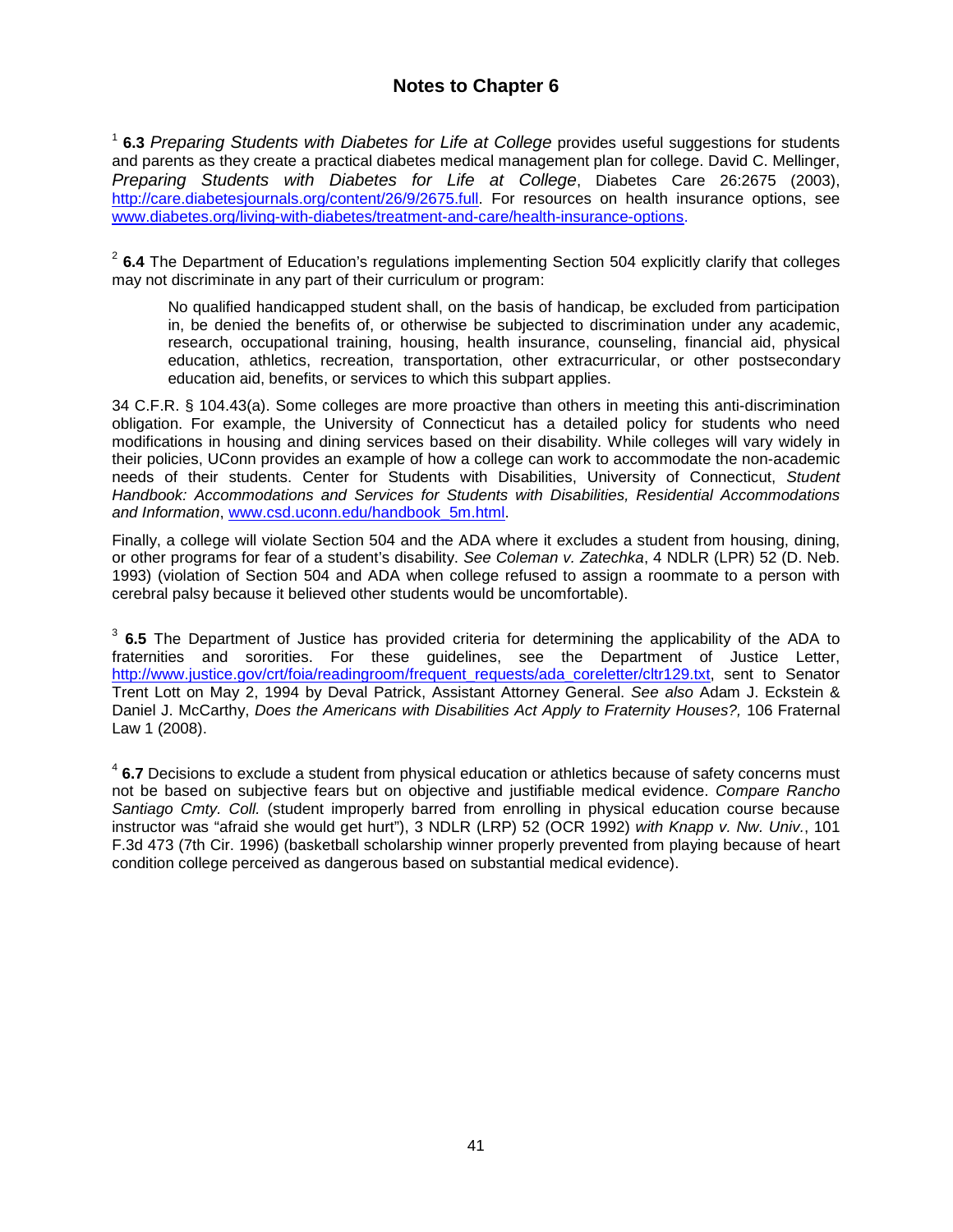# **7. What Can I Expect in Internships, Clinics, and Work?**

In clinics, internships, and paid jobs, whether on or off campus, you should know your rights under the Americans with Disabilities Act and Section 504. While the ways that these laws protect you are somewhat different than in the classroom context, as long as you are qualified for your position, you cannot be discriminated against because of your diabetes or be denied reasonable modifications or accommodations. This chapter focuses principally on your college's responsibility to ensure that you are not subject to discrimination in these settings.

#### **7.1 What are some examples of discrimination student workers with diabetes may face?**

The following scenarios demonstrate some of the ways in which a student with diabetes may be subject to discrimination:

- A nursing student in a clinical course needs to be able to take a short break and test her blood glucose. She is told by her supervisor that she cannot do this because it would be unfair to other students.
- A student teacher at an elementary school is constantly harassed and insulted by his co-workers whenever he tests his blood glucose. One day, he is late to class because he woke up with severe hypoglycemia and had to take time to raise his blood glucose before driving. He is terminated from the program.
- A student is offered a job with her campus public safety department. Upon finding out that she has an A1C level of 8.2 in her pre-employment physical, the college rescinds its job offer.

## **7.2 What rights do I have in clinical programs and internships?**

Colleges must provide equal access to qualified students with disabilities in all of their programs. Therefore, just as colleges cannot discriminate against people with disabilities in housing and athletics, they also cannot discriminate against students with disabilities who participate in college-sponsored practical training courses and programs. Students have the right to participate equally in these programs, and colleges, under certain circumstances, must provide reasonable modifications. However, colleges need not permit students to participate in these programs if they present a safety risk or if modifications will result in an undue burden or fundamental alteration of the program.

Examples of students in such programs include: an undergraduate placed with a local social service provider completing an internship for academic credit; a nursing student doing clinical rotations; and a law student representing low-income clients in a law school clinic.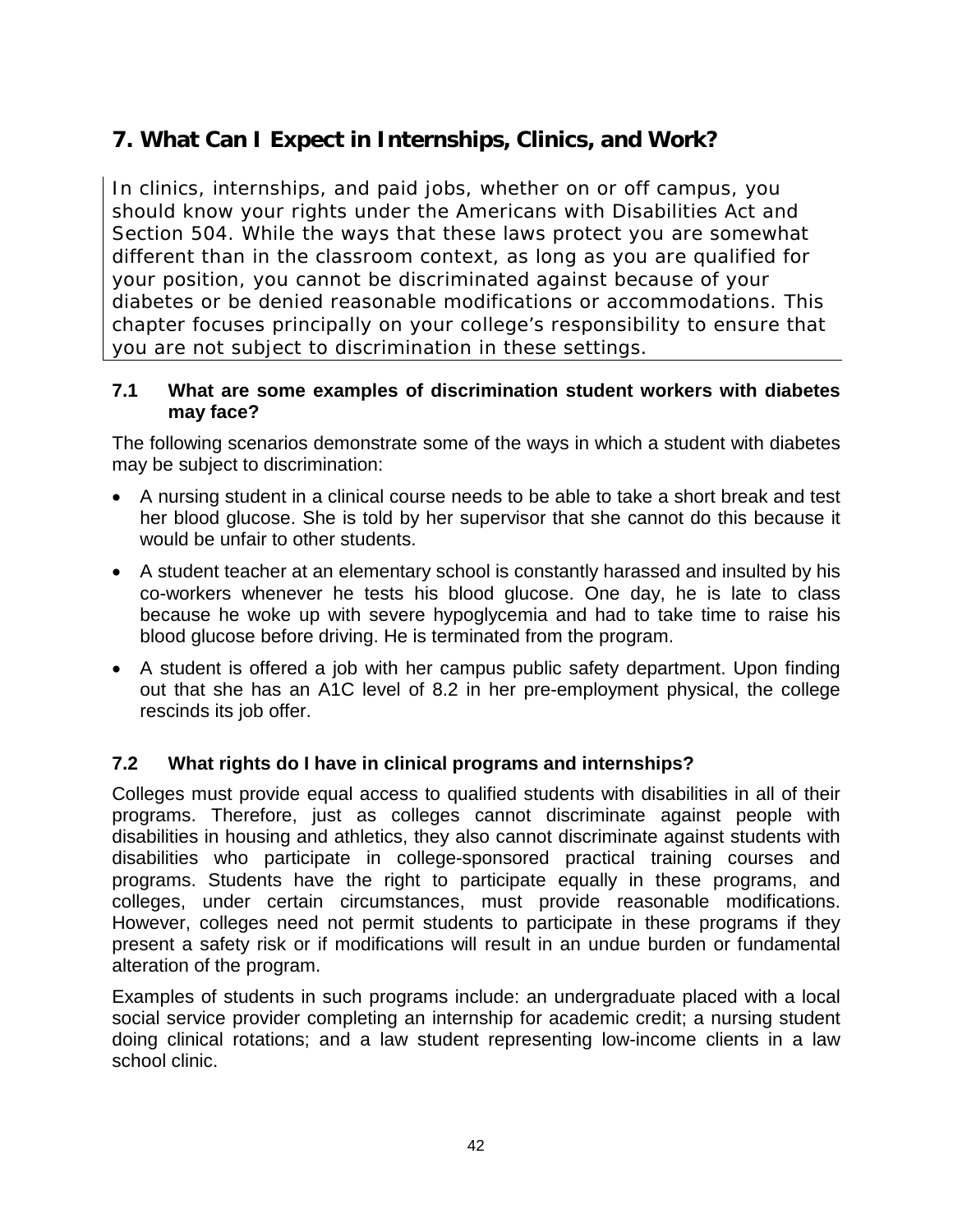Further, your college has an obligation to ensure that it does not assist outside programs and activities that discriminate against qualified individuals with disabilities. For example, your college should not provide assistance to a law enforcement agency that refuses to offer internships to individuals with diabetes. In some cases, your college may need to help you get the reasonable modifications you need to be able to fulfill the requirements of a position. 1

## **7.3 What rights do I have as an employee of my college?**

In addition to being a student, you may also be an employee of your college. You can be both a student and an employee at the same time. For example, you may take classes full-time but also get paid to work at the dining hall or do research for a professor. There are several laws that may protect you as an employee. You must be paid for your work in order to be considered an employee, as volunteers are not considered employees.

Title I of the ADA (if the college employs 15 or more people) and Section 504 (if the college receives federal funding) prohibit colleges from taking any adverse employment action against applicants and employees because of their disability. This means that colleges cannot discriminate in hiring, firing, discipline, pay, promotion, job training, fringe benefits, or in any other term or condition of employment. They also must provide reasonable accommodations if requested. Colleges are also prohibited from retaliating against employees for asserting their rights.

Colleges need not hire or retain employees who are unqualified to perform their jobs or who present a safety risk. Further, they do not need to provide accommodations that will result in undue hardship, defined as requiring significant difficulty or expense.

Further, the Family and Medical Leave Act (FMLA) may provide job protection for some employees. This law provides for up to 12 weeks of unpaid leave, which can be taken on an intermittent basis, such as for doctor's appointments or for a few hours at a time. However, this law only protects employees who have worked for at least 1250 hours for 12 consecutive months. Therefore, it does not apply to most students who work parttime during school. For more information on the FMLA, go to the Department of Labor's website at **www.dol.gov/whd/fmla/index.htm.**<sup>2</sup>

## **7.4 What rights do I have in off-campus jobs or in jobs I take after graduation?**

The same protections apply in off-campus jobs as on-campus jobs. Title I of the ADA (if the employer employs 15 or more people) and Section 504 (if the employer receives federal funding) prohibit employers from taking any adverse employment action against employees and applicants because of their disability. The FMLA may also apply.

For employment outside of the control of your college, the American Diabetes Association has created extensive materials on employment discrimination for both employees and their attorneys. For more information call 1-800-DIABETES or go to [www.diabetes.org/living-with-diabetes/know-your-rights/discrimination/employment](http://www.diabetes.org/living-with-diabetes/know-your-rights/discrimination/employment-discrimination)[discrimination.](http://www.diabetes.org/living-with-diabetes/know-your-rights/discrimination/employment-discrimination)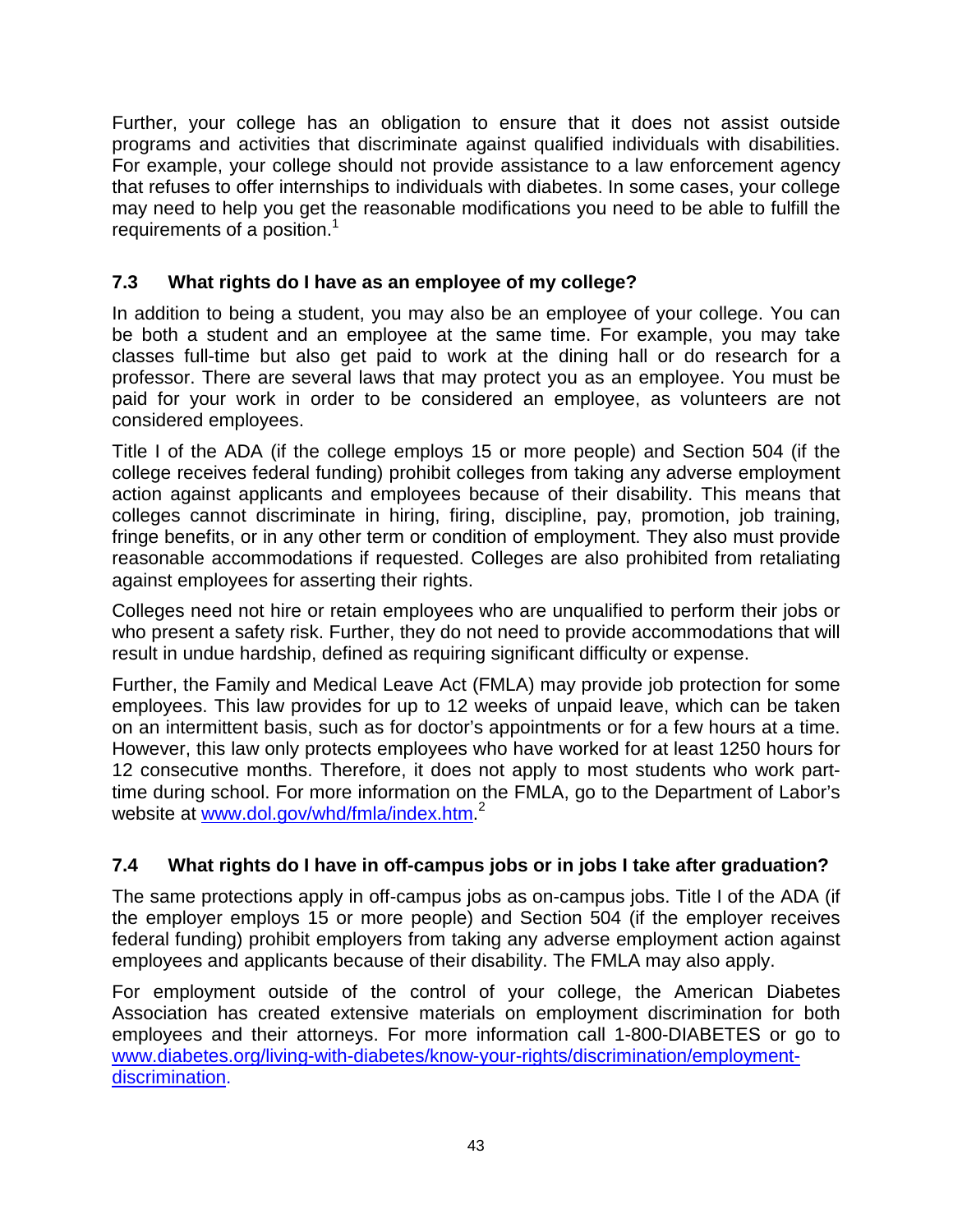#### **7.5 What types of modifications and accommodations might I be entitled to?**

Reasonable modifications and accommodations are adjustments that permit qualified applicants, program participants, and employees to participate in the application process or perform essential functions of the position. In the internship and clinical context, these are technically known as "modifications." In the context of paid work, these are known as "accommodations."

In plain English, these are changes that help people with diabetes compete for a wide range of positions, excel in their work, and get fair treatment. Most people with diabetes only need minor changes that can be provided at little or no cost. Some changes that you might request include:

- Breaks to test blood glucose levels, eat a snack, take medication, or use the bathroom
- A place to rest until blood glucose levels become normal
- The ability to keep diabetes supplies and food nearby
- If requested, a private area to test blood glucose or administer insulin
- A modified schedule or a standard shift as opposed to a swing shift
- For individuals with diabetic neuropathy (a nerve disorder caused by diabetes), permission to use a chair or stool
- For individuals with diabetic retinopathy (a vision disorder caused by diabetes), large screen computer monitors or other assistive devices
- Modifications to attendance policies

For more information on reasonable modifications and accommodations, go to: [www.diabetes.org/living-with-diabetes/know-your-rights/discrimination/employment](http://www.diabetes.org/living-with-diabetes/know-your-rights/discrimination/employment-discrimination/reasonable-accommodations-in-the-workplace)[discrimination/reasonable-accommodations-in-the-workplace.](http://www.diabetes.org/living-with-diabetes/know-your-rights/discrimination/employment-discrimination/reasonable-accommodations-in-the-workplace)

## **7.6 What if my internship or job supervisor is afraid I cannot work safely?**

You should not be subject to discrimination based on stereotypes or fears. For example, it would be discrimination if your supervisor, upon finding out you use insulin, prohibits you from driving a college vehicle because of fear that you will pass out from hypoglycemia, even though you have never had a severe episode of hypoglycemia. However, if your supervisor has objective, factual evidence that indicates you may not be able to do your job safely, your supervisor may further investigate your qualifications to work. For example, if, while driving for your job, you have had several incidents of hypoglycemia which have required the assistance of others, you might not be qualified for your position.

Your supervisor also needs to explore possible reasonable accommodations that will permit you to do your job safely. For example, if your supervisor prohibits all people from taking breaks during their shift or having food and drink at their desk, and this puts you at risk of hypoglycemia, your supervisor may be required to grant you the reasonable accommodations of breaks to check your blood glucose and permission to eat and drink at your desk in order to eliminate this risk. $3$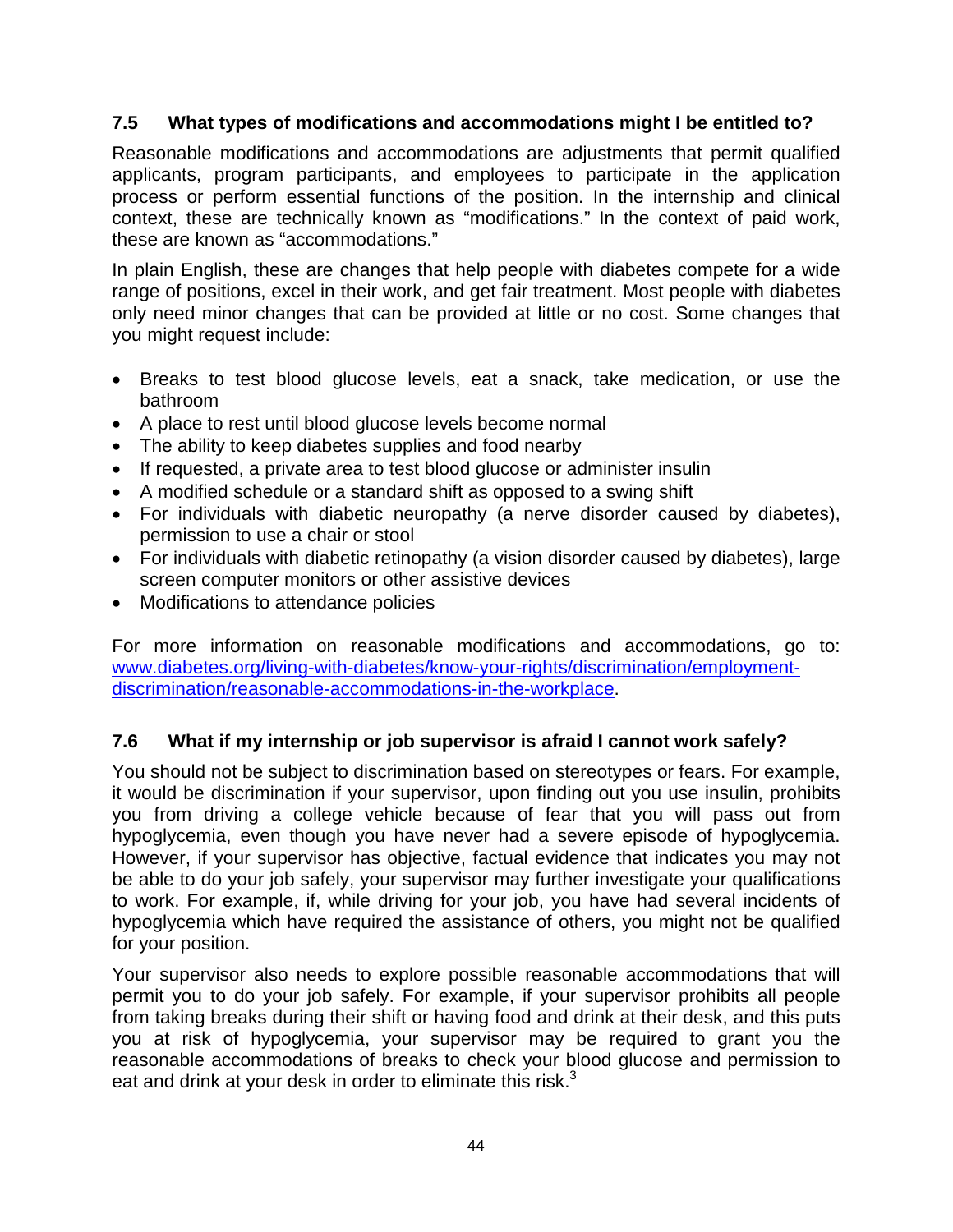#### **Notes to Chapter 7**

<sup>1</sup> **7.2** Section 504 regulations provide that no qualified person with a disability shall, on the basis of disability, be excluded from participation in, be denied the benefits of, or otherwise be subjected to discrimination under any program or activity which receives or benefits from federal financial assistance. 34 C.F.R. § 104.4(4). Recipients, in providing any aid, benefit, or service, may not, directly or through contractual relationships, on the basis of disability, deny a qualified person with a disability the opportunity to participate in or benefit from the aid, benefit or service. 34 C.F.R. § 104.4(b)(1)(v). *See, e.g.*, *Darian v. Univ. of Mass. Boston*, 980 F. Supp. 77 (D. Mass. 1997) (court considering adequacy of reasonable modifications provided to a nursing student doing clinical rotations, ultimately holding that further modifications would result in a substantial modification of program); *Pushkin v. Regents of Univ. of Colo.*, 658 F.2d 1372 (10th Cir. 1981) (holding medical school illegally discriminated against an individual with multiple sclerosis by denying him admission to its psychiatric residency program because university officials felt patients would be disturbed by interacting with Dr. Pushkin based on his physical appearance).

Further, postsecondary institutions must ensure that other educational programs or activities not wholly operated by the recipient, yet benefiting its students, provide an equal opportunity for participation of qualified individuals with a disability. 34 C.F.R. § 104.43(b). State-run colleges have similar obligations under Title II of the ADA. 28 C.F.R. § 35.130(b)(1)(v). Postsecondary institutions may be obligated to make modifications to ensure nondiscrimination, even through contractual relations. For example, in *San Jose State Univ. (CA)*, OCR found that the college had violated both Section 504 and the ADA when it failed to provide modifications to a student in an internship. 4 NDLR (LRP) 358 (OCR 1993). In this case, a student with a learning disability was placed at a county social services agency and his supervisor assigned him to a workstation he was unable to use. *Id*. at 10. Although the student requested modifications, his college was unresponsive, and, because of this failure to provide modifications, he was unable to complete the internship and received no credit. *Id*. at 12.

<sup>2</sup> 7.3 Student workers who have been hired by and are paid by their college should be considered employees. *See, e.g.*, *Cuddelback v. Fla. Bd. of Educ.*, 381 F.3d 1230, 1234-35 (11th Cir. 2004) (paid researcher also completing course requirements was an employee under analogous Title VII standard). In *Cuddelback,* the Eleventh Circuit analyzed whether the graduate student assistant was an employee using the "economic realities," finding that the student qualified as an employee under this balancing test. *See also Clackamas Gastroenterology Assoc., P.C., v. Wells*, 538 U.S. 440 (2003) (stating factors for determining if an individual is an "employee"); *McInerney v. Rensselaer Polytechnic Inst.*, 35 NDLR (LRP) 218 (2d Cir. 2007) (Ph.D. candidate who was also paid researcher not required to exhaust administrative remedies under ADA Title I because had claims under Title III); *But see Pollack v. Rice Univ.*, 1982 U.S. Dist. LEXIS 12633 (S.D. Tex.), *aff'd mem.* 690 F.2d 903 (5th Cir. 1982) (paid services incidental to scholastic program). *See* James Rapp, Education Law § 6.05[8][c] (collecting cases on coverage of employees under Title VII).

When a student is not financially compensated for his or her labor, courts generally hold that the student is not an "employee." *Jacob-Mua v. Veneman*, 289 F.3d 517 (8th Cir. 2002) (student not employee because no compensation).

Where individuals are paid, but not by the agency with which they are placed to perform work required by an academic program, they may not have an employment claim against that agency because they may not be viewed as its employee. *See O'Connor v. Davis*, 126 F. 3d 112 (2d Cir. 1997) (Title VII claims for sexual harassment against hospital, where psychiatry intern worked and was paid by college through the Federal Work Study Program, were dismissed because intern was not an employee of hospital.) However, even if students do not have a claim against their placement site, they may have a possible claim against their college if their college provides support to the agency. For more information on this, see Question 7.2.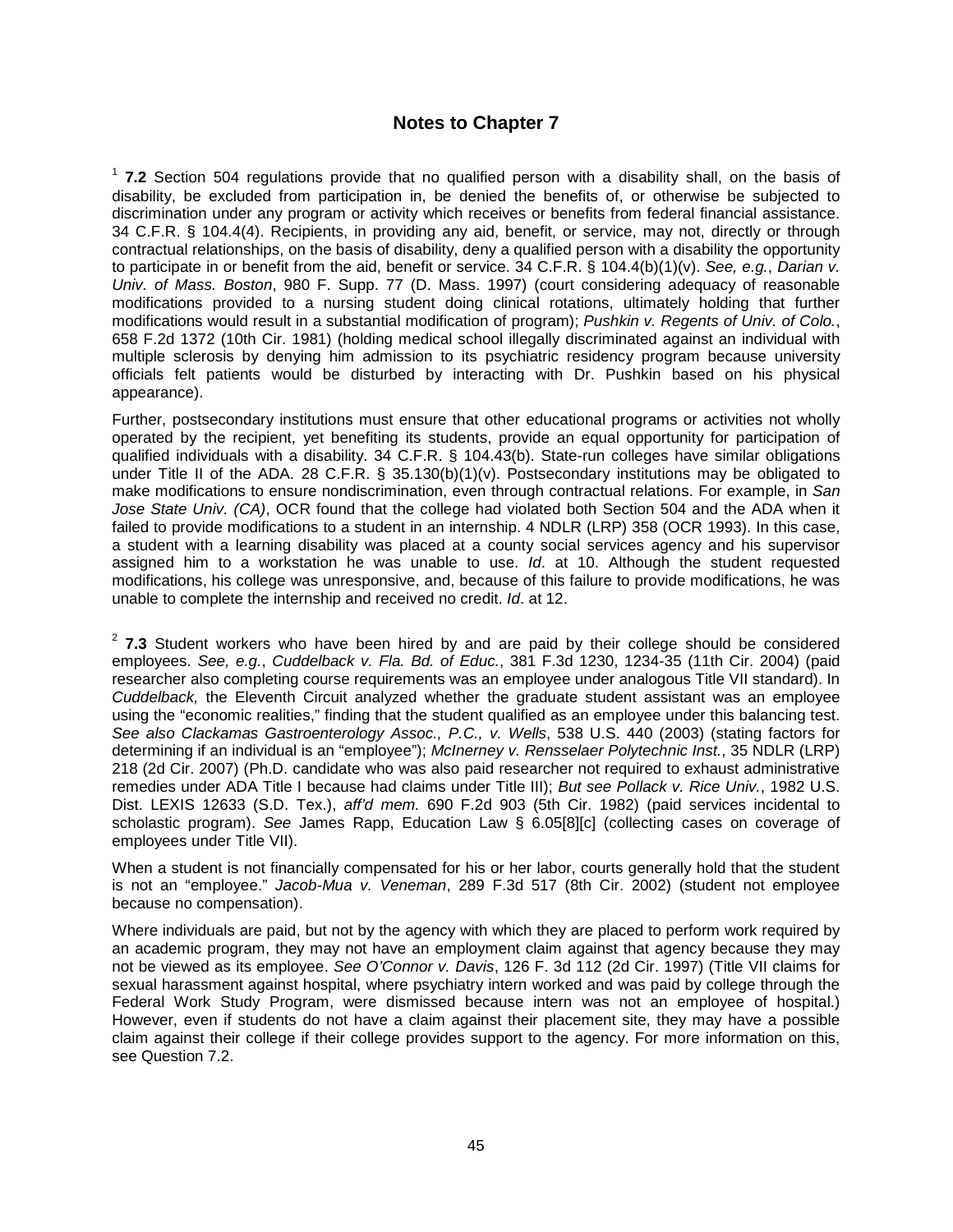<sup>3</sup> 7.6 There are two ways that you may be excluded based on safety concerns. First, your supervisor may establish that you pose a "direct threat." Second, your supervisor may establish uniform safety standards applicable to all individuals and establish that these qualify as a "business necessity" (employment) or that modifying these standards would represent a "fundamental alteration" (program or activity). In all cases, these defenses must be based on objective individualized evidence, not generalized stereotypes about people who have a diagnosis of diabetes.

There is no published case law on safety considerations for students with diabetes. However, several cases involving students with other disabilities establish that colleges may use objective criteria to individually assess whether a student may safely participate in a program. In *Se. Cmty. Coll. v. Davis*, the Supreme Court determined that the plaintiff, a deaf nursing student, was not otherwise qualified for the nursing program because "nothing less than close, individual attention by a nursing instructor would be sufficient to ensure patient safety if [she] took part in the clinical phase of the nursing program." 442 U.S. 397, 409 (1979). Similarly, in *Doe v. N.Y. Univ.*, the Second Circuit found that a medical school did not need to readmit a student with a history of mental illness to its program, since the school had demonstrated a significant "risk that her mental disturbances [will] recur, resulting in behavior harmful to herself and others." 666 F.2d 761, 777 (2d Cir. 1981).

Conversely, in *Pushkin v. Regents of the University of Colorado*, the Tenth Circuit held that a medical school illegally discriminated against an individual with multiple sclerosis by denying him admission to its psychiatric residency program. 658 F.2d 1372 (10th Cir. 1981). In this case, university officials felt that patients would be disturbed by interacting with Dr. Pushkin based on his physical appearance, because he would, in the words of the admissions committee chairman, "elicit[] strong feelings in people. Whether it's pity, whether it's concern, whether it's 'My God, I'm glad it's not me,' it stirs up a lot of things and it seems very clear that many things would be stirred up in his patients with that problem." *Id.* at 1388. The court found that the university's reasons for rejecting Dr. Pushkin were "based on misconceptions or unfounded factual conclusions, and that reasons articulated for the rejection other than the handicap encompass[ed] unjustified consideration of the handicap itself." *Id.* at 1387.

In the employment context, safety issues concerning applicants and employees with diabetes are frequently litigated under Title I of the ADA. Individuals who are engaged in paid employment may directly draw on this law. Students in internships and clinics may consider making arguments by analogy to this distinct area of the law. The Equal Employment Opportunity Commission has issued useful guidance on workplace safety issues – see, for instance:

*Questions and Answers about Health Care Workers and the Americans with Disabilities Act*, [www.eeoc.gov/facts/health\\_care\\_workers.html.](http://www.eeoc.gov/facts/health_care_workers.html)

*Questions and Answers About Diabetes in the Workplace and the Americans with Disabilities Act*, [www.eeoc.gov/facts/diabetes.html.](http://www.eeoc.gov/facts/diabetes.html)

*Enforcement Guidance on Disability-Related Inquiries and Medical Examinations of Employees Under the Americans with Disabilities Act (ADA),* [www.eeoc.gov/policy/docs/guidance](http://www.eeoc.gov/policy/docs/guidance-inquiries.html)[inquiries.html.](http://www.eeoc.gov/policy/docs/guidance-inquiries.html)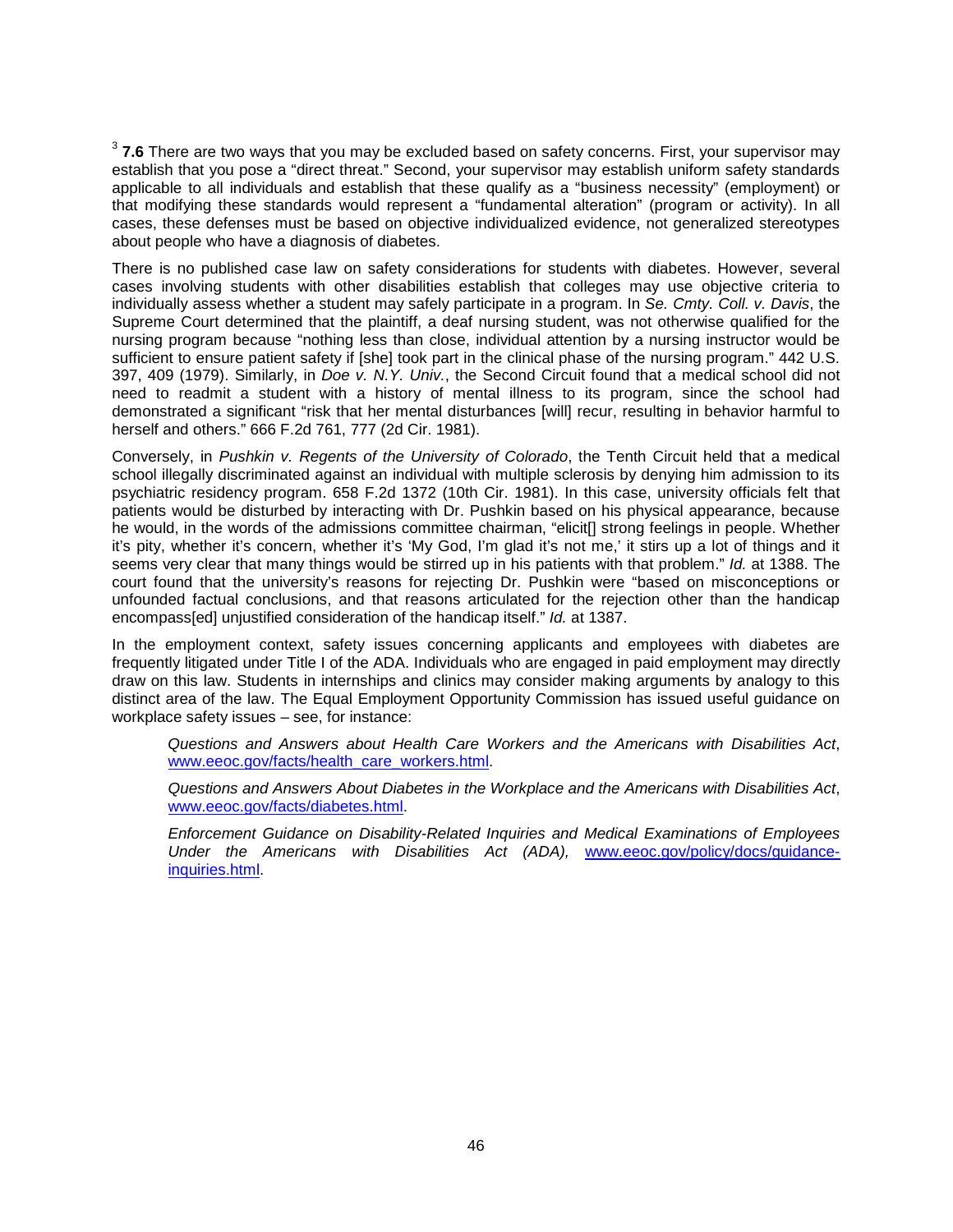# **8. How Are Disagreements Resolved?**

You should make every reasonable effort to reach a consensus regarding any dispute you may have with your college. If a consensus cannot be reached, a number of methods are available to resolve disagreements. The available options may differ depending on which law gives rise to the right being asserted; this chapter discusses the options available under the federal laws that protect individuals with diabetes.

## **8.1 How are anti-discrimination laws enforced?**

A number of options are available to you if you believe you have been discriminated against. Some of the options that may be available and should be considered include:

- Mediation (an informal process where the parties, often with the help of a neutral third party, attempt to negotiate a solution)
- Internal college grievance procedures
- Complaints to federal or state enforcement agencies
- Lawsuits in federal or state court

## **8.2 What grievance procedures may be available at my college?**

Public and private colleges must provide notice of their compliance with Section 504, designate a coordinator, and implement grievance procedures for students, employees, and others. Under Section 504, specific grievance procedures must be established for students and employees but not for applicants, although schools are not permitted to discriminate against applicants. State-run and private colleges must also comply with the ADA. While there are some technical differences, many colleges choose to use one policy to meet the requirements of both Section 504 and the ADA.

For educational matters, a small number of private religious colleges that receive no federal funding are not covered by either Section 504 or the ADA. Nevertheless, they may have anti-discrimination policies and grievance policies that may be pursued. For employment matters, private religious colleges that employ 15 or more people are still subject to the employment provisions of Title I of the ADA. For further information regarding the applicability of the ADA and Section 504 to colleges, see Questions 2.6 and 7.3. $<sup>1</sup>$ </sup>

#### **8.3 Which federal agencies investigate disability law complaints involving colleges?**

The U.S. Department of Education Office for Civil Rights (OCR) investigates and enforces complaints of discrimination related to college programs and services under Section 504 (if the school's federal funding comes through the Department of Education, as it normally will). The Department of Justice has jurisdiction over such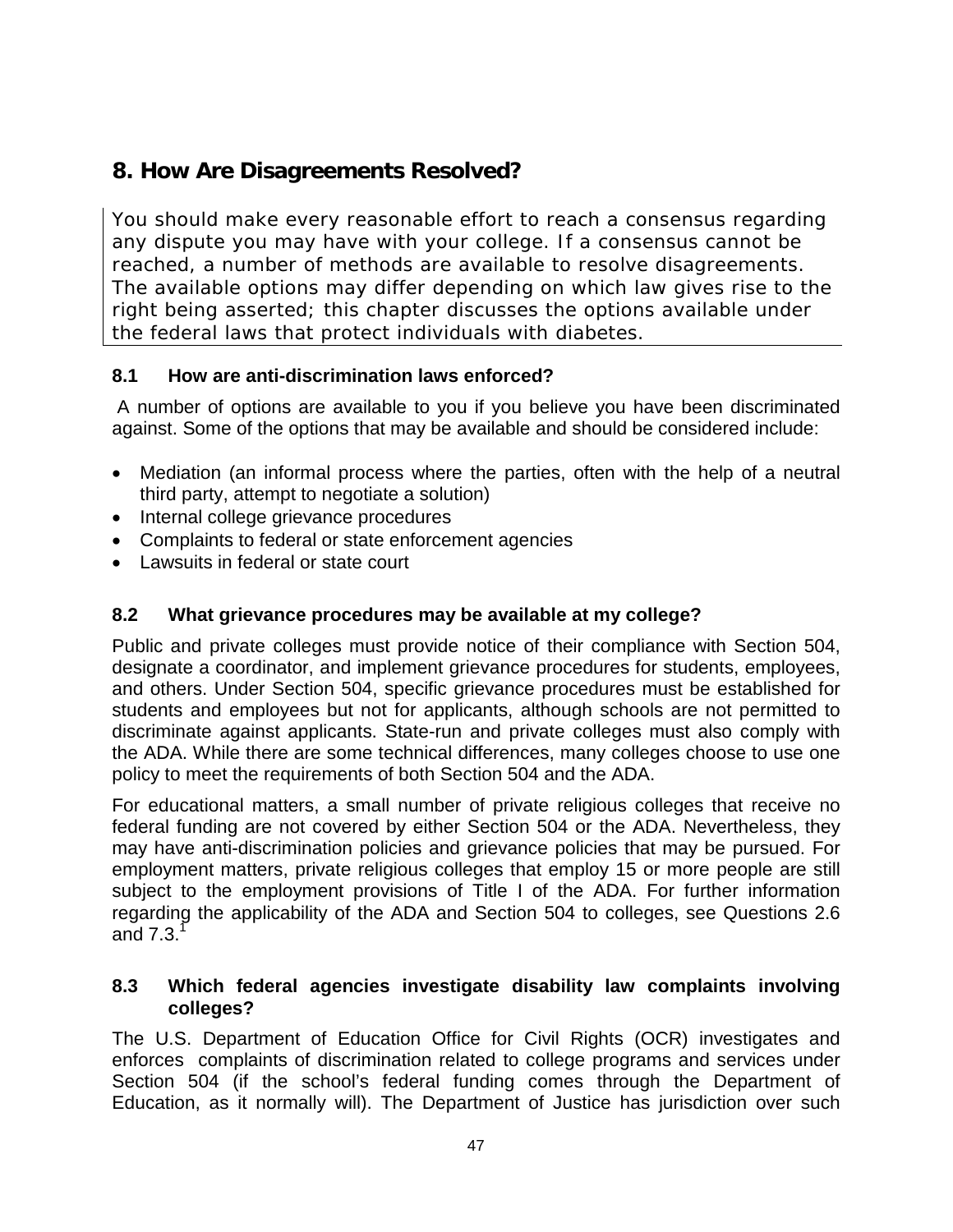complaints of discrimination under the ADA. In practice, OCR will investigate all complaints against public colleges and private colleges covered by Section 504. The Department of Justice will investigate complaints against non-religious private colleges that receive no federal funding.

The Equal Employment Opportunity Commission (EEOC) investigates complaints of discrimination under the ADA by employees and applicants against employers.

## **8.4 How is a federal complaint filed?**

A Department of Education OCR complaint may be filed by mail, by fax, online, or in person at an OCR office. While no special form is required, the complaint must be in writing and should state what the person is complaining about, who has been discriminated against, when the discrimination occurred, be signed and dated, and provide contact information. According to OCR, oral allegations, anonymous correspondence, courtesy copies of correspondence or complaints filed with other agencies, and inquiries that seek advice or information but do not seek action or intervention from OCR are not considered complaints and will not trigger an investigation.

- Information on filing complaints with OCR is available at [www.ed.gov/about/offices/list/ocr/know.html.](http://www.ed.gov/about/offices/list/ocr/know.html) Complaints must be filed within 180 days of the alleged discrimination.
- Information on filing complaints with the Department of Justice is available at [www.ada.gov.](http://www.ada.gov/) Complaints must be filed within 180 days of the alleged discrimination.
- Information on filing complaints with the EEOC is available at [http://www.eeoc.gov/employees/charge.cfm.](http://www.eeoc.gov/employees/charge.cfm) Complaints must be filed within 180 days (or 300 days if there is a state or local fair employment practices agency) of the alleged discrimination.

## **8.5 When should litigation be considered?**

Filing a lawsuit should be viewed as a last resort for education discrimination complaints, partly because of the time required for a lawsuit to be resolved and partly due to the deference often granted to colleges in academic decisions. Efforts to educate and negotiate with your college should be pursued whenever possible. While there are several informal and administrative remedies you can pursue, you may also proceed directly to court.

For employment discrimination, you must file an administrative complaint through the EEOC or state or local fair employment practices agency before proceeding to court. If you do not file an administrative complaint, you will lose your right to go to court.<sup>2</sup>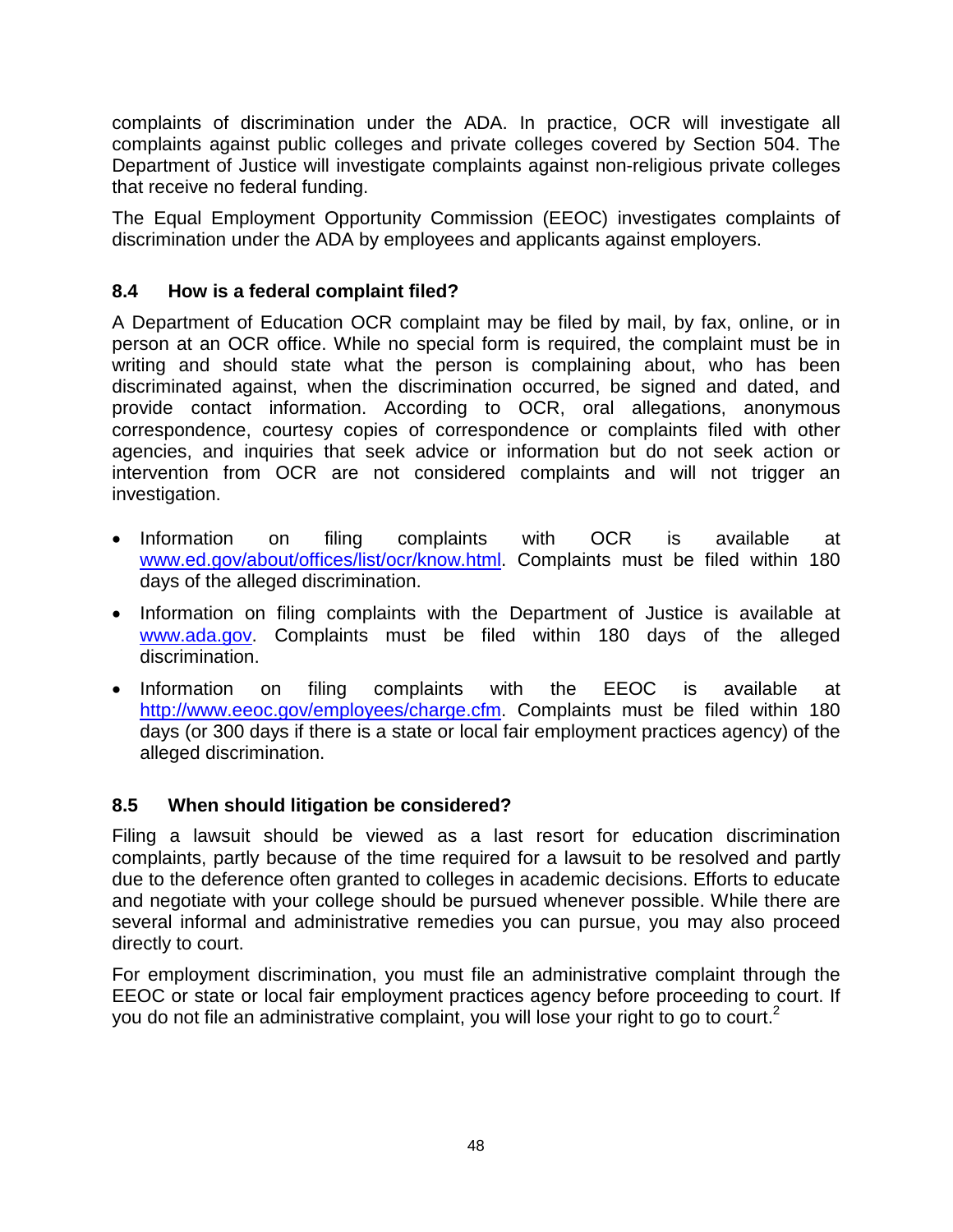#### **Notes to Chapter 8**

<sup>1</sup> **8.2** Both public and private colleges have several obligations under Section 504. To receive funds, they are required to give written assurance that their programs and activities will be operated in compliance with Section 504. 34 C.F.R. § 104.5. They must also disseminate their policies prohibiting discrimination. For recipients that employ 15 or more persons, the regulations require that they "take appropriate initial and continuing steps to notify participants, beneficiaries, applicants, and employees, including those with impaired vision or hearing, and unions or professional organizations holding collective bargaining or professional agreements with the recipient that it does not discriminate on the basis of [disability] in violation of section 504." 34 C.F.R. § 104.8(a). If a recipient employs fewer than 15 employees, the Department of Education may nevertheless require compliance with the above notice and designation requirements. 34 C.F.R. § 104.9. Colleges are also required to appoint a Section 504 coordinator and develop grievance procedures for current students. 34 C.F.R. § 104.7(a). The above notification shall also include an identification of the responsible employee designated pursuant to § 104.7(a). 34 C.F.R. § 104.8(a). However, "procedures need not be established with respect to complaints…from applicants for admission to postsecondary educational institutions." 34 C.F.R. § 104.7(b).

State-run colleges are covered under Title II of the ADA. Under Title II, a "public entity shall make available to applicants, participants, beneficiaries, and other interested persons information regarding the provisions of [the ADA] and its applicability to the services, programs, or activities of the public entity." 28 C.F.R. § 35.106. It must do this "in such a manner as the head of the entity finds necessary to apprise such persons of the protections against discrimination assured them." *Id.* Public entities that employ 50 or more persons must "adopt and publish grievance procedures providing for prompt and equitable resolution of complaints alleging any action that would be prohibited" by the ADA. 28 C.F.R. § 35.107(b). They must also "designate at least one employee to coordinate its efforts to comply with and carry out its responsibilities" and provide notice of this coordinator. 28 C.F.R. § 35.107(a).

Private non-religious colleges are covered under Title III of the ADA. Under Title III, individuals usually enforce their rights through private lawsuits rather than administrative procedures. *See generally* 28 C.F.R. Part 36, Subpart E. The Department of Justice will also receive complaints and may undertake investigations and compliance reviews. 28 C.F.R. § 36.502.

<sup>2</sup> 8.5 In education cases, Section 504 and both Title II and Title III of the ADA do not require that you pursue mediation, grievance procedures, a state hearing, or even a complaint with the Office for Civil Rights or Department of Justice before filing litigation. For education claims, the time within which a judicial claim must be filed can vary. This is because federal law frequently adopts the most analogous state statute of limitations and, therefore, the precise limitation applicable may differ from jurisdiction to jurisdiction. Some movement is being made to provide greater consistency. Federal law now provides a uniform limitations of four years for "civil actions arising under an Act of Congress enacted after" December 1, 1990, where a limitations is not otherwise prescribed. 28 U.S.C. § 1658. It is very important to determine the time within which judicial review must be sought.

Administrative exhaustion is required in employment cases. In this context, the ADA adopts Title VII exhaustion requirements and limitations. 42 U.S.C. § 12117(a) ("The...procedures set forth in section[] …2000e-5…of this title shall be the procedures this subchapter provides"). An employee must file an administrative "charge of discrimination" within 180 days (or 300 days in states with a state or local fair employment practices agency). 42 U.S.C. § 12117(a), *adopting* 42 U.S.C. § 2000-5(e)(1). After the administrative investigation is complete, the individual will receive a Notice of Right to Sue, and must then file a lawsuit within 90 days under federal law.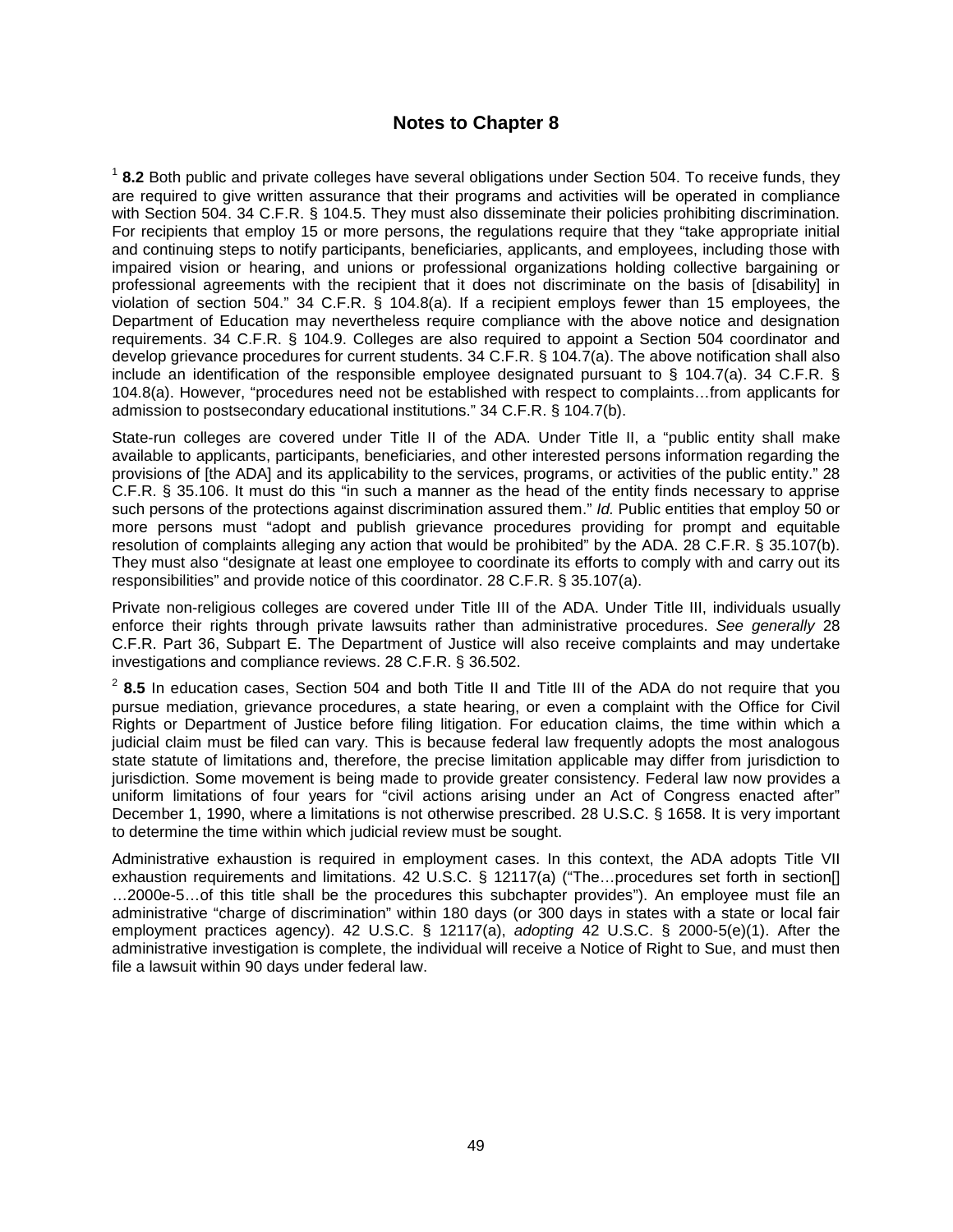# **9. How Can I Get the Modifications I Need on Standardized Tests and Licensing Exams?**

Standardized testing agencies and licensing agencies are prohibited from discriminating against otherwise qualified individuals with disabilities. They must provide reasonable modifications to such individuals. Students taking a variety of exams—including the SAT, ACT, GRE, and LSAT—may request reasonable modifications in the administration of these exams. Similarly, individuals taking nursing, medical, law, and other professional licensing exams may make such requests.

Even if you have never before sought modifications, you may need to request simple modifications. For example, you may use an insulin pump and never have had an issue with your college. However, a bar exam may have a strict prohibition on all electronic devices. In this case, you would need to request advance authorization in order to enter the testing site with your insulin pump.

## **9.1 What laws protect test takers?**

The same laws that protect college students also protect test-takers with disabilities:

- The Americans with Disabilities Act (ADA)
- Section 504 of the Rehabilitation Act (Section 504)

The ADA applies to testing and licensing agencies, except that it does not apply to those operated by religious institutions. Title II applies to state-run agencies such as the New York State Board of Law Examiners. Title III applies to private agencies such as the College Board, which administers the SAT and AP exams.

Section 504 applies to all agencies that receive federal funds. Unlike colleges, which typically receive federal funds, testing agencies may very well receive no such funds.

Many states also have laws that prohibit discrimination against individuals with disabilities, but these vary from state to state. Federal law takes precedence over state laws which provide weaker protections against discrimination. For example, if a state does not have any specific laws outlawing disability discrimination, agencies are still required to comply with applicable federal laws, including the ADA and Section  $504<sup>1</sup>$ 

## **9.2 Will score reports indicate that I used modifications?**

It depends on the test and type of modifications. For most tests used for undergraduate admissions, the use of modifications is not indicated in any way. This means that when a college or scholarship agency receives a score report from the PSAT, SAT, AP, and ACT, it has no way of knowing if any modifications were used. If you are taking another exam for undergraduate admissions, you should investigate whether the score report will indicate the use of modifications.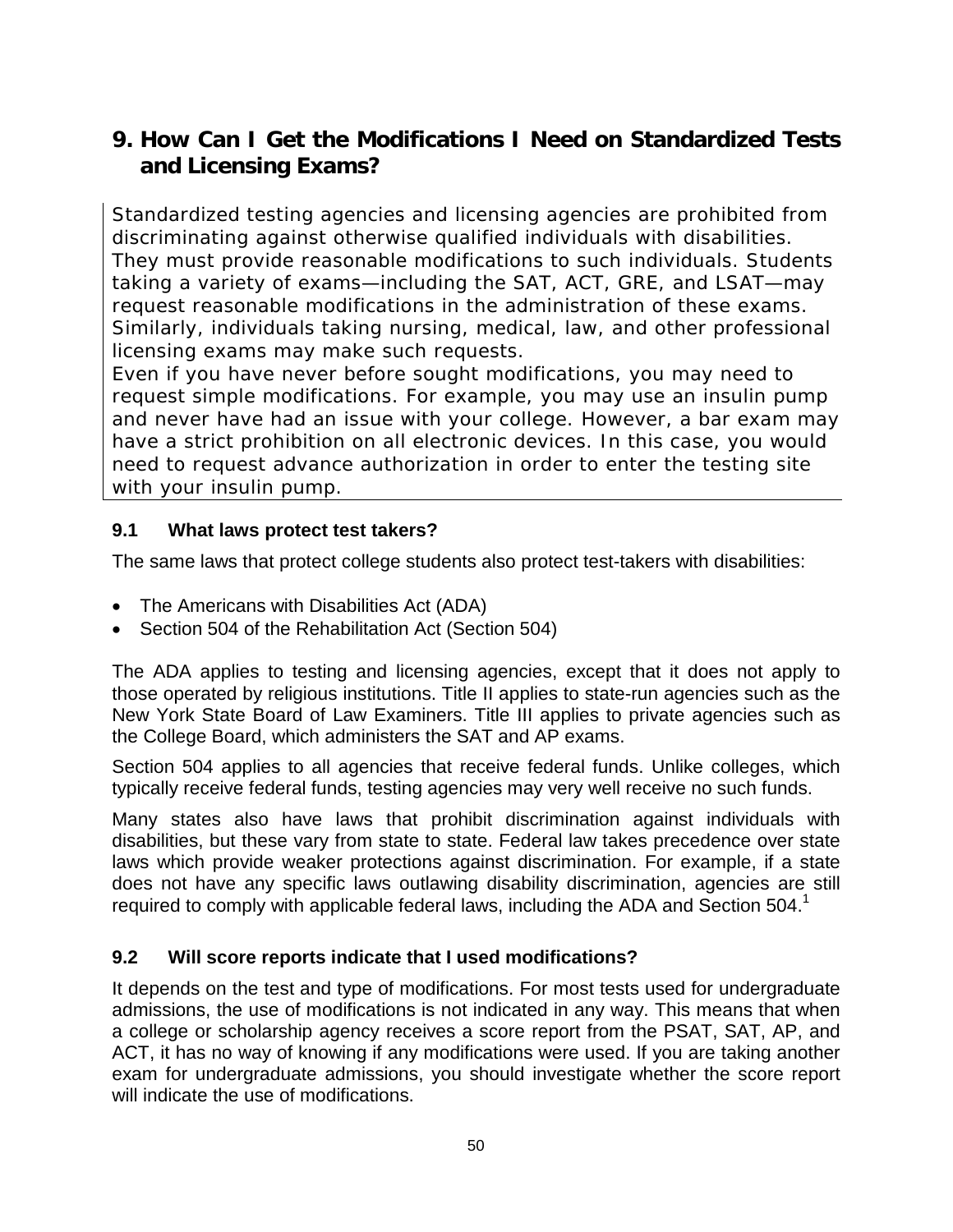However, for other types of exams, some score reports may indicate or "flag" that the test was taken under "non-standard conditions." Policies for standardized tests designed for graduate admissions such as the MCAT, LSAT, and GRE, or licensing exams such as medical and nursing boards and bar exams, vary widely.

On some exams, whether or not the score report notes "nonstandard conditions" depends on the types of modifications used. For example, if you receive extra time to work on an exam, your report might receive a "non-standard" notation. However, if you only receive authorization to use an insulin pump (modifying a policy banning electronic devices) or to have an extended break between sections to eat and check your blood glucose (modifying the schedule, but not the amount of time to complete the exam) your score report may not receive this notation. It is essential that you investigate these policies well in advance, inquiring directly with the agency if you have any questions.

Even if your score report notes that you received modifications, colleges and graduate schools must not discriminate against you on the basis that you have taken an exam under non-standard conditions.<sup>2</sup>

## **9.3 What types of modifications should be requested?**

Students with diabetes generally need two types of modifications: permission to have diabetes care supplies with them in the testing area and modifications to the testing schedule.

Testing agencies have very strict requirements on what may be brought into the testing room. You should ensure that you receive authorization for the following:

- Access to your blood glucose testing supplies
- Access to snacks and drinks to treat hypoglycemia or hyperglycemia
- Access to your insulin pump and/or continuous blood glucose meter (some testing centers ban all electronic devices unless advance permission is obtained)

Testing agencies also have strict limits on how and when breaks must be taken. While it may not be reasonable for students with diabetes to receive more time to complete a test, e.g., double time, it may be reasonable for students to receive additional, extended, or as-needed breaks in order to treat their diabetes, including testing blood glucose, injecting insulin, eating, drinking, and using the restroom. For more information on breaks, see Question 5.3. You should be aware that, in some situations, you may be assigned to a separate room, depending on the modifications you receive.

## **9.4 When should I ask for modifications?**

Because the process of obtaining modifications can take several months, it is essential to check the requirements well in advance and to take into account both agency deadlines and deadlines for applications and scholarships. If possible, you should make requests well in advance in case any complications arise. For example, if you want to be considered for the National Merit Scholar Program, you need to take the PSAT in the beginning of your junior year of high school. This means you should begin the request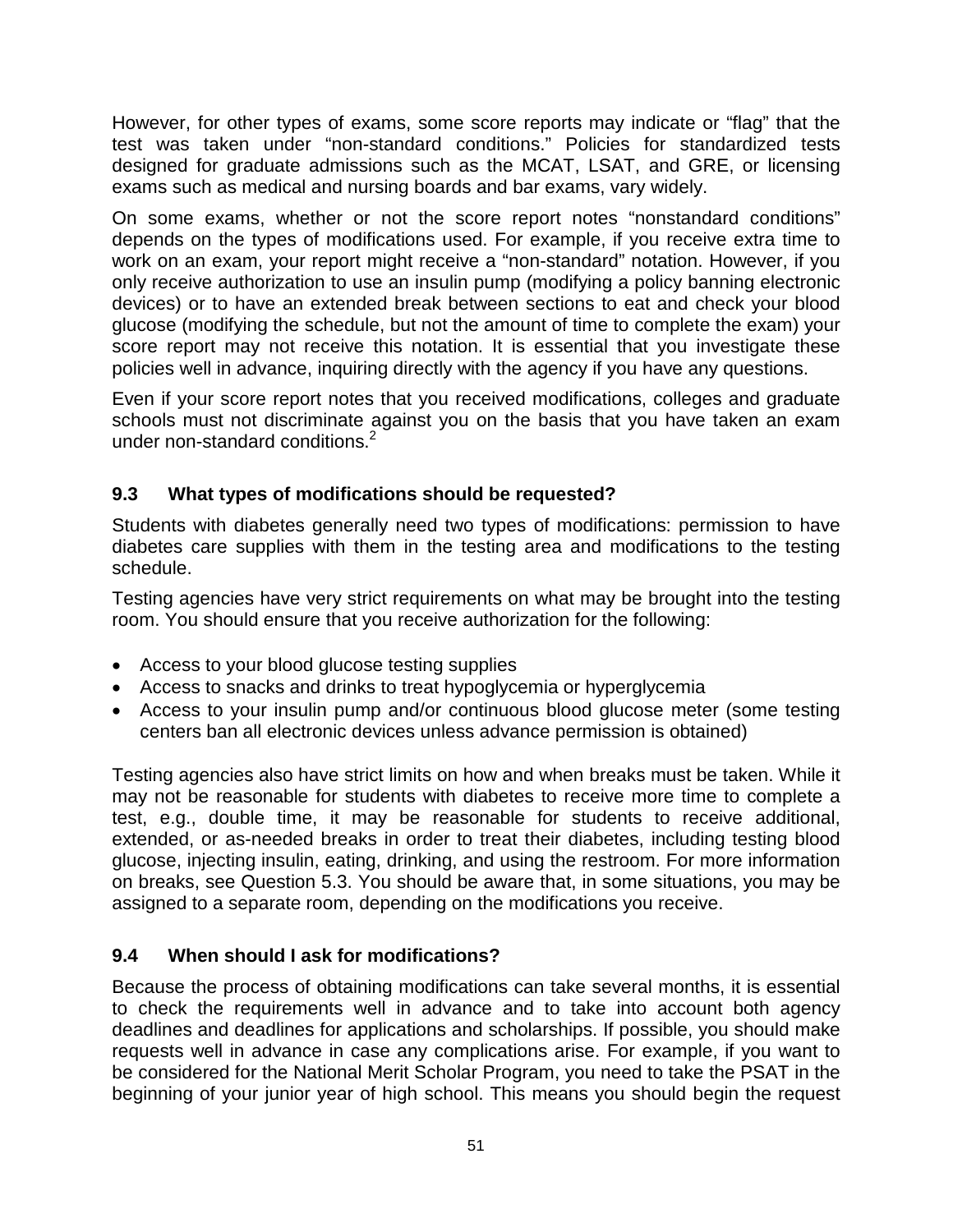process in the spring of sophomore year. If you plan to take a state bar exam, you should request modifications as soon as it is possible to register.

In some situations, it may be advisable to schedule your exam on an earlier administration date in case there is a problem in your modifications being granted. If you do this—even if the testing agency is clearly at fault in making an error or delaying a decision on your modifications—you will still be able to take the exam on a later date, enabling you to meet all of your application deadlines for colleges, graduate schools, other programs, and scholarships.

## **9.5 What documentation should I provide in order to receive modifications?**

You must provide documentation which justifies the need for reasonable modifications. The documentation must come from an appropriate expert, be fairly recent, and sufficiently comprehensive. While the requirements may differ in form from test to test, documentation should include the following general elements:

- *1. A diagnosis of your diabetes along with its symptoms;*
- *2. An explanation of how your diabetes is a disability; and*
- *3. A request for specific modifications along with a clear rationale for why these modifications are appropriate.*

Each agency has its own procedures for providing required documentation. Often, there are separate requirements and/or forms for different types of disabilities. Typically, diabetes will be classified as a physical disability or chronic health disability. Sample medical documentation for both type 1 and type 2 diabetes are included in the Appendix at the end of this guide.

## **9.6 What should I do on exam day?**

There are several steps you can take to avoid problems and protect yourself on the day of your exam. You may confront two different issues. First, your agency may make a mistake in the administration of your exam or deny you the modifications it had previously agreed to. Second, you may experience hypoglycemia or hyperglycemia or other diabetes-related complications that affect your ability to take your exam.

Because these problems can, unfortunately, arise at any time, you should take the following precautions each time you take an exam:

- Arrive early so you will have time to address any problems that may arise;
- Bring all of your documentation, including a copy of your accommodations letter, medical documentation, and any correspondence with the agency;
- Bring the direct phone number for the appropriate agency office so that you can immediately contact it if any problems occur; and
- Document any diabetes-related symptoms that you experience during your exam.

If your proctor questions your modifications or seeks to change them, you should immediately explain to your proctor your entitlement to these modifications and contact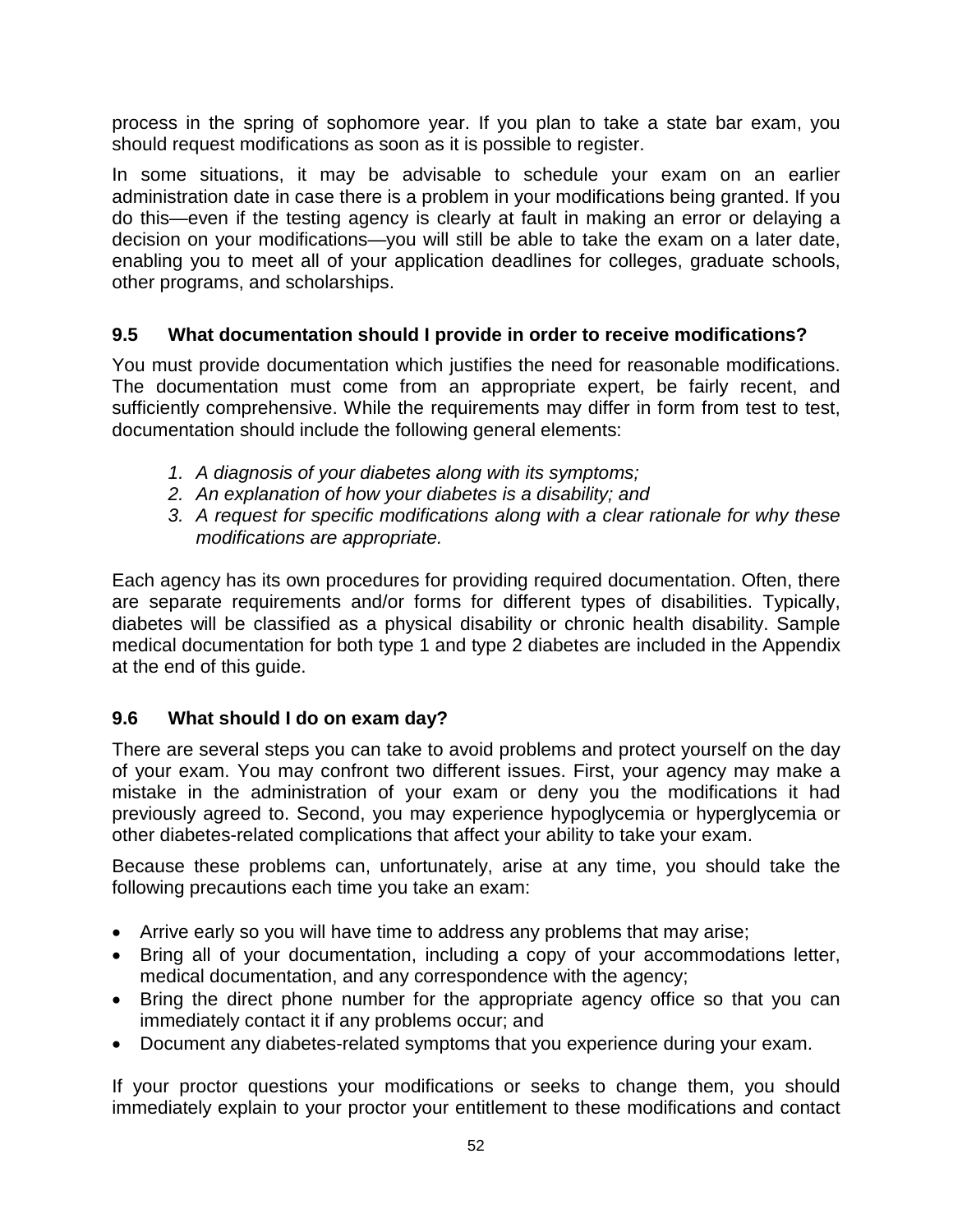the department of the agency that granted the modifications or other appropriate office. Many testing agencies have an on-call official to handle exam-day problems. Your agency has a legal obligation to provide you with the modifications that it has itself agreed to.

If you think you are experiencing hyperglycemia or hypoglycemia and choose not to complete the test, ensure that you record your blood glucose levels and other symptoms. As soon as possible, contact your doctor to obtain written confirmation of your medical condition. In some cases, you may be able to retake an exam if it is due to illness. Presenting objective evidence of your illness can be helpful, as it will permit you to differentiate your condition from inexcusable reasons like avoidable lack of preparation or sleep.

#### **9.7 Must I have received modifications in school in order to receive modification on standardized tests and licensing exams?**

No. However, you must justify your needs for any modifications. You must provide proper medical documentation, ensure that requests are timely, and explain why each requested modification is necessary. While it is true that you must be diagnosed with a specific disability to receive modifications, there is no requirement that you demonstrate a prior history of disability or modifications. As per federal regulations, private testing agencies must take into account modifications you have received under the IDEA and Section 504.<sup>3</sup>

## **9.8 How are disputes resolved?**

Often, agencies have an internal review process. You may also make a complaint with the Department of Justice or file a complaint directly in court under the ADA or state and local law. For more information on resolving disputes, see Chapter 8.

#### **9.9 What are some of the major standardized tests and licensing exams and where can I find their procedures?**

Below is a representative sample of some of the most commonly taken exams and information on the sponsoring agency, along with contact information.

## **Undergraduate (Title III of the ADA):**

- College Board Services for Students with Disabilities (PSAT, SAT, and AP):
	- $\circ$  (609) 771-7137
	- o [www.collegeboard.com/ssd/student/index.html](http://www.collegeboard.com/ssd/student/index.html) (general information)
	- o [professionals.collegeboard.com/testing/ssd/accommodations/breaks](http://professionals.collegeboard.com/testing/ssd/accommodations/breaks) (guidance on breaks)
- ACT Services for Students with Disabilities:
	- $O(319)$  337-1000
	- o <http://www.act.org/aap/disab>
- International Baccalaureate:
	- o (212) 696-4464 (Services for Students with Disabilities)
	- o [www.ibo.org/programmes/pd/special](http://www.ibo.org/programmes/pd/special)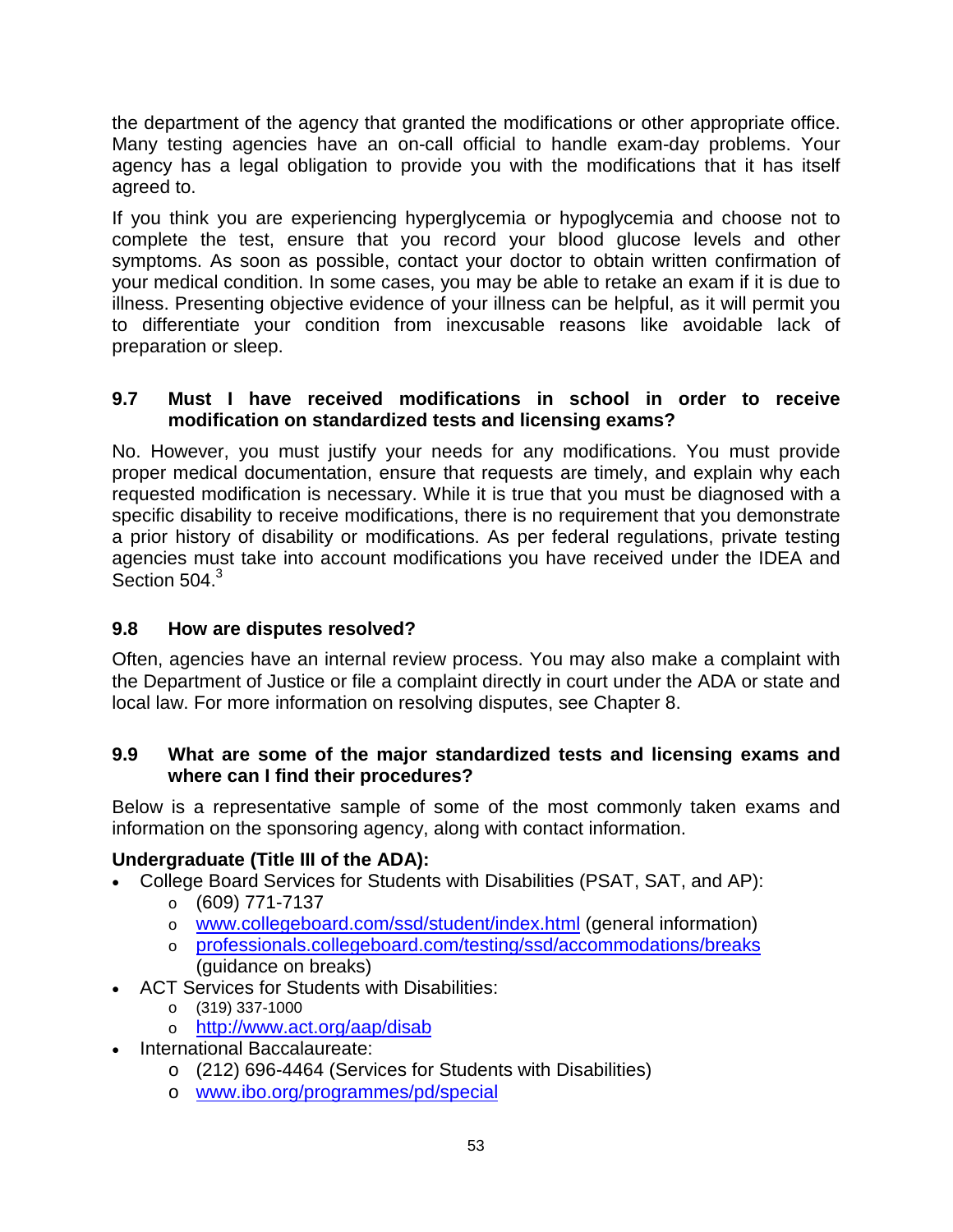## **Graduate (Title III of the ADA):**

- ETS (including GRE, TOEFL, and PRAXIS)
	- o (866) 387-8602
	- o [www.ets.org](http://www.ets.org/) (go to "resources for test takers with disabilities")
- Law School Admission Council (LSAT)
	- o (215) 968-1001
	- o [www.lsac.org/JD/LSAT/accommodated-testing.asp](http://www.lsac.org/JD/LSAT/accommodated-testing.asp) (general information)
	- o [www.ada.gov/lsac.htm](http://www.ada.gov/lsac.htm) (settlement agreement between Department of Justice and LSAC regarding documentation requirements for examinees with physical disabilities)
- Association of American Medical Colleges (MCAT)
	- o [accommodations@aamc.org](mailto:accommodations@aamc.org)
	- o [www.aamc.org/students/applying/mcat/accommodations](http://www.aamc.org/students/applying/mcat/accommodations)

## **State Licensing Agencies (Title II of the ADA) – examples include:**

- State Bar of California
	- o <http://admissions.calbar.ca.gov/Examinations/CaliforniaBarExam.aspx>
- New York State Board of Law Examiners
	- o [www.nybarexam.org/ADA/ADA.htm](http://www.nybarexam.org/ADA/ADA.htm) (general information)
- California Board of Registered Nursing
	- o [www.rn.ca.gov/applicants/lic-exam.shtml](http://www.rn.ca.gov/applicants/lic-exam.shtml) (general examination information)
	- o [www.rn.ca.gov/pdfs/applicants/exam-app.pdf](http://www.rn.ca.gov/pdfs/applicants/exam-app.pdf) (application package, including ADA requests)

## **Private Licensing Exam Agency (Title III of the ADA):**

- Pearson VUE (administers NCLEX nursing examination, required by many state boards of nursing)
	- o [www.vue.com/nclex](http://www.vue.com/nclex)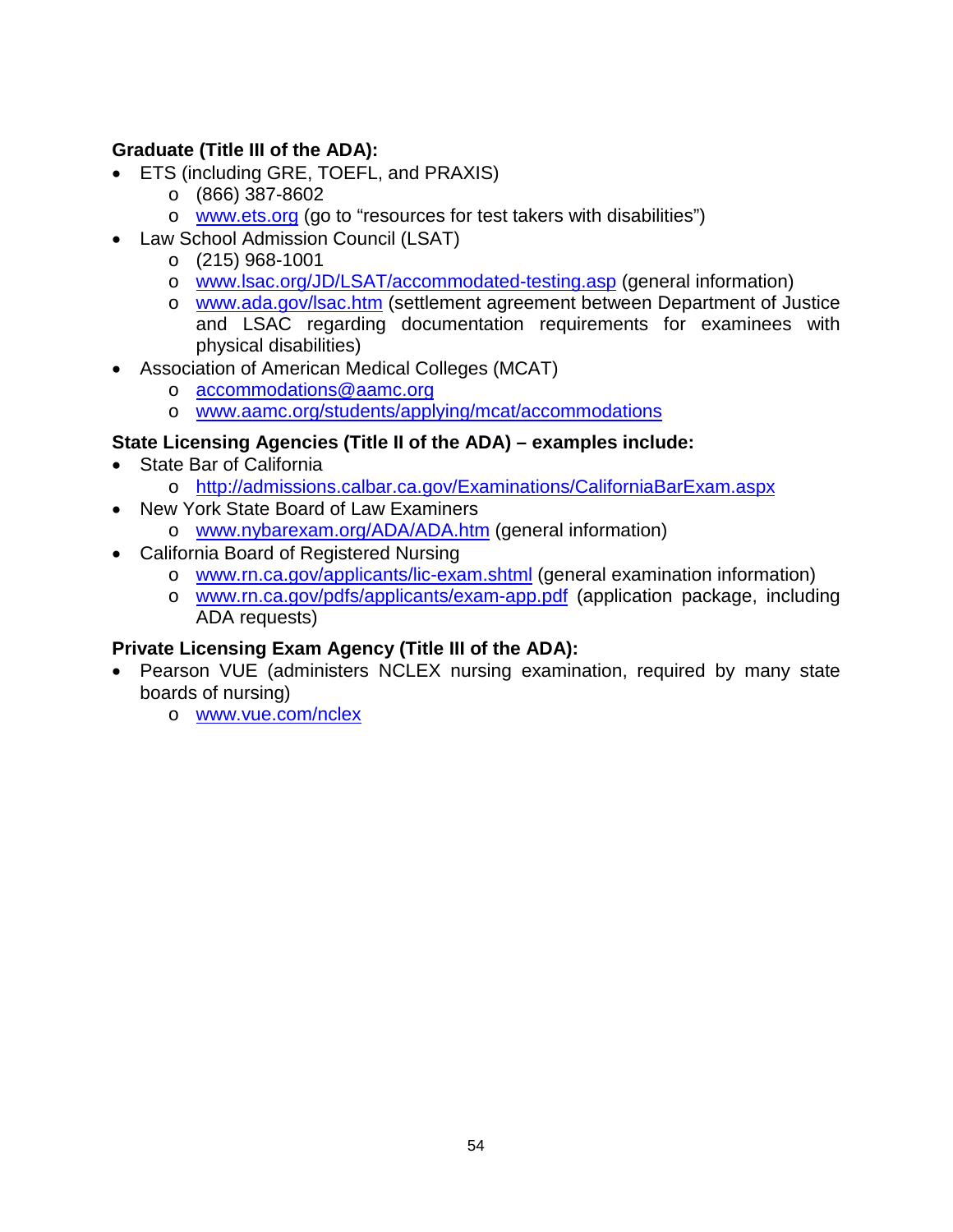#### **Notes to Chapter 9**

<sup>1</sup> **9.1** Regulations implementing the Americans with Disabilities Act clarify that tests must measure aptitude and achievement, not disability. The regulations implementing Title III of the ADA, in the context of private testing agencies, such as the SAT or MCAT, provide that:

(1) Any private entity offering an examination covered by this section must assure that –

(i) The examination is selected and administered so as to best ensure that, when the examination is administered to an individual with a disability that impairs sensory, manual, or speaking skills, the examination results accurately reflect the individual's aptitude or achievement level or whatever other factor the examination purports to measure, rather than reflecting the individual's impaired sensory, manual, or speaking skills[.]

28 C.F.R § 36.309(b)(1)(i). While the regulations implementing Title II of the ADA—which apply to state licensing exams—have no similar explicit language, the Final Rule clarifies that, in the Department of Justice's opinion, such language was not explicitly needed:

Several commenters suggested that this part should include the section of the proposed Title III regulation that implemented section 309 of the Act, which requires that courses and examinations related to applications, licensing, certification, or credentialing be provided in an accessible place and manner or that alternative accessible arrangements be made. The Department has not adopted this suggestion. The requirements of this part, including the general prohibitions of discrimination in this section, the program access requirements of subpart D, and the communications requirements of subpart E, apply to courses and examinations provided by public entities. The Department considers these requirements to be sufficient to ensure that courses and examinations administered by public entities meet the requirements of section 309. For example, a public entity offering an examination must ensure that modifications of policies, practices, or procedures or the provision of auxiliary aids and services furnish the individual with a disability an equal opportunity to demonstrate his or her knowledge or ability. Also, any examination specially designed for individuals with disabilities must be offered as often and in as timely a manner as are other examinations.

Nondiscrimination on the Basis of Disability in State and Local Government, 56 Fed. Reg. 35694 (July 26, 1991) (analysis of § 35.130, General Prohibitions Against Discrimination).

<sup>2</sup> 9.2 While most tests for undergraduate admissions no longer flag tests, others may continue to be flagged*. See* College Board, *Frequently Asked Questions about the College Board's Decision To Drop Flagging From Standardized Tests* (July 2002)*,*  [www.collegeboard.com/prod\\_downloads/about/news\\_info/SATFlagFAQ72402B.pdf.](http://www.collegeboard.com/prod_downloads/about/news_info/SATFlagFAQ72402B.pdf) Even if a score report is flagged by the agency administering the test, entities making admissions and licensing decisions may not give different weight to scores achieved on tests taken under nonstandard conditions. *Compare SUNY Health Sci. Ctr. at Brooklyn (NY),* 5 NDLR (LRP) 77 (Aug. 18, 1993) (finding violation of Section 504 when members of admissions committee admitted devaluing or weighing differently Medical College Admissions Test (MCAT) score reports that were flagged because of nonstandard administration) *with Med. Coll. of Pa. (PA)*, Case No. 03-92-2014 (OCR 1994) (finding no violation where no evidence college inappropriately considered information about nonstandard admissions).

<sup>3</sup> **9.7** Private agencies must consider IEPs and Section 504 Plans: "When considering requests for modifications, accommodations, or auxiliary aids or services, the entity [must assure that] considerable weight [is given] to documentation of past modifications, accommodations, or auxiliary aids or services received in similar testing situations, as well as such modifications, accommodations, or related aids and services provided in response to an Individualized Education Program (IEP) provided under the Individuals with Disabilities Education Act or a plan describing services provided pursuant to section 504 of the Rehabilitation Act of 1973[.]" 28 C.F.R § 36.309(b)(1)(v).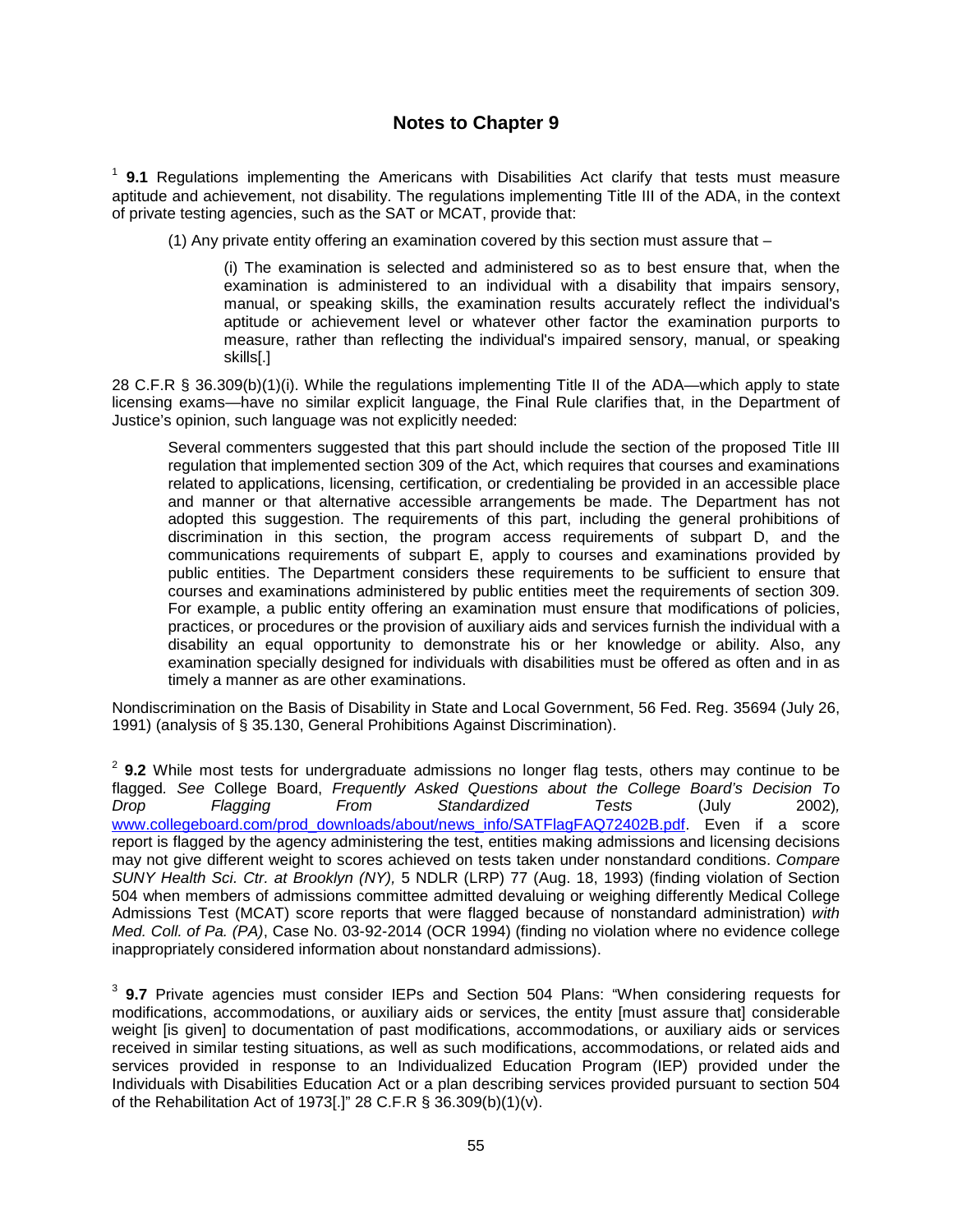#### **Appendix**

#### **Sample Request for Accommodations Letter**

This form may be used as a template to request accommodations from your college or testing agency, as discussed in Questions 4.4 and 9.5. It is important to specifically state you are asking for accommodations under the ADA and/or Section 504 and to explain that diabetes substantially limits your endocrine system functioning. Like all forms in this section, it must be adjusted and customized to your particular needs and circumstances. *Note: either "accommodations" or "modifications" are appropriate terms.* 

*Date*

*Name and Title of Professional Office of Disability Services Name of College Address*

Dear [*Mr. Smith*],

I am an incoming first-year student to the College of Liberal Arts at State University. I am writing to request accommodations for my diabetes under the Americans with Disabilities Act and Section 504 of the Rehabilitation Act of 1973. Due to my disability, I require simple accommodations in order to participate in my academic program.

I have provided you with documentation of my disability and my need for accommodations. As the enclosed documentation indicates, I have diabetes. Diabetes is a disease that affects the way the body uses food. It occurs when the pancreas fails to produce insulin or does not produce insulin that the body can use. My diabetes, substantially limits the functioning of my endocrine system. Although diabetes cannot be cured, it can be managed. [*I also have the following complications from my diabetes: neuropathy, retinopathy, etc.*] I manage my diabetes by carefully monitoring my blood glucose levels throughout the day, adhering to a regular meal schedule, adjusting my [*oral medication and/or insulin*] according to my food intake and activity level, and balancing all these factors with any unexpected factors such as illness in order to keep my blood glucose levels where they need to be. This balancing act can be difficult, but the accommodations that I require are simple. They can be provided at no cost to [name of college], and should cause no disruption or impact academic standards.

My [*endocrinologist Dr*. *Julia Garcia*] has documented my need for specific reasonable accommodations. Please find [*His/her letter*] enclosed. These are the reasonable accommodations I formally request: [*list each accommodation AND rationale for each, for example:*

- *Permission to reschedule my exam if, at the time of the exam, my blood glucose is out of target range because either high or low blood glucose impairs my cognitive functioning;*
- *Permission to use a stool during my lab class because of my peripheral neuropathy which impacts my ability to stand for extended periods;*
- *Permission to take an extra break during my clinical rotations so that I can eat and drink in order to prevent hypoglycemia.]*

It is my belief that these reasonable accommodations will allow me to be an excellent student at [name of college]. I would like to have an initial meeting with you to discuss these accommodations at your earliest convenience or within the next two weeks.

Sincerely,

[*Your Signature*] [*Your Name*]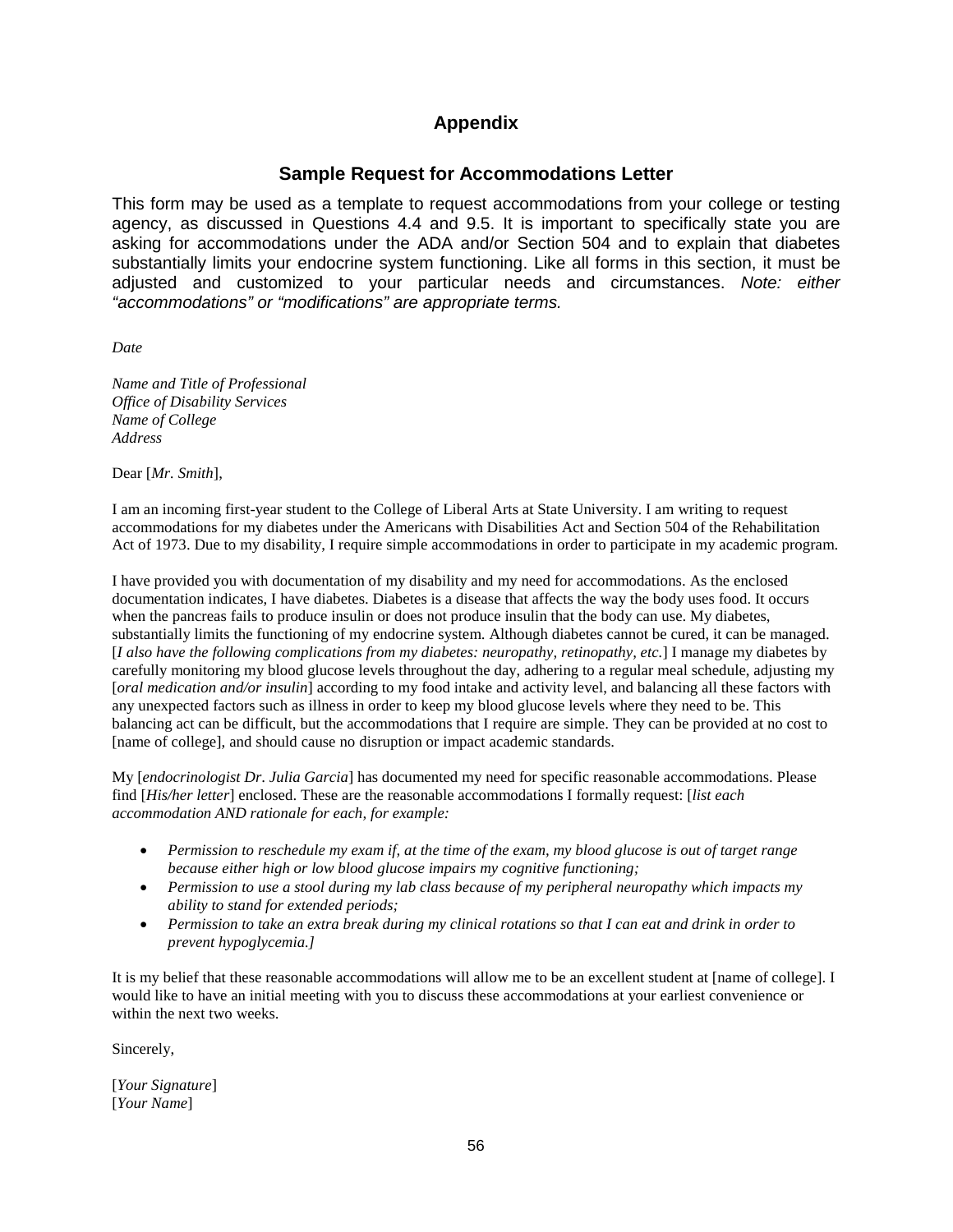#### **Sample Medical Documentation for Type 1 Diabetes**

You may provide this form to your health care professional to help him or her document your disability and need for reasonable accommodations, as discussed in Questions 4.4 and 9.5. This documentation should be on your health care professional's letterhead. As with all forms, this must be adjusted to your particular needs. *Note: either "accommodations" or "modifications" are appropriate terms.* 



CITY HOSPITAL DIVISION OF ENDOCRINOLOGY AND DIABETES DR. JULIA GARCIA

*Date*

*Name and Title of Professional Office of Disability Services Name of College Address*

Dear [*Mr. Smith*]:

My patient Jane Doe has been diagnosed with type 1 diabetes mellitus, a lifelong disease that substantially limits endocrine function. Specifically, Ms. Doe's body does not produce insulin. Insulin is necessary to convert glucose, which comes from food, into energy that the body can use. Because Ms. Doe has diabetes, she uses [*insulin through self-administration of injections via an insulin pen/insulin syringe multiple times a day/an insulin pump*] to manage her diabetes. Without these measures, Ms. Doe would [*die within days or weeks/experience increased urination*, *weight loss, kidney failure, diminished vision, and other complications*].

Ms. Doe must carefully monitor her blood glucose level to determine whether there is too much or too little glucose in her blood, and she must take action to correct for any high or low blood glucose levels. High blood glucose, or hyperglycemia, can cause Ms. Doe to experience tiredness, weakness, and other symptoms. Low blood glucose, or hypoglycemia, can cause Ms. Doe to feel shaky, confused, have difficulty speaking, and experience other symptoms.

It is my medical opinion that Ms. Doe must [*list accommodations needed*] because [*explain the need for each accommodation, e.g., permission to reschedule an exam if experiencing hyperglycemia or hypoglycemia because both can affect cognitive performance, permission to use a stool because this relieves her neuropathy, permission to take a break to eat during clinical rotations because this prevents hypoglycemia, etc.*]. With these accommodations, Ms. Doe can fully and safely participate in her academic program and meet all other program requirements.

Please do not hesitate to contact me at (555) 555-1212 if you have any questions.

Sincerely,

[*Signature*] [*Julia Garcia, MD*]

CITY HOSPITAL • 123 MAIN STREET • ANYTOWN, NY 10000 • 555-555-1212 • FAX: 555-555-1213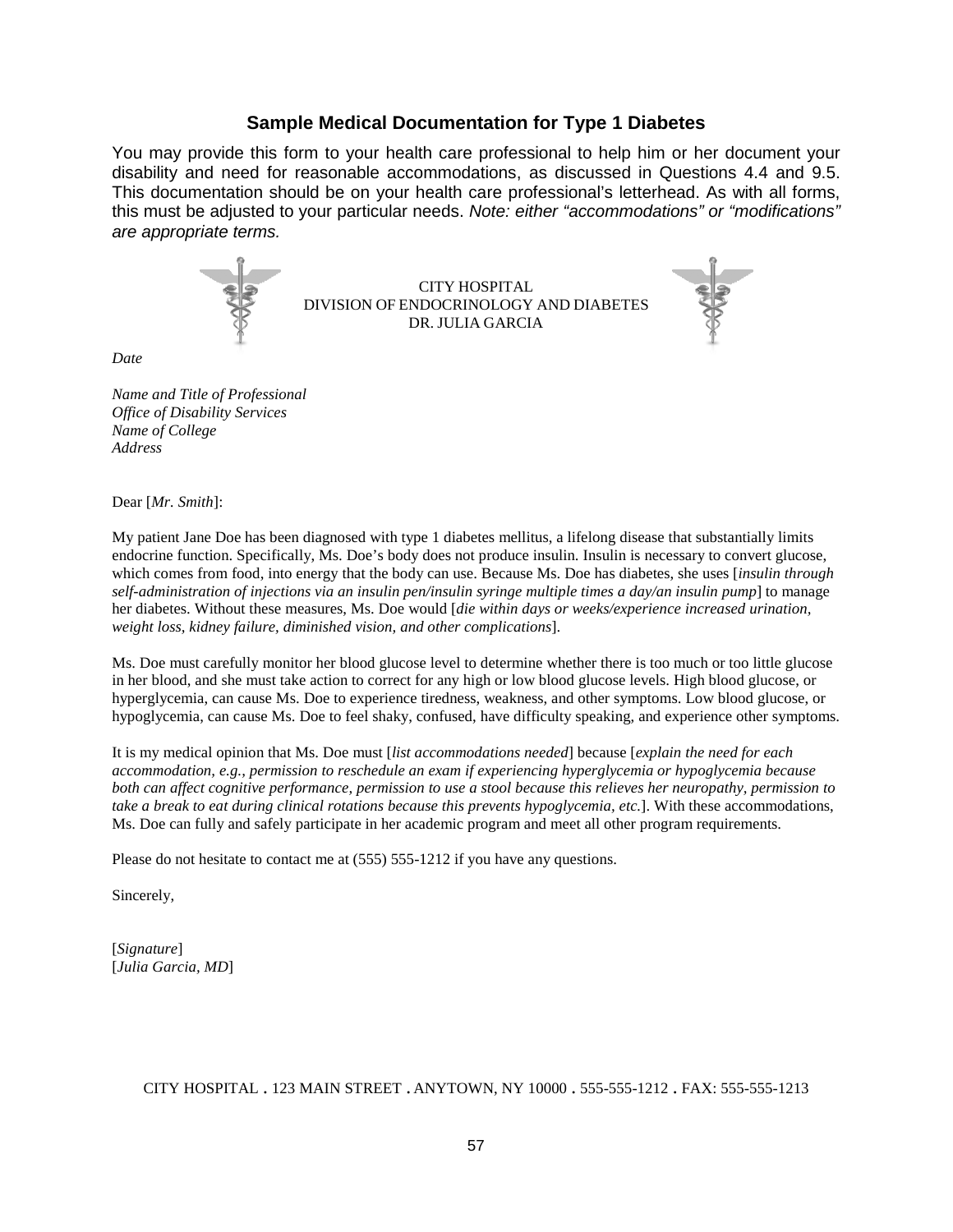#### **Sample Medical Documentation for Type 2 Diabetes**

You may provide this form to your health care professional to help him or her document your disability and need for reasonable accommodations, as discussed in Questions 4.4 and 9.5. This documentation should be on your health care professional's letterhead. As with all forms, this must be adjusted to your particular needs. *Note: either "accommodations" or "modifications" are appropriate terms.* 



CITY HOSPITAL DIVISION OF ENDOCRINOLOGY AND DIABETES DR. JULIA GARCIA



*Name and Title of Professional Office of Disability Services Name of College Address*

Dear [*Mr. Smith*]:

My patient Jane Doe has been diagnosed with type 2 diabetes mellitus, a lifelong disease that substantially limits endocrine function. Specifically, Ms. Doe's body is not able to effectively use the insulin it produces. Insulin is necessary to convert glucose, which comes from food, into energy that the body can use. Because Ms. Doe has diabetes, she uses [*diet and exercise/oral medication/insulin through self-administration of injections multiple times a day via an insulin pen/insulin syringe/insulin pump*] to manage her diabetes. Without these measures, Ms. Doe would [*experience increased urination, weight loss, kidney failure, diminished vision, and other complications*].

Ms. Doe must carefully monitor her blood glucose level to determine whether there is too much or too little glucose in her blood, and she must take action to correct for any high or low blood glucose levels. High blood glucose, or hyperglycemia, can cause Ms. Doe to experience tiredness, weakness, and other symptoms. Low blood glucose, or hypoglycemia, can cause Ms. Doe to feel shaky, confused, have difficulty speaking, and experience other symptoms.

It is my medical opinion that Ms. Doe must [*list accommodations needed*] because [*explain the need for each accommodation, e.g., permission to reschedule an exam if experiencing hyperglycemia or hypoglycemia because both can affect cognitive performance, permission to use a stool because this relieves her neuropathy, permission to take a break to eat during clinical rotations because this prevents hypoglycemia, etc.*]. With these accommodations, Ms. Doe can fully and safely participate in her academic program and meet all program requirements.

Please do not hesitate to contact me at (555) 555-1212 if you have any questions.

Sincerely,

[*Signature*] [*Julia Garcia, MD*]

CITY HOSPITAL • 123 MAIN STREET • ANYTOWN, NY 10000 • 555-555-1212 • FAX: 555-555-1213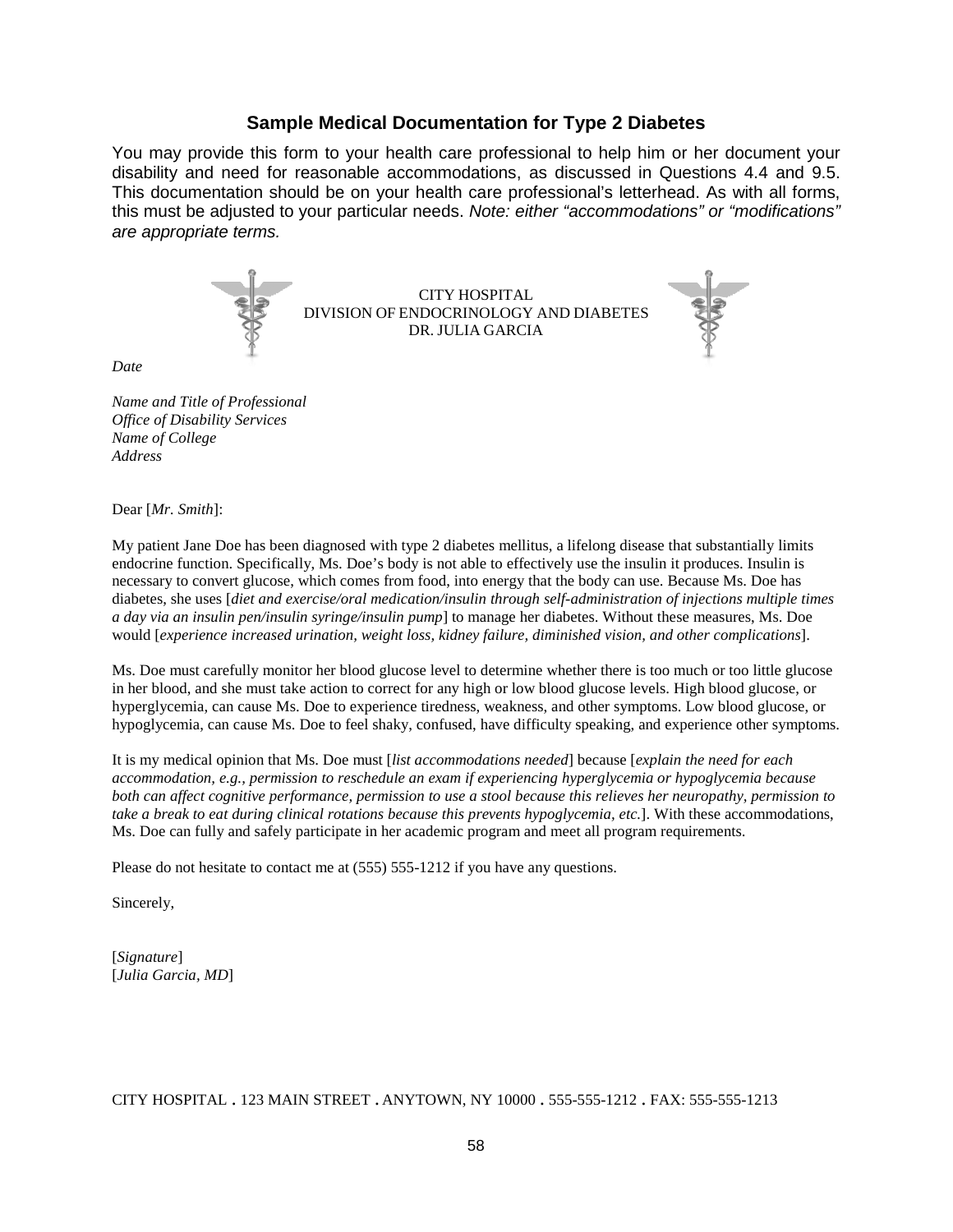has authorized the Office of Disability Services to inform you that s/he has been diagnosed with a medical condition for which State University has determined academic accommodation is appropriate. The reason for providing you with this information is so that you will understand the need the student may have for certain accommodations in your class. Documentation of the student's diagnosed condition is on file in this office. If you have any questions or need assistance regarding these accommodations, please contact the Office of Disability Services at (555) 555-1212 or ods@stateuniversity.edu.

**Type of Disability/Medical Condition:**\_\_\_\_\_\_\_\_\_\_\_\_\_\_\_\_\_\_\_\_\_\_\_\_\_\_\_\_\_\_\_\_\_\_\_\_\_\_\_\_\_\_\_\_\_\_\_\_\_\_\_\_\_\_\_\_\_\_\_\_\_

**Accommodation(s):** \_\_\_\_\_\_\_\_ double time \_\_\_\_\_\_\_\_ other: \_\_\_\_\_\_\_\_\_\_\_\_\_\_\_\_\_\_\_\_\_\_\_\_\_\_\_\_\_

listed in the "other" category*.* 

Professor:

**Extended Time Testing: Distraction reduced testing environment:** \_\_\_\_\_\_\_\_\_\_\_\_\_\_ \_\_\_\_\_\_\_\_ time and a half **Use of computer for essay exams:** \_\_\_\_\_\_\_\_\_\_\_\_\_\_

#### Extensions for assignments:

This student's condition warrants possible extension for written assignments. The student is responsible for providing reasonable notice to the professor that s/he is experiencing difficulty with submitting the assignment on time. The student has been instructed to discuss this possible accommodation with the professor. Also, the student has been told that this accommodation may be denied if it compromises the curricular goals of the course.

**Other** accommodations:

*The student must return the white copy of this form to the Office of Disability Services in order to implement the accommodation(s). The professor retains the yellow copy for his/her files. The student retains the pink copy.*

\_\_\_\_\_\_\_\_\_\_\_\_\_\_\_\_\_\_\_\_\_\_\_\_\_\_\_\_\_\_\_\_\_\_\_\_\_\_\_\_\_\_\_\_\_\_\_\_\_\_\_\_\_\_\_\_\_\_\_\_\_\_\_\_\_\_\_\_\_\_\_\_\_\_\_\_\_\_\_\_\_\_\_\_\_\_\_\_\_\_\_\_\_

\_\_\_\_\_\_\_\_\_\_\_\_\_\_\_\_\_\_\_\_\_\_\_\_\_\_\_\_\_\_\_\_\_\_\_\_\_\_\_\_\_\_\_\_\_\_\_\_\_\_\_\_\_\_\_\_\_\_\_\_\_\_\_\_\_\_\_\_\_\_\_\_\_\_\_\_\_\_\_\_\_\_\_\_\_\_\_\_\_\_\_\_\_ \_\_\_\_\_\_\_\_\_\_\_\_\_\_\_\_\_\_\_\_\_\_\_\_\_\_\_\_\_\_\_\_\_\_\_\_\_\_\_\_\_\_\_\_\_\_\_\_\_\_\_\_\_\_\_\_\_\_\_\_\_\_\_\_\_\_\_\_\_\_\_\_\_\_\_\_\_\_\_\_\_\_\_\_\_\_\_\_\_\_\_\_\_ \_\_\_\_\_\_\_\_\_\_\_\_\_\_\_\_\_\_\_\_\_\_\_\_\_\_\_\_\_\_\_\_\_\_\_\_\_\_\_\_\_\_\_\_\_\_\_\_\_\_\_\_\_\_\_\_\_\_\_\_\_\_\_\_\_\_\_\_\_\_\_\_\_\_\_\_\_\_\_\_\_\_\_\_\_\_\_\_\_\_\_\_\_

| Office of Disability Services Administrator's Signature | Date |
|---------------------------------------------------------|------|
|                                                         |      |
| Student's Signature                                     | Date |
| Professor's Signature                                   | Date |

**Student:**\_\_\_\_\_\_\_\_\_\_\_\_\_\_\_\_\_\_\_\_\_ **Date:**\_\_\_\_\_\_\_\_\_\_\_\_\_\_\_\_

This is an example of a typical accommodations letter that your college may provide to you for

## **Sample Accommodations Letter from College**

each of your classes. It is modeled on typical language from other colleges. As you will see, you may receive a general form letter that is more geared to individuals with learning disabilities than with chronic health conditions like diabetes. More than likely, your accommodations will be

> STATE UNIVERSITY OFFICE OF DISABILITY SERVICES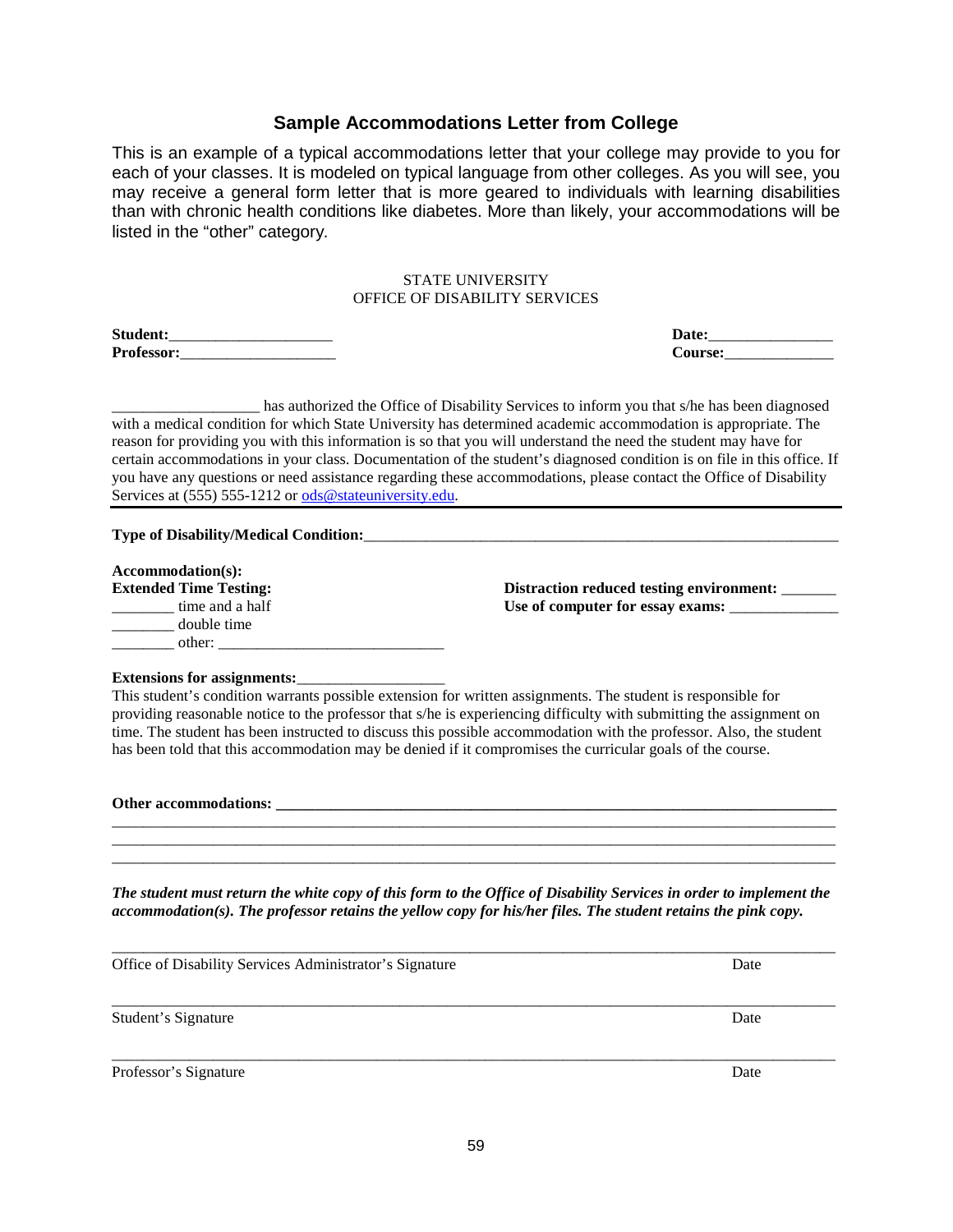#### **Diabetes Basics for Students and Postsecondary Institution Officials**

#### **What is diabetes?**

Diabetes is a disorder of the endocrine system which affects nearly 26 million Americans and is characterized by high blood glucose (sugar) levels resulting from defects in insulin secretion, insulin action or both. Individuals have diabetes if:

- they have classic symptoms including increased thirst and urination, weight loss, or blurry vision with a random blood glucose level of 200 mg/dl or greater;
- they have a fasting blood glucose level of 126 mg/dl or higher; or
- their blood glucose level rises to 200 mg/dl or higher two hours after a standard 75 gram oral glucose dose.

#### **How does diabetes affect the endocrine system?**

The endocrine system is a series of glands that produce and secrete hormones, which are released into the bloodstream and regulate many of the body's functions. The pancreas, one of the major glands of the endocrine system, is an organ responsible for making (in specialized cells called beta cells) and secreting insulin, a hormone that is used to regulate the level of glucose in the blood. In diabetes, the pancreas is unable to produce sufficient insulin, preventing the body from properly regulating glucose and converting it into energy.

Insulin has two major roles in regulating sugar metabolism in the body. When an individual is fasting, the liver must produce glucose to meet the needs of the brain and other organs that depend upon glucose for energy. Small amounts of insulin released by the pancreas's islet cells regulate the amount of glucose the liver produces, keeping the blood glucose levels in a narrow range. After eating, the digestive system, including the liver, changes sugars, starches, and other foods into glucose. The blood then carries this glucose to cells throughout the body. There, with the help of insulin, glucose enters the cells and is changed into quick energy for the cells to use or store for future needs. This process of turning food into energy is crucial, because the body depends on this energy for every action, from pumping blood and thinking to running and jumping. In people without diabetes, blood glucose levels go up and down throughout the day in response to food and the needs of the body. This is a finely tuned system that keeps blood glucose levels within the normal, healthy range.

In diabetes, something fundamental goes wrong with this process of turning food into energy. In a compromised endocrine system, the liver is not regulated by insulin, and, instead, produces large amounts of excess glucose, well beyond the body's needs. After eating, food is changed into glucose readily enough, but insulin is not present or cannot be used properly, resulting in even higher levels of glucose accumulating in blood and tissues, which has many harmful consequences.

#### **What are the main types of diabetes?**

There are three main types of diabetes, all of which substantially limit endocrine system function: type 1 diabetes, type 2 diabetes, and gestational diabetes:

In type 1 diabetes, the endocrine beta cells of the pancreas are destroyed and the pancreas cannot make insulin or makes only a tiny amount. Type 1 develops when the body's immune system destroys beta cells in the pancreas, the only cells in the body that make insulin. Thus, the body is no longer able to produce significant amounts of insulin, and a person with type 1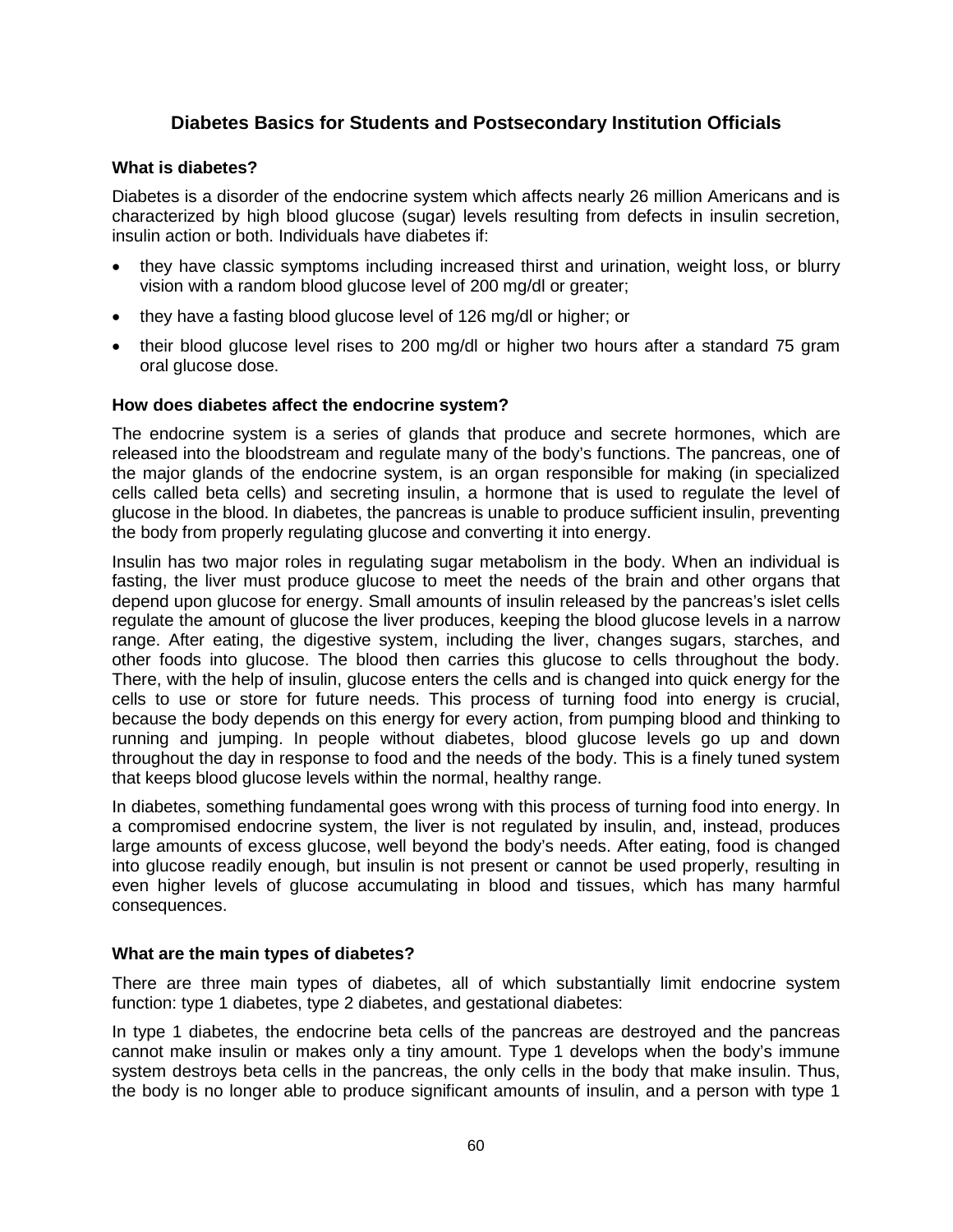diabetes must receive insulin from an outside source (typically through injections or use of an insulin pump) in order to survive.

In individuals with type 1 diabetes, this profound limitation in endocrine system function, if untreated with insulin, causes death within a matter of days. Within a matter of hours, glucose will build up in the blood, accompanied by fat breakdown toxins called "ketoacids." Elevated blood glucose levels will cause increased urination and result in dehydration. The person will become fatigued and, as ketoacids increase, will experience loss of appetite, followed by nausea and vomiting. This condition is called "diabetic ketoacidosis" (DKA). DKA can progress from nausea and vomiting to coma, shock, and death if left untreated.

Type 2 diabetes is a relentlessly progressive disease. In type 2 diabetes, the endocrine system retains the ability to make insulin, but cannot make enough to meet the body's needs. It is generally believed that in people with type 2 diabetes the body's cells cannot recognize insulin or use it as effectively as in people without diabetes (a condition known as insulin resistance). This causes the body to need more insulin to process the same amount of glucose. While the pancreas of a healthy individual is able to meet this increased demand for insulin, the pancreas of a person with diabetes cannot, resulting in a relative insulin deficiency and hyperglycemia (elevated blood sugar), causing short-term and long-term consequences.

Severe hyperglycemia is an immediate concern. An individual with type 2 diabetes can have a blood glucose level as high as 600-2,000 mg/dl (five to twenty times the normal blood glucose level, which is between 70 and 140 mg/dl). As a result of these high blood glucose levels, the person will exhibit excessive thirst and frequent urination because of the overflow of glucose into the urine. Left untreated, this increased urination will lead to severe dehydration. Although DKA is extremely rare in people with type 2 diabetes, they are susceptible to extreme dehydration, leading to another life-threatening condition called hyperosmolar hyperglycemic syndrome (HHS). HHS develops over days or weeks, but leads to confusion, hypotension (low blood pressure), shock, and eventually, to coma and death. HHS is fatal in as many as 50% of those who develop it.

Gestational diabetes develops during pregnancy (usually during the second or third trimesters) as a result of the endocrine system's inability to produce sufficient insulin to respond to insulin resistance, which is a natural part of pregnancy. The pancreas works overtime to produce insulin, but the insulin produced does not adequately lower blood glucose levels, causing potentially severe complications for both the mother and the baby. Diabetes during the first trimester of pregnancy can cause major birth defects, and diabetes during the second and third trimesters can result in excessively large babies, which poses a risk to the mother and the child. Although gestational diabetes often disappears upon birth, 5% to 10% of women are immediately diagnosed with diabetes after pregnancy and women who have had gestational diabetes have a 40% to 60% chance of developing diabetes in the next 5-[1](#page-1-0)0 years.<sup>1</sup>

#### **What is hypoglycemia?**

Hypoglycemia, also called "low blood glucose" or "low blood sugar," refers to abnormally low blood glucose levels. Individuals who take insulin or certain oral medications, including sulfonylureas, are at risk for hypoglycemia. Hypoglycemia is typically caused by administering too much insulin, skipping or delaying meals or snacks, eating too little food, or exercising too long or too intensely. However, even with conscientious management, all individuals who take certain medications can unexpectedly experience hypoglycemia.

<span id="page-70-0"></span><sup>1</sup> Centers for Disease Control and Prevention: *National Diabetes Fact Sheet, 2011*, [http://www.cdc.gov/diabetes/pubs/pdf/ndfs\\_2011.pdf.](http://www.cdc.gov/diabetes/pubs/pdf/ndfs_2011.pdf)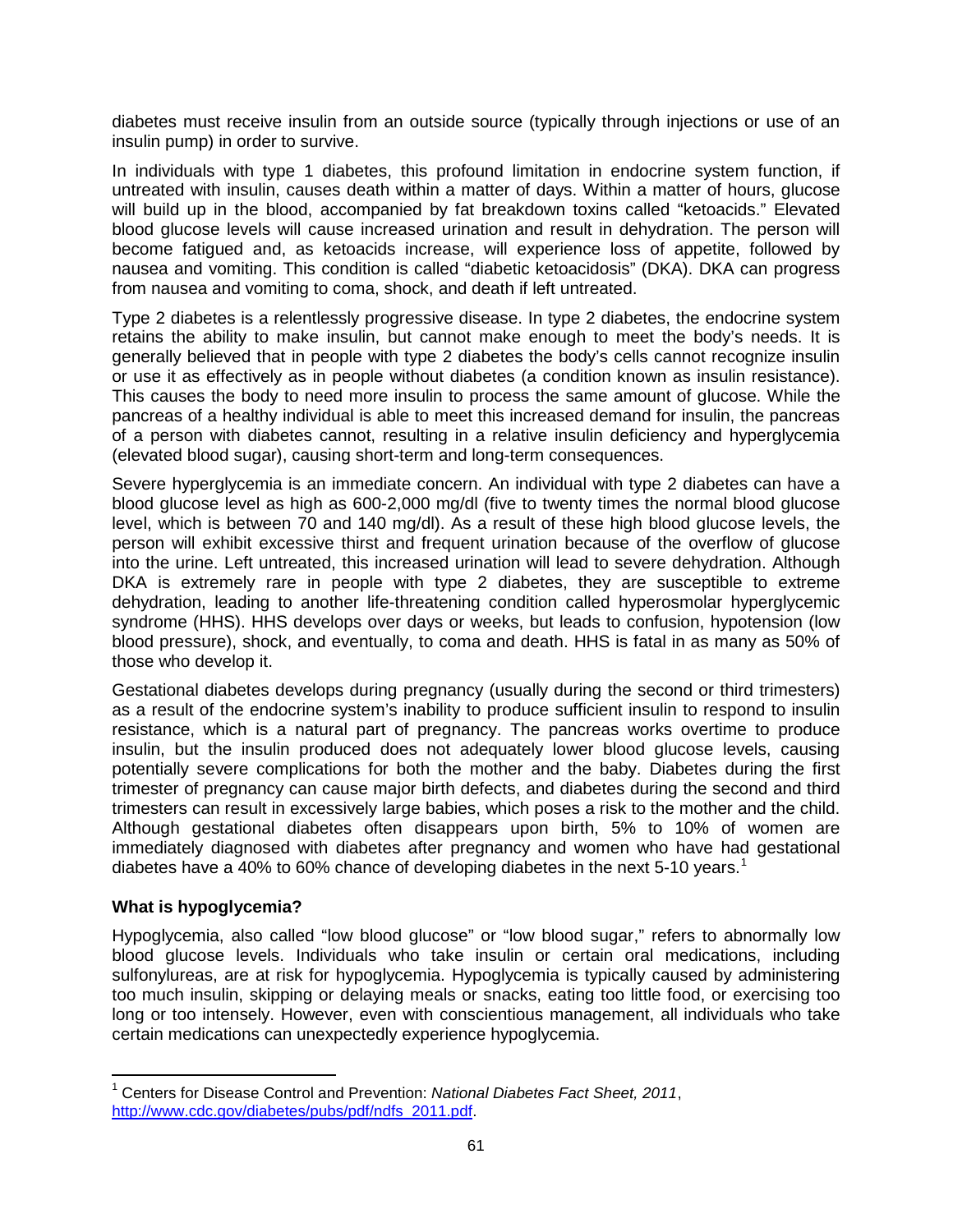Treating hypoglycemia at the first warning sign is essential in preventing more serious manifestations, such as confusion, loss of consciousness, and seizures. Early symptoms include shakiness, dizziness, hunger, headache, lightheadedness, moodiness, pallor, and confusion. As glucose levels fall further, loss of consciousness and seizures may result.

To treat hypoglycemia, people with diabetes should take rapidly absorbable sugar orally in the form of fruit juice, regular (not diet) soda, glucose tablets, or glucose gel. If they are unable to treat themselves, they may need to have someone inject them with the medication glucagon, which elevates glucose levels. Glucagon is injected like insulin and is available in an emergency kit by prescription. If an individual passes out and glucagon is not available, 911 must be called.

#### **What is hyperglycemia?**

Hyperglycemia, also called "high blood glucose" or "high blood sugar," refers to abnormally high blood glucose levels. It occurs when the body gets too little insulin, food that is not covered by insulin, or too little exercise; it may also be caused by stress, menses, injury or an illness such as a cold. The most common symptoms of hyperglycemia are thirst, frequent urination, fatigue, and blurry vision. Medical studies also confirm that hyperglycemia can impact cognitive functioning. As noted above, in individuals with type 1 diabetes, untreated hyperglycemia can lead to DKA, and HHS in individuals with type 2 diabetes. While mild hyperglycemia can be selftreated by drinking extra water or diet drinks or administering supplemental insulin, both DKA and HHS are life-threatening conditions requiring immediate medical attention.

#### **What are some of the long-term complications of diabetes?**

High blood glucose levels cause a number of very serious long-term complications. Some of the more important long-term complications include: $2<sup>2</sup>$  $2<sup>2</sup>$ 

- *Heart disease and stroke:* adults with diabetes have heart disease death rates about 2 to 4 times higher than adults without diabetes. The risk for stroke is 2 to 4 times higher among people with diabetes.
- *Blindness and eye problems:* diabetes is the leading cause of new cases of blindness among adults aged 20–74 years.
- *Kidney disease:* diabetes is the leading cause of kidney failure, accounting for 44% of all new cases of kidney failure in 2008.
- *Nervous system disease:* about 60% to 70% of people with diabetes have mild to severe forms of nervous system damage.
- *Amputations:* more than 60% of nontraumatic lower-limb amputations occur in people with diabetes.
- *Depression:* people with diabetes are twice as likely to have depression, which can complicate diabetes management, than people without diabetes. In addition, depression is associated with a 60% increased risk of developing type 2 diabetes.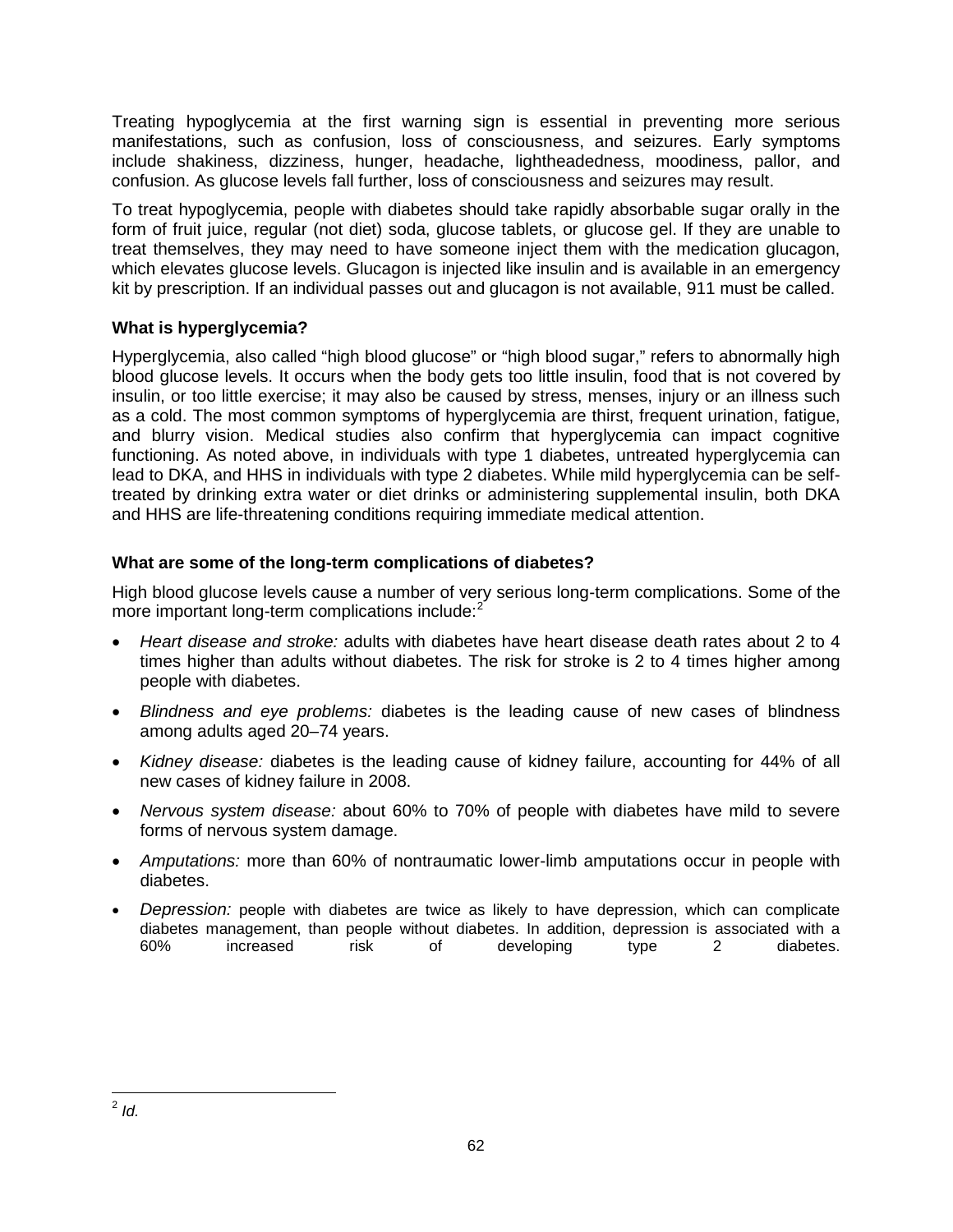# **Special Concerns about the Use of Alcohol**

Alcohol can react dangerously with diabetes medications that lower blood glucose, including insulin and certain oral medications. Alcohol can cause hypoglycemia shortly after drinking and continuing for up to 8-12 hours after drinking. The symptoms of too much alcohol and hypoglycemia can be similar—sleepiness, dizziness, and disorientation. You do not want anyone to confuse hypoglycemia for drunkenness, because they might not give you the proper assistance and treatment.

Further, glucagon shots do not help severe low blood glucose caused by drinking. Glucagon shots treat severe low blood glucose reactions caused by too much insulin. Glucagon works by getting your liver to release more glucose into your blood. But alcohol stops this process. So you need to avoid letting a low blood glucose level become severe. If you pass out, you will need glucose injected into your bloodstream by a paramedic or other emergency health professional. You cannot rely on your friends like you otherwise might.

So, if drinking alcohol, it is best to limit the amount and check blood glucose before drinking and eat either before or while drinking. Blood glucose should be checked before going go to bed to make sure it is at a safe level—between 100 and 140 mg/dL. If blood glucose is low, eat something to raise it.